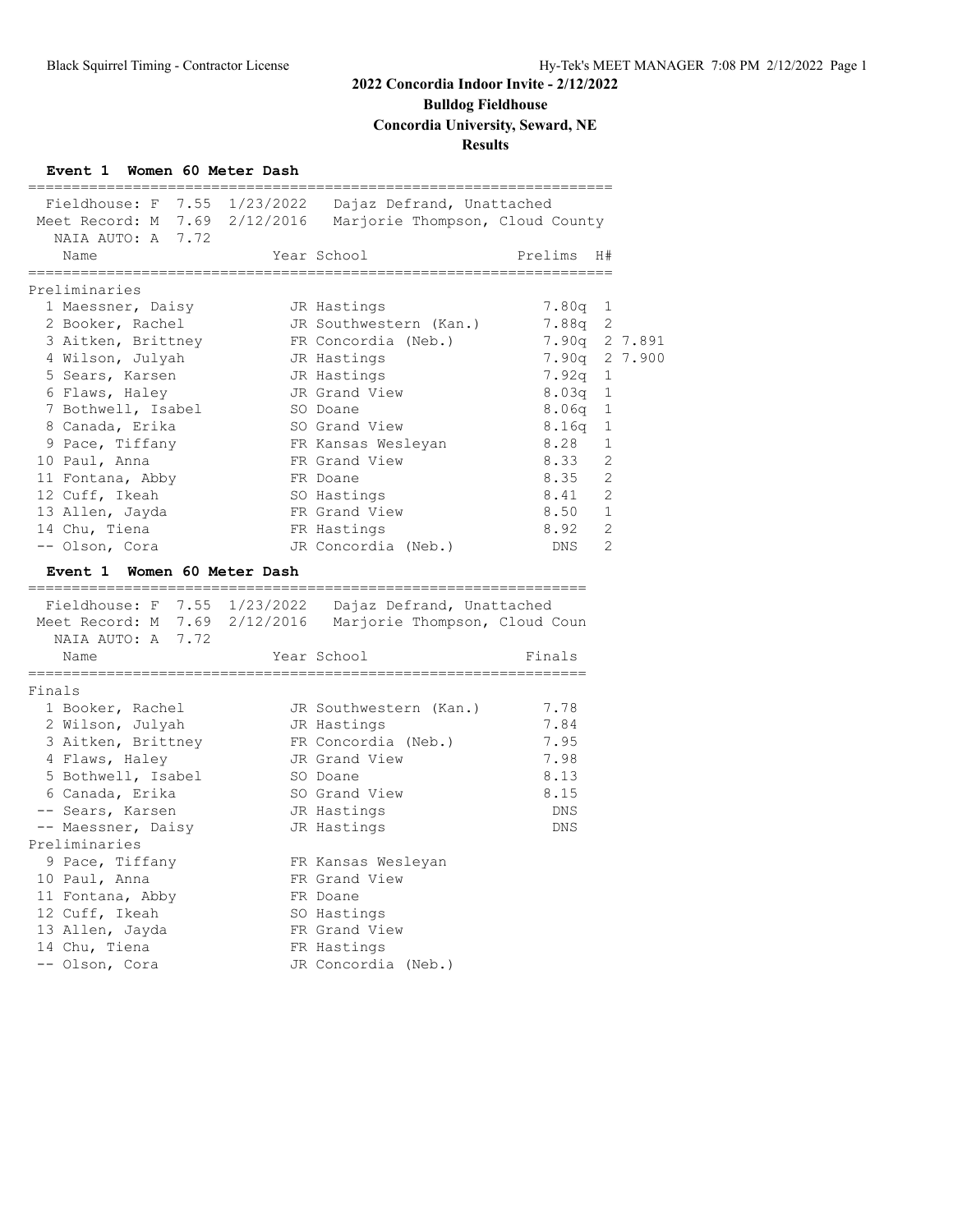# **Bulldog Fieldhouse**

**Concordia University, Seward, NE**

## **Results**

### **Event 2 Men 60 Meter Dash**

| Fieldhouse: F 6.71 1/29/2011 Brijesh Lawrence, Doane College                                                             |                       |                              |
|--------------------------------------------------------------------------------------------------------------------------|-----------------------|------------------------------|
| Meet Record: M 6.72 2/8/2013 Brijesh Lawrence, Doane College                                                             |                       |                              |
| NAIA AUTO: A 6.88                                                                                                        |                       |                              |
| Name                                                                                                                     | Year School           | Prelims<br>H#                |
| 1 Palmer, Trey                                                                                                           | SO Bethel (Kan.)      | 6.97q<br>2                   |
| 2 Davis, Luke                                                                                                            | FR Doane              | 3<br>7.04q                   |
| 3 Dixon, Eugene                                                                                                          | JR Kansas Wesleyan    | 2<br>7.05q                   |
| 4 Rathe, Joel                                                                                                            | FR Concordia (Neb.)   | 7.09q<br>1                   |
| 5 Davis, Nigel                                                                                                           | SO Kansas Wesleyan    | $\mathbf 1$<br>7.10q         |
| 6 Moore, Jadae                                                                                                           | FR Doane              | 3<br>7.12q                   |
| 7 Gathright, Jacob                                                                                                       | FR Benedictine (Kan.) | 2<br>7.16q                   |
| 8 Lawrence, Jordan                                                                                                       | FR Grand View         | 7.21q<br>2                   |
| 9 Vincent, Christopher                                                                                                   | FR Doane              | 7.22<br>$\mathbf{1}$         |
| 10 Collins, Barrion                                                                                                      | JR Grand View         | 7.23<br>3                    |
| 11 Shoemaker, Carson                                                                                                     | FR Doane              | 7.29<br>$\mathbf{1}$         |
| 12 Harland, Wyatt                                                                                                        | FR Hastings           | 3<br>7.37                    |
| 13 Payne, Jeremiah                                                                                                       | FR Doane              | 3<br>7.40                    |
| 14 Fosler, Jon                                                                                                           | FR Concordia (Neb.)   | $\mathbf 1$<br>7.41          |
| 15 Black, Emmett                                                                                                         | SO Doane              | 7.42<br>2                    |
|                                                                                                                          |                       | 7.53<br>1                    |
| 16 Rozelle, Austen                                                                                                       | FR Concordia (Neb.)   | $\mathbf 1$                  |
| 17 Caruso, Matthew                                                                                                       | FR Concordia (Neb.)   | 7.57                         |
| 18 Eurek, Jackson                                                                                                        | FR Doane              | 7.58<br>2                    |
| 19 Drake, Hunter                                                                                                         | JR Doane              | 7.69<br>3                    |
| 20 Biven, Keegan                                                                                                         | SO Doane              | 3<br>8.46                    |
| -- Roberts, Jonah                                                                                                        | SO Benedictine (Kan.) | $\overline{2}$<br>DNS        |
| -- Camacho, Anselmo                                                                                                      | FR Hastings           | $\mathfrak{D}$<br><b>DNS</b> |
| -- Schmidt, Cole                                                                                                         | JR Hastings           | $\mathbf{1}$<br><b>DNS</b>   |
| -- Patigny, Adrien                                                                                                       | SO Midland            | 3<br><b>DNS</b>              |
| Event 2 Men 60 Meter Dash                                                                                                | ==============        |                              |
|                                                                                                                          |                       |                              |
| Fieldhouse: F 6.71 1/29/2011 Brijesh Lawrence, Doane Colle<br>Meet Record: M 6.72 2/8/2013 Brijesh Lawrence, Doane Colle |                       |                              |
| NAIA AUTO: A 6.88                                                                                                        |                       |                              |
| Name                                                                                                                     | Year School           | Finals                       |
| ;=====================                                                                                                   |                       |                              |
| Finals                                                                                                                   |                       | 6.98                         |
| 1 Palmer, Trey                                                                                                           | SO Bethel (Kan.)      |                              |
| 2 Davis, Luke                                                                                                            | FR Doane              | 7.03                         |
| 3 Moore, Jadae                                                                                                           | FR Doane              | 7.06                         |
| 4 Rathe, Joel                                                                                                            | FR Concordia (Neb.)   | 7.11                         |
| 5 Lawrence, Jordan                                                                                                       | FR Grand View         | 7.13                         |
| 6 Gathright, Jacob                                                                                                       | FR Benedictine (Kan.) | 7.20                         |
| -- Davis, Nigel                                                                                                          | SO Kansas Wesleyan    | DNS                          |

| 4 Katne, Joel          | FR Concordia (Neb.)   | $\sqrt{1 + 1}$ |
|------------------------|-----------------------|----------------|
| 5 Lawrence, Jordan     | FR Grand View         | 7.13           |
| 6 Gathright, Jacob     | FR Benedictine (Kan.) | 7.20           |
| -- Davis, Nigel        | SO Kansas Wesleyan    | <b>DNS</b>     |
| -- Dixon, Eugene       | JR Kansas Wesleyan    | <b>DNS</b>     |
| Preliminaries          |                       |                |
| 9 Vincent, Christopher | FR Doane              |                |
| 10 Collins, Barrion    | JR Grand View         |                |
| 11 Shoemaker, Carson   | FR Doane              |                |
| 12 Harland, Wyatt      | FR Hastings           |                |
| 13 Payne, Jeremiah     | FR Doane              |                |
|                        |                       |                |

14 Fosler, Jon FR Concordia (Neb.)

15 Black, Emmett SO Doane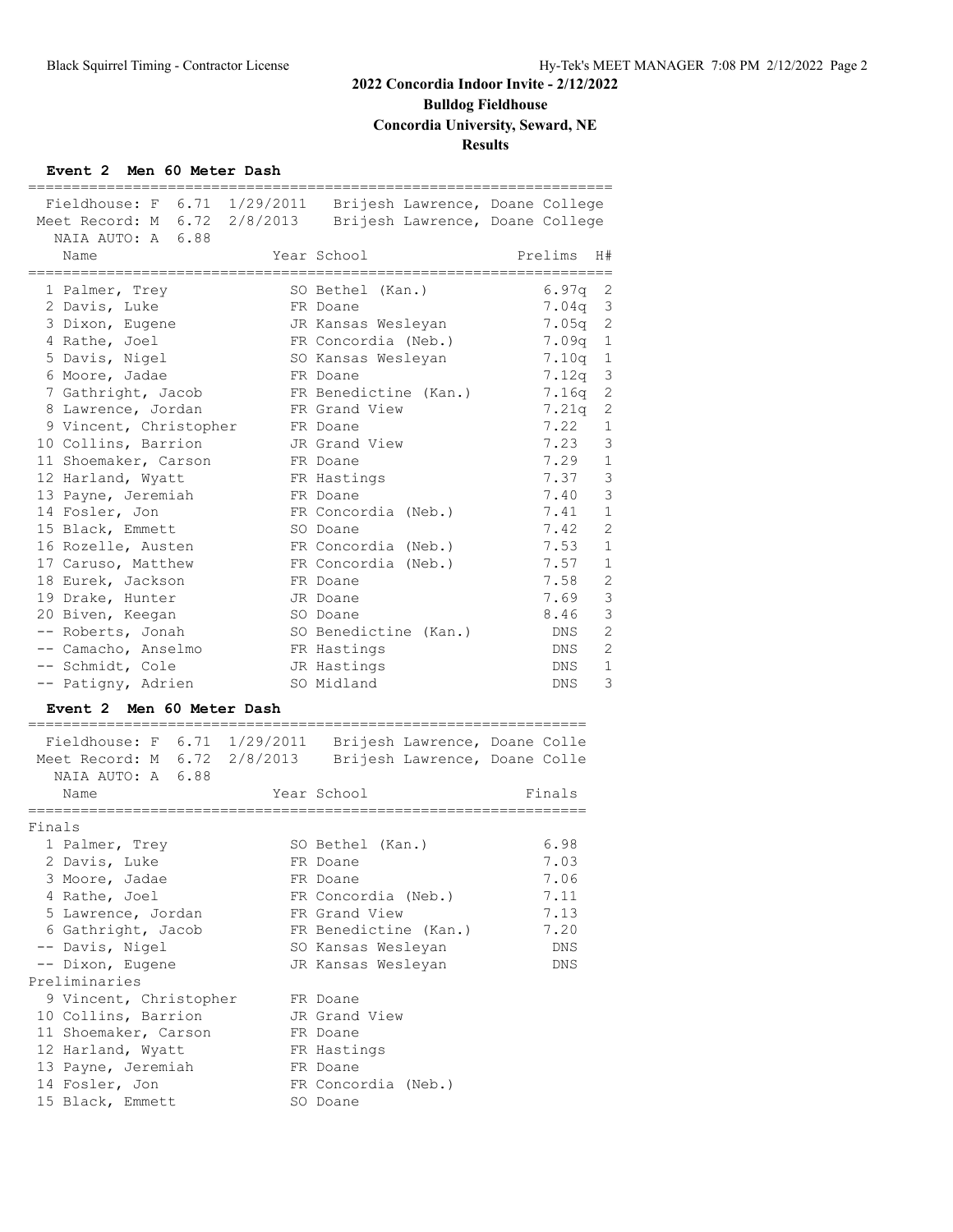**Bulldog Fieldhouse**

**Concordia University, Seward, NE**

## **Results**

### **....Event 2 Men 60 Meter Dash**

| 16 Rozelle, Austen                                                                    | FR Concordia (Neb.)                                               |
|---------------------------------------------------------------------------------------|-------------------------------------------------------------------|
| 17 Caruso, Matthew                                                                    | FR Concordia (Neb.)                                               |
| 18 Eurek, Jackson                                                                     | FR Doane                                                          |
| 19 Drake, Hunter                                                                      | JR Doane                                                          |
| 20 Biven, Keegan                                                                      | SO Doane                                                          |
| -- Roberts, Jonah                                                                     | SO Benedictine (Kan.)                                             |
| -- Camacho, Anselmo                                                                   | FR Hastings                                                       |
| -- Schmidt, Cole                                                                      | JR Hastings                                                       |
| -- Patigny, Adrien                                                                    | SO Midland                                                        |
| Event 3 Women 200 Meter Dash                                                          |                                                                   |
| Fieldhouse: F 24.75 2/21/2015<br>Meet Record: M 25.03 2/14/2014<br>NAIA AUTO: A 25.20 | Neeia Cooperwood, Morningside<br>Sandrae Farquharson, Doane Colle |
|                                                                                       |                                                                   |

|        | Name                     | Year School             | Finals     | H#             |
|--------|--------------------------|-------------------------|------------|----------------|
| Finals | -----------------------  | ----------------------- |            |                |
|        | 1 Sears, Karsen          | JR Hastings             | 25.93      | 4              |
|        | 2 Battershell, Rachel    | JR Concordia (Neb.)     | 26.10      | 4              |
|        | 3 Wilson, Julyah         | JR Hastings             | 26.12      | 5              |
|        | 4 Thomas, Nisa           | FR Hastings             | 26.19      | 5              |
|        | 5 Aitken, Brittney       | FR Concordia (Neb.)     | 26.31      | $\overline{4}$ |
|        | 6 Harms, Nicole          | SO Doane                | 26.37      | 5              |
|        | 7 Olson, Cora            | JR Concordia (Neb.)     | 26.71      | 5              |
|        | 8 Esch, Jenna            | FR Concordia (Neb.)     | 27.04      | $\,1\,$        |
|        | 9 Loseke, Emily          | FR Concordia (Neb.)     | 27.08      | 3              |
|        | 10 Worlow, Bailee        | FR Hastings             | 27.22      | 3              |
|        | 11 Battistella, Jamieson | SO Unattached           | 27.76      | $\overline{c}$ |
|        | 12 Fontana, Abby         | FR Doane                | 27.92      | $\mathbf 1$    |
|        | 13 Rhodes, Kellie        | FR Concordia (Neb.)     | 27.96      | 3              |
|        | 14 Womack, Cienna        | SO Midland              | 28.04      | $1\,$          |
|        | 15 Pace, Tiffany         | FR Kansas Wesleyan      | 28.18      | $\overline{c}$ |
|        | 16 Paul, Anna            | FR Grand View           | 28.27      | $\mathbf 1$    |
|        | 17 Kollars, Diana        | FR Hastings             | 28.57      | $\mathbf 1$    |
|        | 18 Davidson, McKenna     | JR Grand View           | 29.11      | $\overline{c}$ |
|        | 19 Canada, Erika         | SO Grand View           | 29.53      | $\overline{c}$ |
|        | 20 Allen, Jayda          | FR Grand View           | 31.09      | $\overline{c}$ |
|        | -- Espinosa, Faith       | FR Concordia (Neb.)     | DNS        | $\overline{c}$ |
|        | -- Diamond, Gabby        | SR Concordia (Neb.)     | DNS        | $\overline{4}$ |
|        | -- Bothwell, Isabel      | SO Doane                | DNS        | 3              |
|        | -- McCoy, Anna           | FR Concordia (Neb.)     | SCR        |                |
|        | -- Schmidt, Taber        | FR Concordia (Neb.)     | SCR        |                |
|        | -- Zoubek, Jacee         | FR Doane                | <b>SCR</b> |                |

### **Event 4 Men 200 Meter Dash**

| Fieldhouse: F 21.81 1/28/2012<br>Meet Record: M 21.82 2/13/2010<br>NAIA AUTO: A 21.86 |                        | Brijesh Lawrence, Doane College<br>Virgil Mitchell, Doane College |
|---------------------------------------------------------------------------------------|------------------------|-------------------------------------------------------------------|
| Name                                                                                  | Year School            | <b>H#</b><br>Finals                                               |
| 1 Turner, Zach<br>2 Patigny, Adrien                                                   | FR Doane<br>SO Midland | 22.08<br>7<br>22.14<br>8                                          |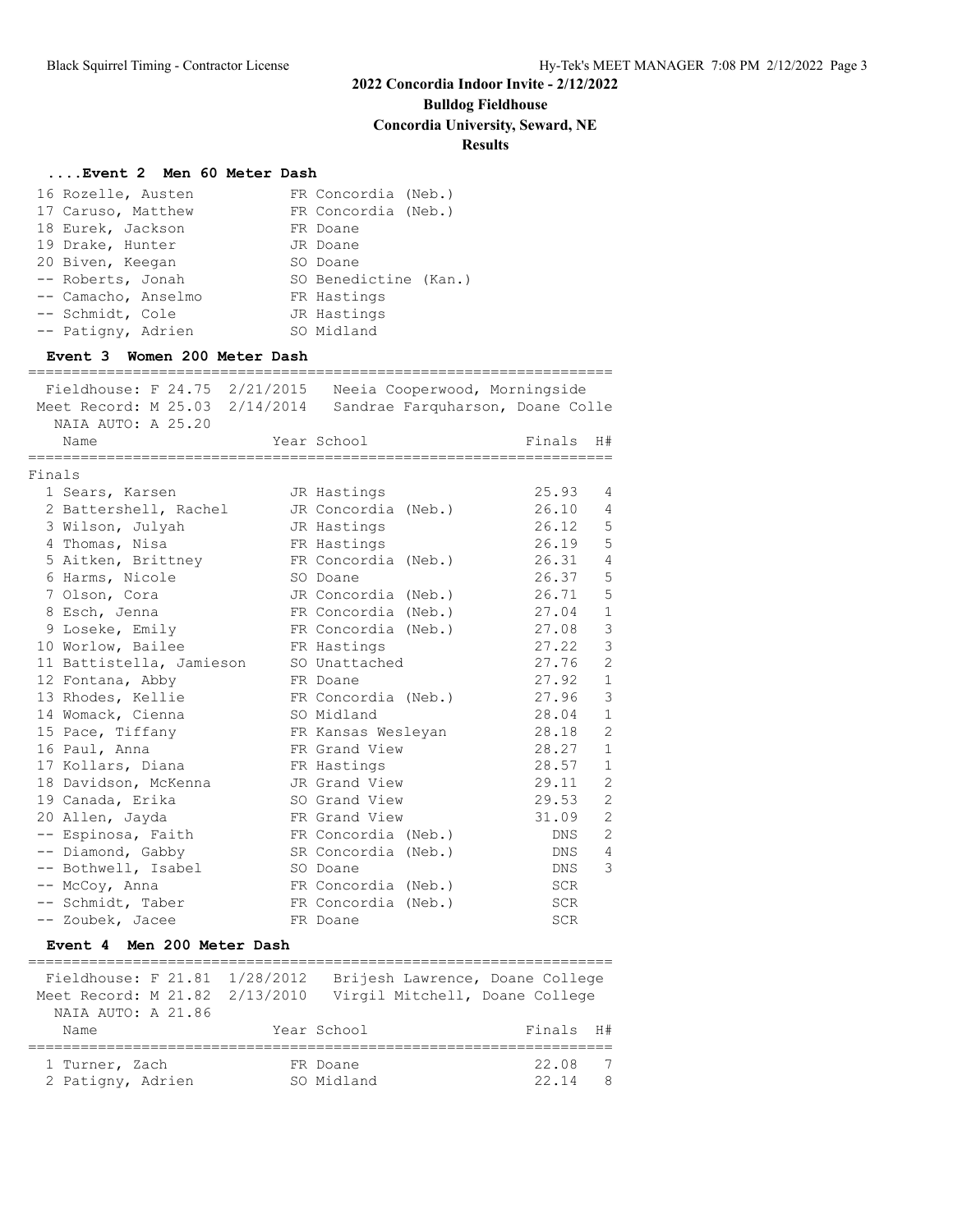# **Bulldog Fieldhouse**

# **Concordia University, Seward, NE**

## **Results**

## **....Event 4 Men 200 Meter Dash**

| 3 Mvundura, David                                               | SO Southwestern (Kan.)             | 22.20            | 8              |  |
|-----------------------------------------------------------------|------------------------------------|------------------|----------------|--|
| 4 Moffett, Chris FR Southwestern (Kan.) 22.68 8                 |                                    |                  |                |  |
| 5 Moore, Jadae<br>FR Doane                                      |                                    | 22.69 722.686    |                |  |
| 6 Kleckner, Cade 6 FR Concordia (Neb.)                          |                                    | 22.69 7 22.689   |                |  |
| 7 Davis, Luke                                                   | FR Doane                           | 22.77            | 6              |  |
| 8 Wokutch, Ryan FR Concordia (Neb.) 22.85                       |                                    |                  | 5              |  |
| 9 Cooke, Mark                                                   | JR Concordia (Neb.)                | 22.87            | 7              |  |
| 10 Mahoney, Andrew                                              | FR Doane                           | 22.99            | 5              |  |
| 11 Caplinger, Blue                                              | FR Benedictine (Kan.) 23.11 6      |                  |                |  |
| 12 Vincent, Christopher FR Doane                                |                                    | 23.14 8          |                |  |
| 13 Farmer, Kameron                                              | SO Concordia (Neb.) 23.64 4 23.636 |                  |                |  |
| 14 Black, Emmett                                                | SO Doane                           | 23.64 6 23.638   |                |  |
| 15 Payne, Jeremiah                                              | FR Doane                           | 23.66            | 4              |  |
| 16 Merrifield, Alex                                             | SR Benedictine (Kan.) 23.68        |                  | 6              |  |
| 17 Gathright, Jacob FR Benedictine (Kan.) 23.71                 |                                    |                  | 5              |  |
| 18 Lawrence, Jordan FR Grand View                               |                                    | 23.93            | 5              |  |
| 19 Shoemaker, Carson FR Doane                                   |                                    | 24.14            | $\mathcal{S}$  |  |
| 20 Fosler, Jon                                                  | FR Concordia (Neb.) 24.17          |                  | 2              |  |
| 21 Smith, Shane                                                 | JR Hastings                        | 24.18 3          |                |  |
| 22 Freiberg, Marc                                               | SO Concordia (Neb.) 24.34          |                  | $\overline{c}$ |  |
| 23 Kussman, Gustav                                              | FR Benedictine (Kan.) 24.35        |                  | $\overline{2}$ |  |
| 24 Loga, Wyatt                                                  | SO Concordia (Neb.) 24.38          |                  | $\overline{4}$ |  |
| 25 Smith, Keegen                                                | FR Grand View                      | 24.57            | 3              |  |
| 26 Caruso, Matthew FR Concordia (Neb.) 24.78                    |                                    |                  | $\mathbf{1}$   |  |
| 27 Meisel, Austin           JR Concordia (Neb.)           24.86 |                                    |                  | 2              |  |
| 28 Large, Jacob                                                 | JR Grand View                      | 24.96 1          |                |  |
| 29 Fallas, Andres                                               | FR Doane                           | 25.01            | $\mathbf{1}$   |  |
| 30 Eurek, Jackson                                               | FR Doane                           | 25.29            | 3              |  |
| 31 Woodward, Carson                                             | FR Midland                         | 25.40            | 3              |  |
| -- Camacho, Anselmo                                             | FR Hastings                        | DNS              | 2              |  |
| -- Harland, Wyatt                                               | FR Hastings                        | DNS <sub>4</sub> |                |  |
| -- Martinez, Jonah FR Midland                                   |                                    | DNS              | $\mathbf{1}$   |  |
| -- Drake, Hunter                                                | JR Doane                           | <b>SCR</b>       |                |  |

## **Event 5 Women 400 Meter Dash**

| Fieldhouse: F 56.32 2/21/2015<br>Meet Record: M 56.58 2/8/2019<br>NAIA AUTO: A 57.63 | Neeia Cooperwood, Morningside<br>Amy Braimbridge, McPherson Colle |               |
|--------------------------------------------------------------------------------------|-------------------------------------------------------------------|---------------|
| Name                                                                                 | Year School                                                       | Finals<br>H#  |
| 1 Battershell, Rachel                                                                | JR Concordia (Neb.)                                               | 58.69         |
| 27.621 (27.621)                                                                      | 58.683 (31.062)                                                   | 3             |
| 2 Lewis, Sarah                                                                       | JR Concordia (Neb.)                                               | 59.22         |
| 27.716 (27.716)                                                                      | 59.213 (31.497)                                                   | 3             |
| 3 Tuls, Trinity                                                                      | FR Concordia (Neb.)                                               | 59.39         |
| 28.222 (28.222)                                                                      | 59.387 (31.165)                                                   | 3             |
| 4 Loseke, Emily                                                                      | FR Concordia (Neb.)                                               | 1:00.24       |
| 29.395 (29.395)                                                                      | 1:00.237(30.842)                                                  | 2             |
| 5 Deines, Tabetha                                                                    | JR Kansas Wesleyan                                                | 1:00.59       |
| 29.298 (29.298)                                                                      | 1:00.585(31.287)                                                  | 3             |
| 6 Maxey, Rhys                                                                        | FR Hastings                                                       | 1:01.29       |
| 29.784 (29.784)                                                                      | $1:01.289$ (31.505)                                               | $\mathcal{L}$ |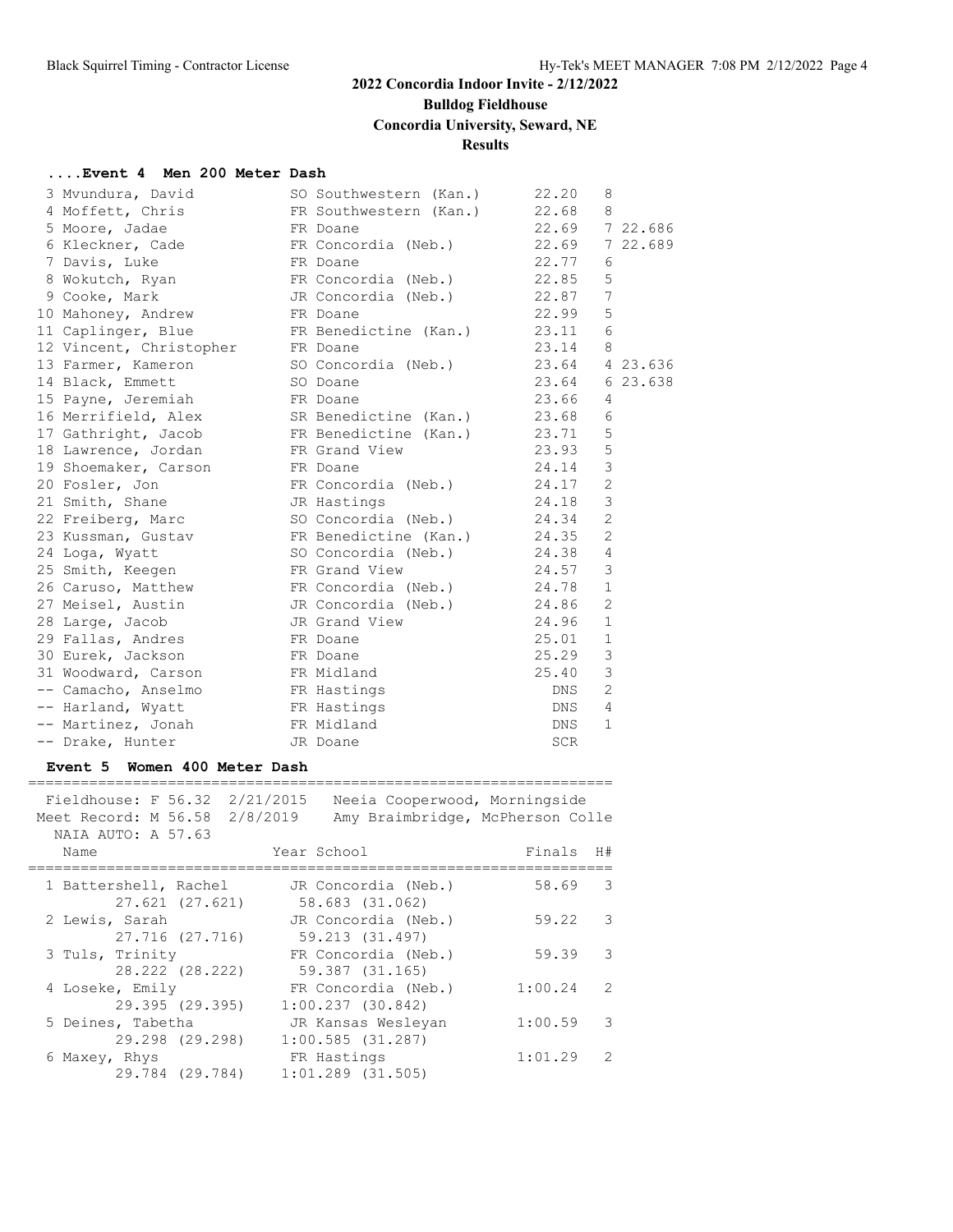# **Bulldog Fieldhouse**

**Concordia University, Seward, NE**

**Results**

### **....Event 5 Women 400 Meter Dash**

| 7 Mann, Bailey         | FR Kansas Wesleyan    | 1:03.15 | 1            |
|------------------------|-----------------------|---------|--------------|
| 29.907 (29.907)        | $1:03.141$ (33.234)   |         |              |
| 8 Kollars, Diana       | FR Hastings           | 1:03.24 | 1            |
| 29.302 (29.302)        | $1:03.238$ $(33.936)$ |         |              |
| 9 Worlow, Bailee       | FR Hastings           | 1:03.54 | 2            |
| 30.497 (30.497)        | $1:03.534$ (33.037)   |         |              |
| 10 Washington, Tamayia | FR Kansas Wesleyan    | 1:03.58 | 2            |
| 30.008 (30.008)        | $1:03.579$ (33.571)   |         |              |
| 11 Pippett, Karri      | JR Grand View         | 1:04.13 | 2            |
| 30.350 (30.350)        | 1:04.125(33.775)      |         |              |
| 12 Zoubek, Jacee       | FR Doane              | 1:04.94 | $\mathbf{1}$ |
| 29.772 (29.772)        | $1:04.934$ (35.162)   |         |              |
| 13 Womack, Cienna      | SO Midland            | 1:06.29 | 1            |
| 30.118 (30.118)        | 1:06.290(36.172)      |         |              |
| -- Koepke, Jordan      | FR Concordia (Neb.)   | SCR     |              |

### **Event 6 Men 400 Meter Dash**

===================================================================

| Fieldhouse: F 47.73 2/8/2019<br>Meet Record: M 47.73 2/8/2019 | Mason Held, York College<br>Mason Held, York College |        |                |
|---------------------------------------------------------------|------------------------------------------------------|--------|----------------|
| NAIA AUTO: A 48.76<br>Name                                    | Year School                                          | Finals | H#             |
| 1 Ross, Xavier<br>23.189 (23.189)                             | JR Concordia (Neb.)<br>50.038 (26.849)               | 50.04  | 5              |
| 2 Jennings, Jacob<br>23.215 (23.215)                          | FR Concordia (Neb.)<br>50.453 (27.238)               | 50.46  | 5              |
| 3 Dixon, Eugene<br>23.427 (23.427)                            | JR Kansas Wesleyan<br>50.856 (27.429)                | 50.86  | 5              |
| 4 Meyer, Colton<br>24.074 (24.074)                            | SO Concordia (Neb.)<br>50.926 (26.852)               | 50.93  | 3              |
| 5 Hammond, Logan<br>24.102 (24.102)                           | SR Doane<br>51.633 (27.531)                          | 51.64  | $\overline{4}$ |
| 6 Davis, Nigel<br>24.024 (24.024)                             | SO Kansas Wesleyan<br>52.054 (28.030)                | 52.06  | 4              |
| 7 Caplinger, Blue<br>24.198 (24.198)                          | FR Benedictine (Kan.)<br>52.286 (28.088)             | 52.29  | 2              |
| 8 Thompson, Mason<br>25.084 (25.084)                          | FR Grand View<br>53.014 (27.930)                     | 53.02  | 3              |
| 9 Merrifield, Alex<br>24.696 (24.696)                         | SR Benedictine (Kan.)<br>53.330 (28.634)             | 53.33  | 3              |
| 10 Farmer, Kameron<br>24.811 (24.811)                         | SO Concordia (Neb.)<br>53.406 (28.595)               | 53.41  | $\overline{2}$ |
| 11 Case, Matthew<br>24.910 (24.910)                           | SO Doane<br>53.639 (28.729)                          | 53.64  | 2              |
| 12 Powers, Connor<br>25.137 (25.137)                          | FR Concordia (Neb.)<br>53.929 (28.792)               | 53.93  | $\overline{2}$ |
| 13 Webber, DeMarius<br>23.578 (23.578)                        | FR Southwestern (Kan.)<br>54.020 (30.442)            | 54.02  | 5              |
| 14 Durham, Corey<br>24.188 (24.188)                           | FR Southwestern (Kan.)<br>54.221 (30.033)            | 54.23  | $\overline{4}$ |
| 15 Curet, Kevin<br>25.201 (25.201)                            | JR Grand View<br>54.561 (29.360)                     | 54.57  | $\mathbf{1}$   |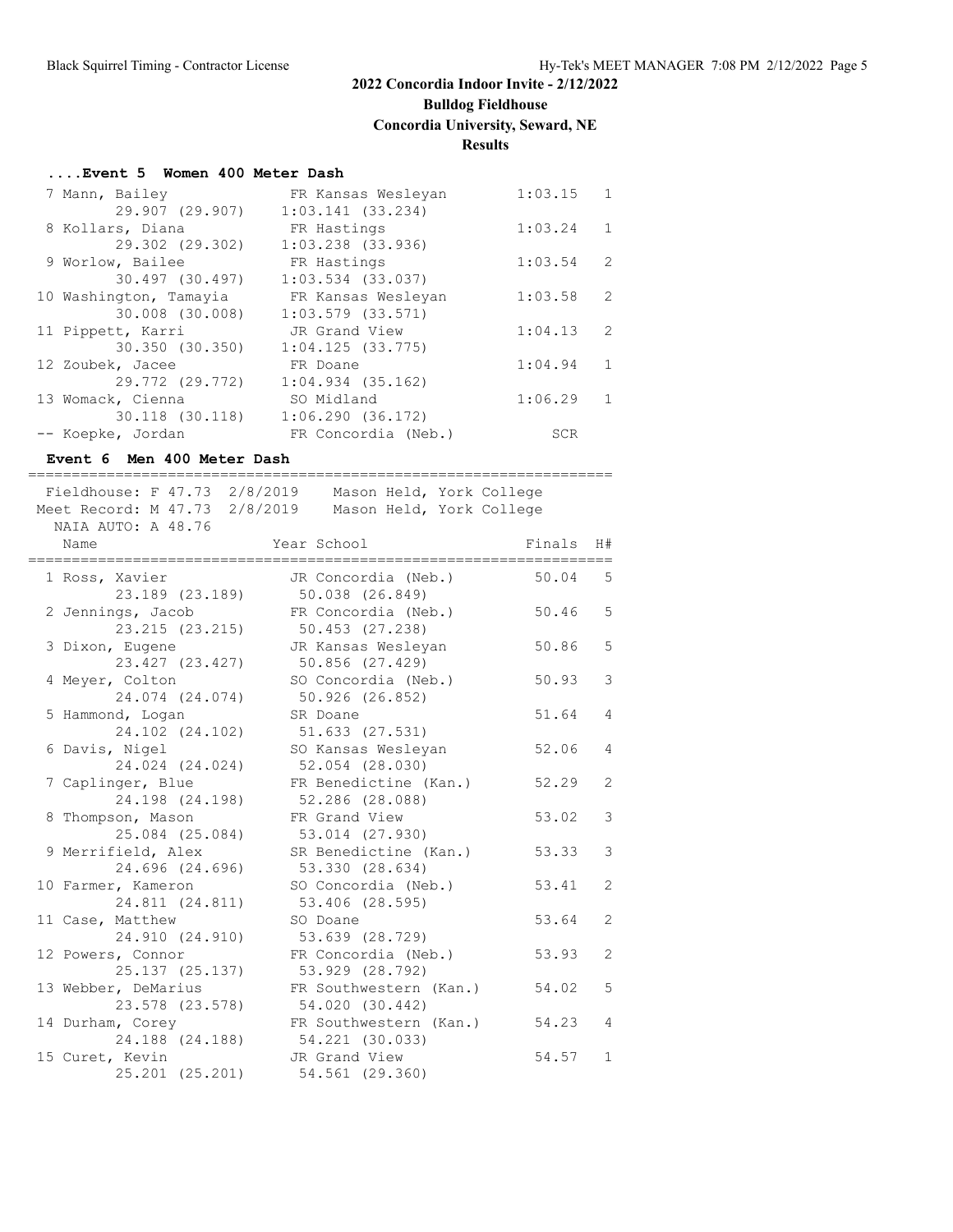**Bulldog Fieldhouse**

**Concordia University, Seward, NE**

**Results**

#### **....Event 6 Men 400 Meter Dash**

| 16 Freiberg, Marc   | SO Concordia (Neb.)    | 54.69      | $\overline{1}$ |
|---------------------|------------------------|------------|----------------|
| 25.233 (25.233)     | 54.689 (29.456)        |            |                |
| 17 Smith, Shane     | JR Hastings            | 55.78      |                |
| 25.899 (25.899)     | 55.774 (29.875)        |            |                |
| 18 Thomas, Spencer  | FR Grand View          | 56.68      |                |
| 27.006 (27.006)     | 56.672 (29.666)        |            |                |
| 19 Martinez, Reid   | FR Hastings            | 59.39      | $\mathbf{1}$   |
| 26.805 (26.805)     | 59.382 (32.577)        |            |                |
| -- Lane, James      | FR Southwestern (Kan.) | DNS.       | 4              |
| -- Coleman, Savion  | FR Grand View          | <b>DNS</b> | 3              |
| -- Albert, Trey     | SO Grand View          | <b>DNS</b> | 3              |
| -- Hartzler, Connor | FR Hastings            | <b>DNS</b> | $\mathcal{D}$  |

#### **Event 7 Women 600 Meter Run**

=================================================================== Fieldhouse: F 1:31.98 2/15/2015 Alexis Boyd, Northwest Missour Meet Record: M 1:31.98 2/12/2015 Alexis Boyd, Northwest Missour NAIA AUTO: A 1:36.32 Name Year School Finals H# =================================================================== 1 Koepke, Jordan FR Concordia (Neb.) 1:36.02A 4 30.410 (30.410) 1:03.112 (32.702) 1:36.015 (32.903) 2 Bauer, Keri FR Concordia (Neb.) 1:37.69 4 31.123 (31.123) 1:03.304 (32.181) 1:37.686 (34.382) 3 Pfeifer, Jacee JR Concordia (Neb.) 1:38.12 4 30.502 (30.502) 1:03.617 (33.115) 1:38.115 (34.498) 4 Battistella, Jamieson SO Unattached 1:40.28 4 30.909 (30.909) 1:04.530 (33.621) 1:40.271 (35.741) 5 Pruitt, Kentayshija SO Southwestern (Kan.) 1:42.63 4 30.750 (30.750) 1:04.681 (33.931) 1:42.630 (37.949) 6 Werts, Lainey FR Concordia (Neb.) 1:43.38 3 31.901 (31.901) 1:06.747 (34.846) 1:43.371 (36.624) 7 Weichel, Kailey JR Concordia (Neb.) 1:43.50 3 31.459 (31.459) 1:05.725 (34.266) 1:43.499 (37.774) 8 Walters, Rachel SO Doane 1:44.18 3 32.195 (32.195) 1:06.994 (34.799) 1:44.178 (37.184) 9 Rice, Rylee FR Doane 1:45.83 2 33.659 (33.659) 1:09.890 (36.231) 1:45.829 (35.939) 10 Hilyard, Jordyn JR Concordia (Neb.) 1:47.67 2 33.004 (33.004) 1:09.627 (36.623) 1:47.665 (38.038) 11 Felten, Sarah FR Bellevue 1:48.07 2 33.736 (33.736) 1:10.197 (36.461) 1:48.069 (37.872) 12 Nickolaus, Mason FR Grand View 1:48.58 2 32.749 (32.749) 1:09.722 (36.973) 1:48.580 (38.858) 13 Mesecher, Cameron SO Grand View 1:48.99 3 32.654 (32.654) 1:08.686 (36.032) 1:48.982 (40.296) 14 Siefken, Lauren 1:50.31 1 35.684 (35.684) 1:14.208 (38.524) 1:50.302 (36.094) 15 Mohammed, Maytane FR Grand View 1:50.99 3 32.943 (32.943) 1:10.849 (37.906) 1:50.987 (40.138) 16 Ada, Lauren FR Concordia (Neb.) 1:51.34 2 34.365 (34.365) 1:12.057 (37.692) 1:51.336 (39.279) 17 Blum, Grace SR St. Mary (Neb.) 1:51.45 1 36.583 (36.583) 1:14.263 (37.680) 1:51.448 (37.185)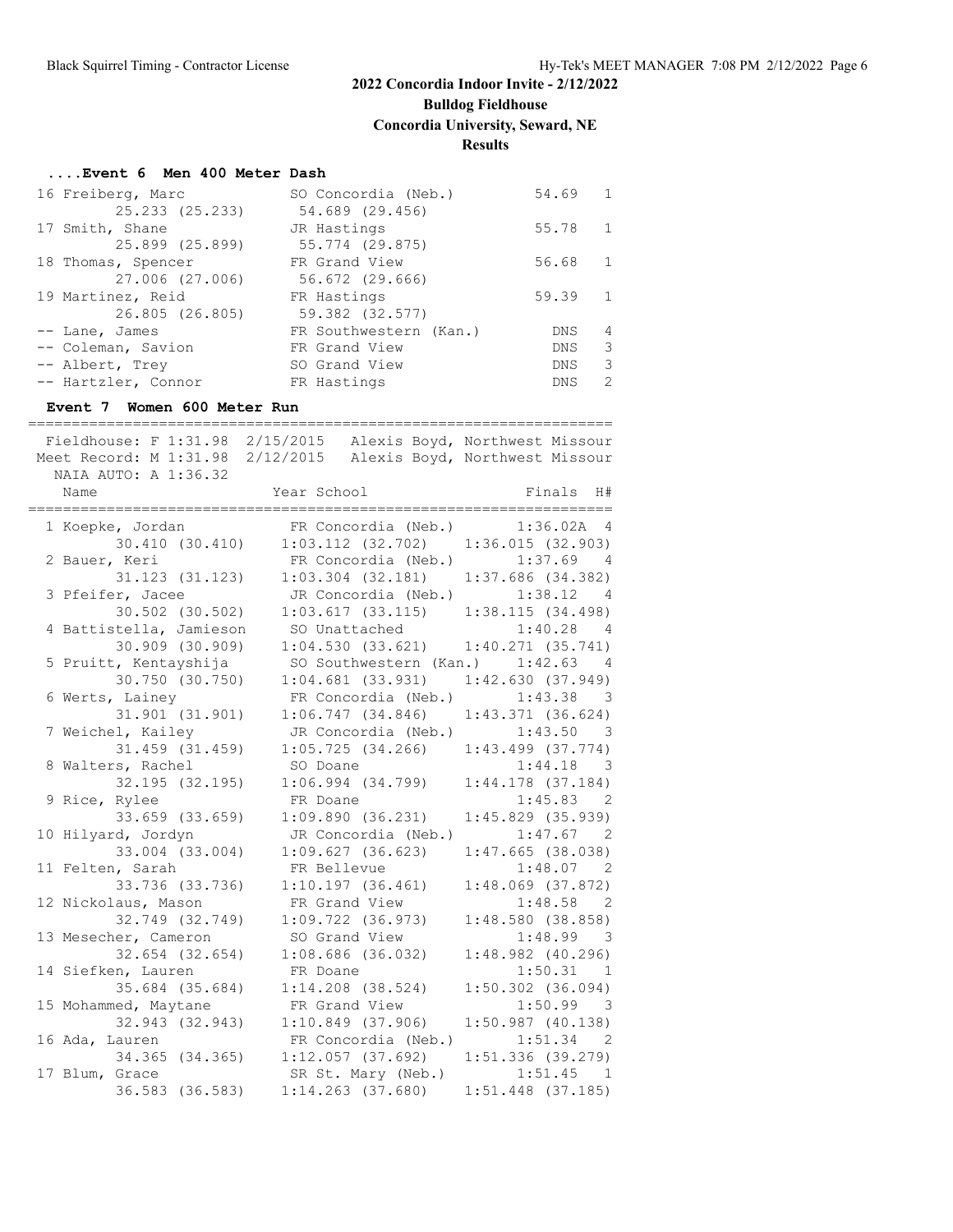# **Bulldog Fieldhouse**

**Concordia University, Seward, NE**

## **Results**

## **....Event 7 Women 600 Meter Run**

| 18 Koko, Karima  | FR Grand View      | $1:56.70$ 1         |
|------------------|--------------------|---------------------|
| 35.987 (35.987)  | 1:15.879 (39.892)  | $1:56.699$ (40.820) |
| 19 Schmidt, Leah | JR St. Mary (Neb.) | 2:01.03 1           |
| 36.660 (36.660)  | 1:17.064 (40.404)  | 2:01.024 (43.960)   |

### **Event 8 Men 600 Meter Run**

| Fieldhouse: F 1:20.04 1/28/2012  |                          | Edwin Ronoh, Doane College |
|----------------------------------|--------------------------|----------------------------|
| Meet Record: M 1:21.31 2/10/2018 | Mason Held, York College |                            |
| NAIA AUTO: A 1:20.78             |                          |                            |
| Name                             | Year School              | Finals H#                  |
| ===========================      |                          |                            |
| 1 Ruse, Holden                   | FR Unattached            | $1:21.74$ 3                |
| 26.144 (26.144)                  | 53.271 (27.127)          | 1:21.735(28.464)           |
| 2 Wheelock, Aidan                | SO Doane                 | $1:21.76$ 3                |
| 25.854 (25.854)                  | 52.834 (26.980)          | $1:21.757$ (28.923)        |
| 3 Hawes, Kingdon                 | SO Doane                 | $1:22.06$ 3                |
| 26.497 (26.497)                  | 53.945 (27.448)          | 1:22.056(28.111)           |
| 4 Miller, Tyler                  | JR Grand View            | 1:22.27 3                  |
| 26.237 (26.237)                  | 53.973 (27.736)          | $1:22.270$ $(28.297)$      |
| 5 Huyser, Carter                 | SO Grand View            | 1:23.57 3                  |
| 26.452 (26.452)                  | 54.216 (27.764)          | $1:23.563$ (29.347)        |
| 6 Tasler, Jordan                 | SO Doane                 | 1:24.12 2                  |
| 26.332 (26.332)                  | 54.573 (28.241)          | 1:24.112 (29.539)          |
| 7 Clausen, Brian                 | SO Hastings              | 1:24.96<br>- 3             |
| 26.275 (26.275)                  | 54.527 (28.252)          | 1:24.955(30.428)           |
| 8 Lammers, Grant                 | JR Concordia (Neb.)      | 1:25.35<br>- 2             |
| 25.761 (25.761)                  | 54.873 (29.112)          | 1:25.350(30.477)           |
| 9 Gray, Cameron                  | SO Concordia (Neb.)      | 1:26.04<br>- 2             |
| 26.676 (26.676)                  | 55.625 (28.949)          | $1:26.039$ (30.414)        |
| 10 Menke, Maccoy                 | SO Concordia (Neb.)      | 1:26.05<br>- 2             |
| 26.558 (26.558)                  | 55.319 (28.761)          | $1:26.046$ (30.727)        |
| 11 Gonzalez, Jayden              | FR Hastings              | 1:29.55<br>$\overline{1}$  |
| 27.820 (27.820)                  | 58.001 (30.181)          | 1:29.541(31.540)           |
| 12 Davidson, Ty                  | FR Kansas Wesleyan       | 1:29.88<br>$\sqrt{1}$      |
| 28.778 (28.778)                  | 59.444 (30.666)          | 1:29.880(30.436)           |
| 13 Reynolds, JP                  | SR Concordia (Neb.)      | $1:30.14$ 2                |
| 28.190 (28.190)                  | 57.872 (29.682)          | 1:30.135(32.263)           |
| 14 Meyer, Teagan                 | FR Concordia (Neb.)      | 1:32.11 1                  |
| 28.289 (28.289)                  | 59.216 (30.927)          | 1:32.110(32.894)           |
| 15 Archuleta, Darius             | FR Kansas Wesleyan       | $1:34.68$ 1                |
| 29.151 (29.151)                  | $1:00.242$ $(31.091)$    | 1:34.680(34.438)           |
| -- Matney, RJ                    | SO Doane                 | <b>DNS</b><br>$\mathbf{1}$ |

### **Event 9 Women 800 Meter Run**

| Fieldhouse: F 2:11.03 1/29/2016<br>Meet Record: M 2:18.85 2/14/2014 |             |                                              | Kimberly Wood, Concordia Univ<br>Kaitlyn Wells, Nebraska-Kearne |
|---------------------------------------------------------------------|-------------|----------------------------------------------|-----------------------------------------------------------------|
| NAIA AUTO: A 2:16.43<br>Name                                        | Year School |                                              | Finals H#                                                       |
| 1 Haecker, Rylee<br>33.663 (33.663)                                 |             | FR Concordia (Neb.)<br>$1:08.014$ $(34.351)$ | $2:17.91M$ 2<br>1:43.800(35.786)                                |

2:17.904 (34.104)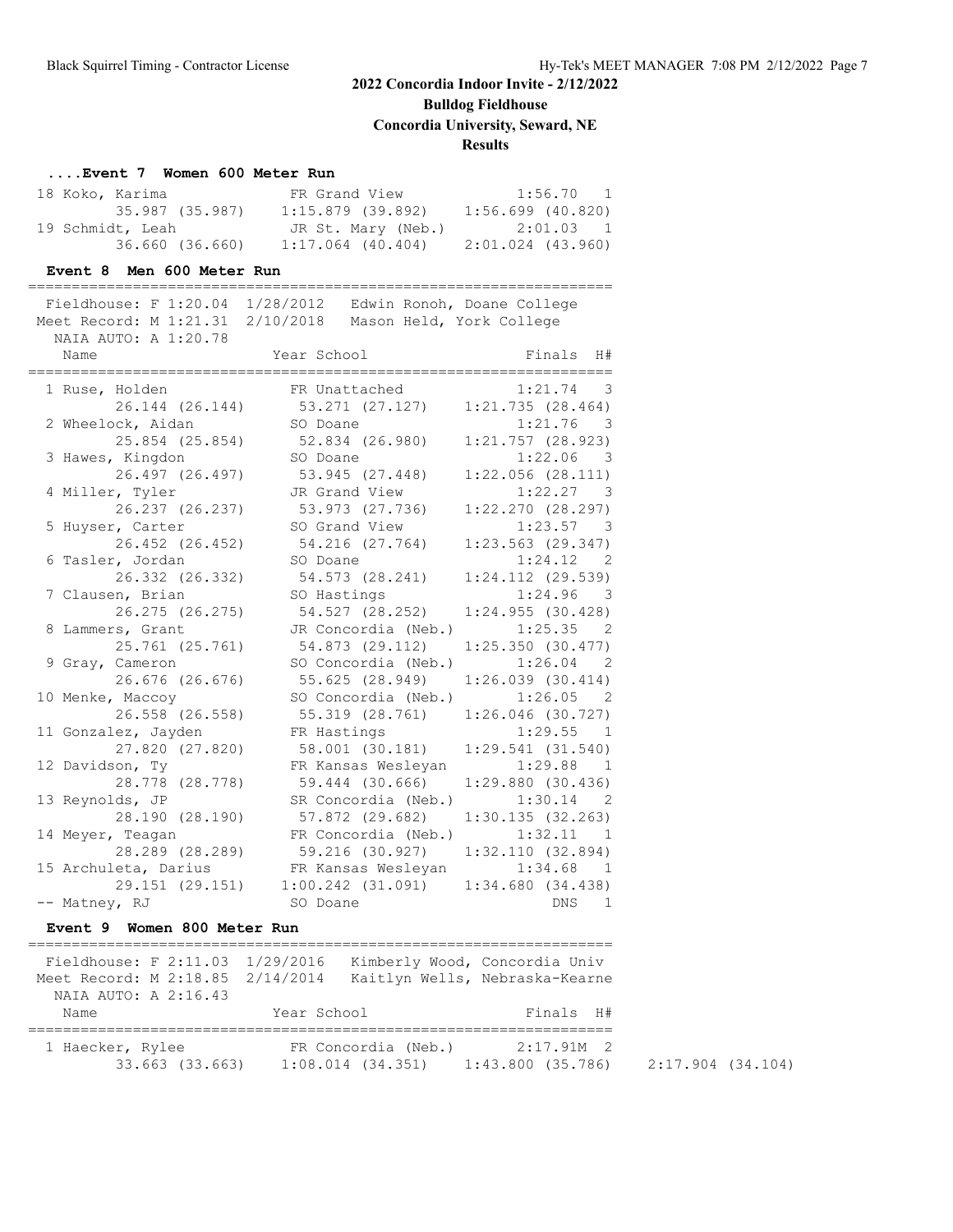**Bulldog Fieldhouse**

**Concordia University, Seward, NE**

## **Results**

## **....Event 9 Women 800 Meter Run**

| 2 Pinkerton, Veronica | FR Hastings            | $2:18.09M$ 2                          |                       |  |
|-----------------------|------------------------|---------------------------------------|-----------------------|--|
| 32.950 (32.950)       | $1:07.289$ (34.339)    | $1:43.248$ (35.959)                   | 2:18.087 (34.839)     |  |
| 3 Pingel, Annika      | JR Doane               | $2:18.59M$ 2                          |                       |  |
| 33.379 (33.379)       | $1:07.709$ $(34.330)$  | $1:43.509$ (35.800)                   | $2:18.588$ (35.079)   |  |
| 4 Johnson, Kaitlynn   | SR Unattached          | 2:22.28<br>$\overline{\phantom{0}}^2$ |                       |  |
| 33.123 (33.123)       | $1:07.733$ $(34.610)$  | 1:44.725(36.992)                      | $2:22.279$ (37.554)   |  |
| 5 Golus, Jilee        | FR Hastings            | 2:22.35<br>$\overline{2}$             |                       |  |
| 34.742 (34.742)       | $1:10.260$ (35.518)    | 1:47.175(36.915)                      | 2:22.347(35.172)      |  |
| 6 Oberg, Grace        | FR Concordia (Neb.)    | 2:25.17<br>$\overline{2}$             |                       |  |
| 34.337 (34.337)       | $1:09.666$ (35.329)    | $1:47.492$ (37.826)                   | $2:25.169$ (37.677)   |  |
| 7 Richmond, Kaia      | FR Concordia (Neb.)    | 2:28.11<br>$\overline{\phantom{0}}^2$ |                       |  |
| 35.622 (35.622)       | $1:12.083$ (36.461)    | $1:50.538$ (38.455)                   | $2:28.106$ (37.568)   |  |
| 8 Williamson, Faith   | FR Concordia (Neb.)    | 2:28.20<br>2                          |                       |  |
| 36.143 (36.143)       | $1:13.259$ (37.116)    | 1:51.697(38.438)                      | $2:28.197$ (36.500)   |  |
| 9 Kaschinske, Rhaya   | FR Concordia (Neb.)    | 2:28.37<br>$\overline{2}$             |                       |  |
| 35.807 (35.807)       | $1:12.365$ (36.558)    | $1:50.933$ (38.568)                   | $2:28.363$ (37.430)   |  |
| 10 Nix, Katelyn       | FR Concordia (Neb.)    | 2:29.55<br>$\overline{\phantom{0}}^2$ |                       |  |
| 36.626 (36.626)       | $1:13.488$ $(36.862)$  | $1:51.453$ (37.965)                   | $2:29.549$ (38.096)   |  |
| 11 Eby, Jayden        | JR Hastings            | 2:30.86<br>$\overline{1}$             |                       |  |
| 34.391 (34.391)       | $1:12.292$ (37.901)    | $1:51.929$ (39.637)                   | $2:30.859$ (38.930)   |  |
| 12 Velarde, Cecilia   | FR Hastings            | 2:31.32<br>$\overline{1}$             |                       |  |
| 34.687 (34.687)       | $1:12.576$ (37.889)    | $1:52.651$ (40.075)                   | $2:31.314$ (38.663)   |  |
| 13 Hinkson, Landry    | FR Hastings            | 2:32.01<br>$\overline{1}$             |                       |  |
| 35.047 (35.047)       | $1:12.658$ (37.611)    | $1:52.234$ (39.576)                   | $2:32.003$ (39.769)   |  |
| 14 Alred, Abigail     | FR MidAmerica Nazarene | 2:34.23<br>$\overline{\phantom{0}}^2$ |                       |  |
| 35.595 (35.595)       | 1:12.830(37.235)       | 1:52.593 (39.763)                     | $2:34.227$ $(41.634)$ |  |
| 15 Simons, Autumn     | FR St. Mary (Neb.)     | 2:37.81<br>$\overline{1}$             |                       |  |
| 35.503 (35.503)       | $1:13.187$ (37.684)    | $1:54.928$ $(41.741)$                 | $2:37.803$ (42.875)   |  |
| 16 Plock, Aly         | FR Doane               | 2:38.89<br>$\overline{1}$             |                       |  |
| 36.254 (36.254)       | $1:14.769$ (38.515)    | $1:56.901$ $(42.132)$                 | $2:38.885$ $(41.984)$ |  |
| 17 Moore, Mya         | FR Grand View          | 2:41.42<br>$\overline{1}$             |                       |  |
| 35.140 (35.140)       | $1:13.204$ (38.064)    | $1:55.529$ (42.325)                   | $2:41.416$ (45.887)   |  |
| 18 Santos, Shania     | FR Hastings            | 2:42.15<br>1                          |                       |  |
| 36.502 (36.502)       | 1:16.130(39.628)       | $1:58.956$ (42.826)                   | 2:42.145(43.189)      |  |
| 19 Behrman, Alayna    | FR Kansas Wesleyan     | 2:49.93<br><sup>1</sup>               |                       |  |
| 38.266 (38.266)       | $1:18.623$ (40.357)    | $2:03.756$ (45.133)                   | $2:49.929$ $(46.173)$ |  |
| 20 Pilsner, Savannah  | FR Kansas Wesleyan     | 2:59.68<br>$\overline{1}$             |                       |  |
| 38.668 (38.668)       | $1:20.583$ $(41.915)$  | 2:08.710(48.127)                      | 2:59.680(50.970)      |  |
| 21 Story, Serenity    | FR Southwestern (Kan.) | 3:10.08<br>- 1                        |                       |  |
| 38.970 (38.970)       | 1:23.635(44.665)       | 2:18.920(55.285)                      | $3:10.077$ (51.157)   |  |
| 22 Kirton, Anna-Lise  | FR Southwestern (Kan.) | 3:15.09<br>1                          |                       |  |
| 41.132 (41.132)       | $1:28.677$ (47.545)    | 2:21.871(53.194)                      | 3:15.090(53.219)      |  |
| -- Rhodes, Regan      | SO Kansas Wesleyan     | DNS<br>$\mathbf{1}$                   |                       |  |
| -- Hayden, Lorelei    | SO Bellevue            | SCR                                   |                       |  |
| -- Heritage, Kylahn   | SO Concordia (Neb.)    | SCR                                   |                       |  |
|                       |                        |                                       |                       |  |

## **Event 10 Men 800 Meter Run**

| Fieldhouse: F 1:50.27 2/10/2017                                 |  |             |  |  | Cronin Decano, Fort Hays State |  |  |
|-----------------------------------------------------------------|--|-------------|--|--|--------------------------------|--|--|
| Meet Record: M 1:50.27 2/10/2017 Cronin Decano, Fort Hays State |  |             |  |  |                                |  |  |
| NAIA AUTO: A 1:54.31                                            |  |             |  |  |                                |  |  |
| Name                                                            |  | Year School |  |  | Finals H#                      |  |  |
|                                                                 |  |             |  |  |                                |  |  |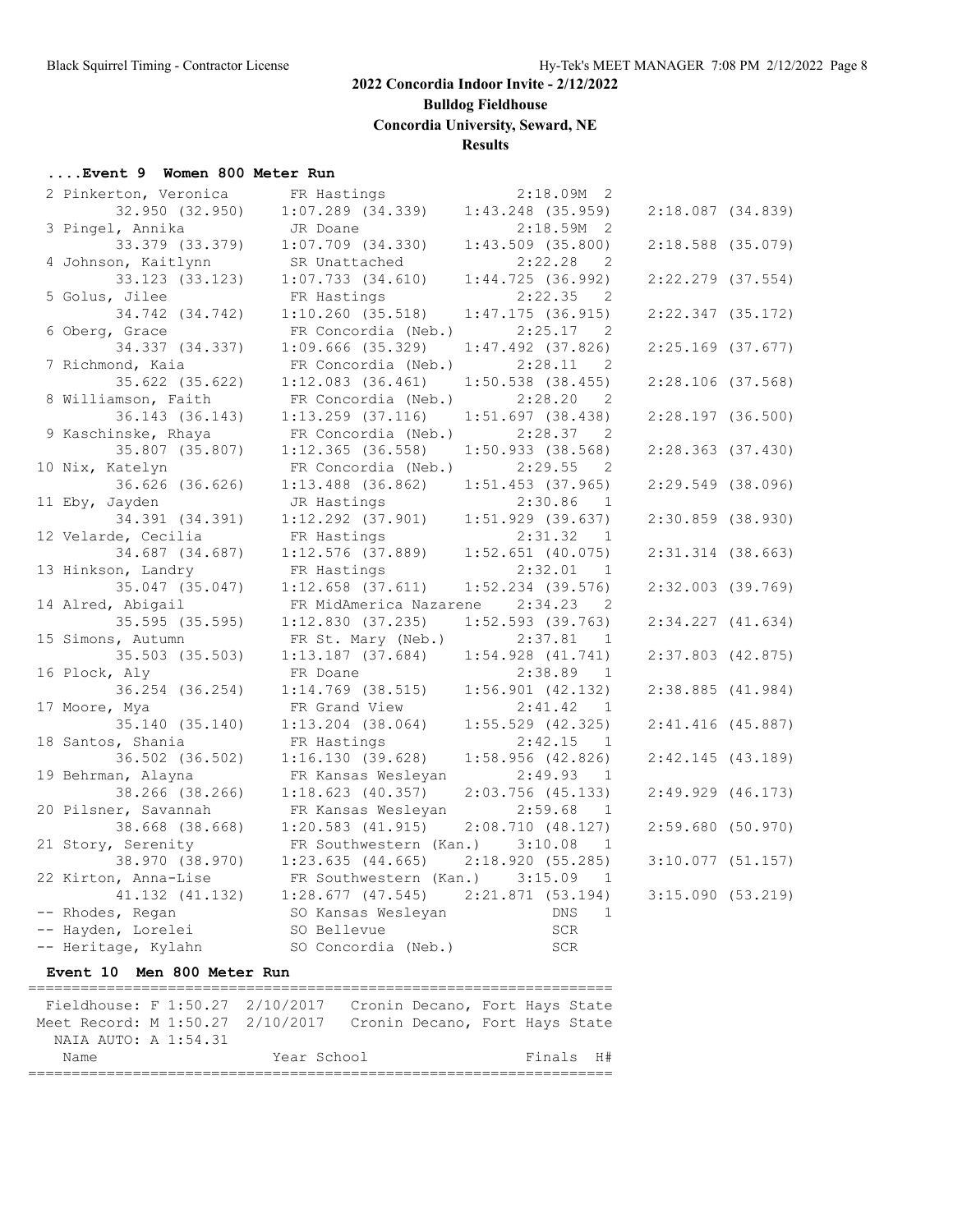**Bulldog Fieldhouse**

**Concordia University, Seward, NE**

## **Results**

### **....Event 10 Men 800 Meter Run**

| 1 Dockweiler, Kalen     | SO Doane                                | 1:56.08<br>3                          |                       |  |
|-------------------------|-----------------------------------------|---------------------------------------|-----------------------|--|
| 28.252 (28.252)         | 57.161 (28.909)                         | $1:27.137$ (29.976)                   | $1:56.072$ (28.935)   |  |
| 2 Munger, Talon         | JR Grand View                           | 1:56.86<br>$\overline{\mathbf{3}}$    |                       |  |
| 28.350 (28.350)         | 57.340 (28.990)                         | $1:27.209$ $(29.869)$                 | 1:56.853(29.644)      |  |
| 3 Huftalin, Ben         | SR Grand View                           | $1:57.69$ 3                           |                       |  |
| 28.154 (28.154)         | 57.127 (28.973)                         | 1:26.920(29.793)                      | $1:57.689$ (30.769)   |  |
| 4 Wittrock, Isaiah      | JR Grand View                           | 1:57.86<br>$\overline{\phantom{a}}$   |                       |  |
| 28.018 (28.018)         | 56.982 (28.964)                         | $1:27.563$ (30.581)                   | $1:57.856$ (30.293)   |  |
| 5 Plante, Sam           | FR Concordia (Neb.)                     | 1:59.01<br>$\overline{\phantom{a}}$ 3 |                       |  |
| 28.892 (28.892)         | 57.622 (28.730)                         | $1:27.989$ (30.367)                   | $1:59.003$ $(31.014)$ |  |
| 6 Davis, Ahren          | JR Grand View                           | 1:59.65<br>$\overline{\phantom{a}}$   |                       |  |
| 28.648 (28.648)         | 57.499 (28.851)                         | $1:27.824$ (30.325)                   | 1:59.645(31.821)      |  |
| 7 Ebert, Trace          | SO Doane                                | 2:03.05<br>$\overline{\phantom{a}}$   |                       |  |
| 29.261 (29.261)         | 58.568 (29.307)                         | $1:30.103$ (31.535)                   | $2:03.047$ (32.944)   |  |
| 8 Wenz, Will            | FR Doane                                | 2:03.60<br>$\overline{1}$             |                       |  |
| 27.600 (27.600)         | 57.377 (29.777)                         | $1:29.578$ (32.201)                   | $2:03.599$ $(34.021)$ |  |
| 9 Blankenship, Duncan   | FR Doane                                | $2:04.06$ 2                           |                       |  |
| 29.709 (29.709)         | $1:00.286$ (30.577)                     | $1:31.953$ (31.667)                   | $2:04.058$ (32.105)   |  |
| 10 Wheatley, Myles      | FR Doane                                | $2:04.19$ 1                           |                       |  |
| 27.808 (27.808)         | 57.092 (29.284)                         | 1:29.937 (32.845)                     | $2:04.188$ (34.251)   |  |
| 11 Baker, Adam          | SO Doane                                | $2:04.98$ 2                           |                       |  |
| 27.370 (27.370)         | 57.324 (29.954)                         | 1:30.236 (32.912)                     | $2:04.974$ $(34.738)$ |  |
| 12 Ideus, Ethan         | FR Concordia (Neb.)                     | 2:05.05 2                             |                       |  |
| 29.990 (29.990)         | $1:01.455$ (31.465)                     | $1:33.601$ (32.146)                   | $2:05.046$ (31.445)   |  |
| 13 Rios, Giovanni       | FR Kansas Wesleyan                      | 2:05.90<br>$\overline{1}$             |                       |  |
| 29.750 (29.750)         | $1:01.072$ $(31.322)$                   | 1:33.285 (32.213)                     | $2:05.896$ (32.611)   |  |
| 14 Mikele, Berhane      | FR Grand View                           | 2:06.19<br>$\overline{\phantom{0}}^2$ |                       |  |
| 30.763 (30.763)         | $1:03.406$ (32.643)                     | $1:35.599$ $(32.193)$                 | 2:06.190(30.591)      |  |
| 15 Ortiz, Daniel        | SO Doane                                | 2:06.32 3                             |                       |  |
| 29.570 (29.570)         | 59.418 (29.848)                         | 1:32.120(32.702)                      | 2:06.314(34.194)      |  |
| 16 Mickelson, Sam       | SO Grand View                           | 2:06.42 2                             |                       |  |
| 30.256 (30.256)         | 1:01.597(31.341)                        | $1:34.028$ (32.431)                   | $2:06.417$ (32.389)   |  |
| 17 Tucker, Gavin        | FR Kansas Wesleyan                      | 2:07.83<br>$\overline{1}$             |                       |  |
| 29.706 (29.706)         | $1:01.442$ (31.736)                     | 1:34.432 (32.990)                     | $2:07.823$ (33.391)   |  |
| 18 Ochsner, Aaron       | FR Hastings                             | 2:09.12<br>$\overline{\phantom{0}}^2$ |                       |  |
| 30.196 (30.196)         | 1:02.114(31.918)                        | $1:35.874$ (33.760)                   | $2:09.118$ (33.244)   |  |
| 19 Brents, Ian          | FR Southwestern (Kan.) 2:10.82          | $\overline{2}$                        |                       |  |
| 30.286 (30.286)         | $1:02.592$ (32.306)                     | 1:36.815(34.223)                      | 2:10.820(34.005)      |  |
| 20 Vannucchi, Gabe      | JR Southwestern (Kan.) 2:11.60          | $\overline{1}$                        |                       |  |
| 29.951 (29.951)         | $1:01.956$ (32.005) $1:36.106$ (34.150) |                                       | $2:11.592$ (35.486)   |  |
| 21 Horacek, Jack        | FR Kansas Wesleyan                      | 2:11.90<br>$\overline{1}$             |                       |  |
| 30.023 (30.023)         | $1:02.378$ (32.355)                     | 1:36.728 (34.350)                     | $2:11.891$ (35.163)   |  |
| 22 Bellor-Gardner, Luis | FR Southwestern (Kan.)                  | 2:12.44<br>2                          |                       |  |
| 30.594 (30.594)         | $1:02.472$ $(31.878)$                   | $1:36.468$ $(33.996)$                 | $2:12.431$ (35.963)   |  |
| 23 Gomez, Gamaliel      | FR Southwestern (Kan.)                  | 2:12.62<br>2                          |                       |  |
| 29.944 (29.944)         | 1:02.085(32.141)                        | $1:37.002$ $(34.917)$                 | $2:12.612$ (35.610)   |  |
| 24 Keller, Connor       | FR Grand View                           | 2:13.55<br>$\mathbf{1}$               |                       |  |
| 29.169 (29.169)         | $1:01.299$ $(32.130)$                   | 1:36.917(35.618)                      | 2:13.550(36.633)      |  |
| 25 Dawes, John          | FR Doane                                | 2:13.85<br>-1                         |                       |  |
| 29.625 (29.625)         | 1:00.929(31.304)                        | $1:36.478$ (35.549)                   | 2:13.843 (37.365)     |  |
|                         |                                         |                                       |                       |  |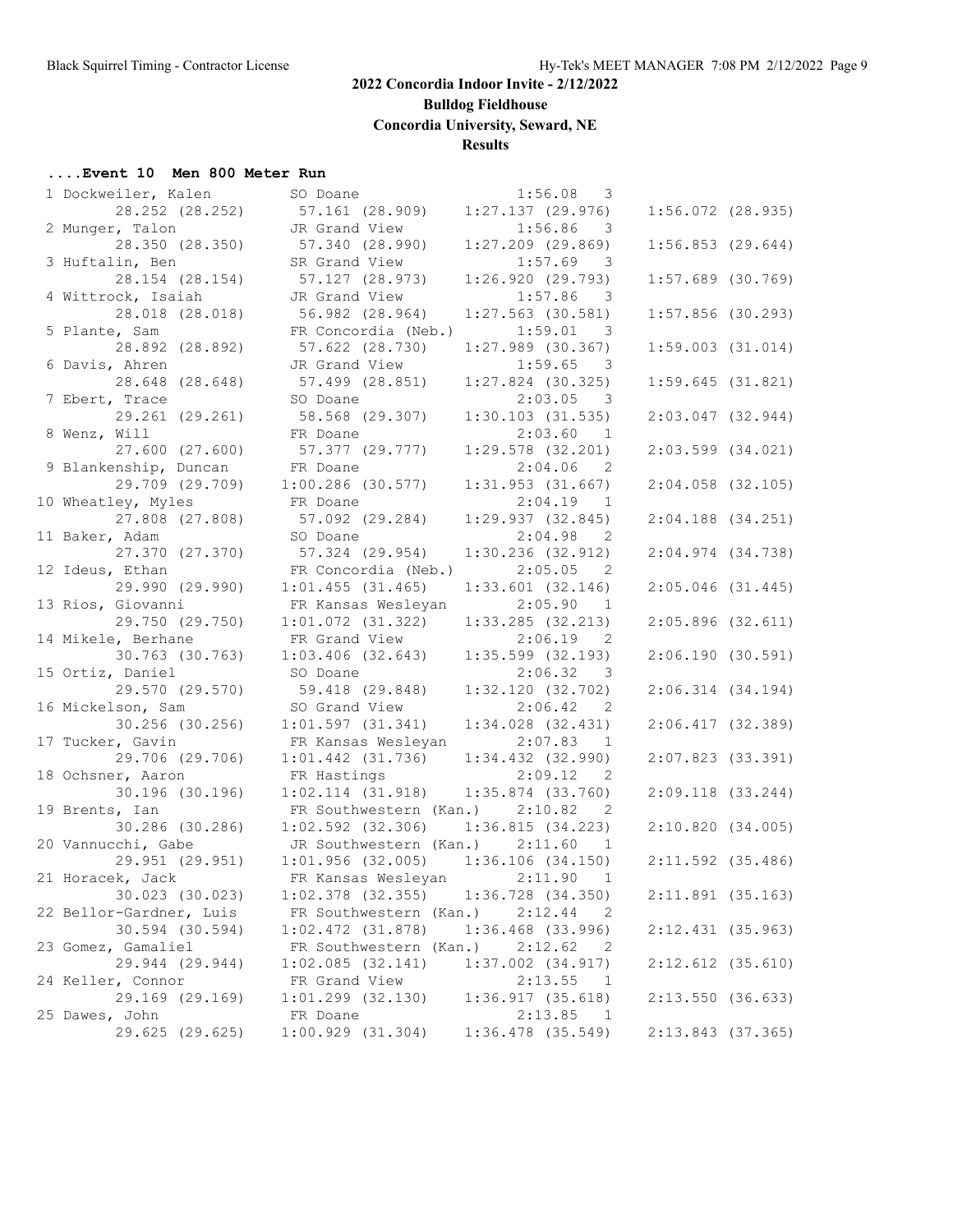# **Bulldog Fieldhouse**

**Concordia University, Seward, NE**

### **Results**

### **Event 11 Women 1000 Meter Run**

| Fieldhouse: F 2:55.08 1/31/2015<br>Meet Record: M 2:55.52 2/12/2015<br>NAIA AUTO: A 2:59.54                    |                                                                       | ============<br>Marissa Bongers, Unattached<br>Jessa Sughroue, Doane Colle |                     |
|----------------------------------------------------------------------------------------------------------------|-----------------------------------------------------------------------|----------------------------------------------------------------------------|---------------------|
| Name                                                                                                           | Year School                                                           | Finals                                                                     |                     |
| 1 Gerken, Madison FR Hastings 3:03.74<br>37.258 (37.258) 1:14.402 (37.144) 1:52.150 (37.748) 2:29.041 (36.891) |                                                                       |                                                                            |                     |
|                                                                                                                |                                                                       |                                                                            |                     |
| 3:03.735(34.694)<br>2 Reiman, Grace                                                                            | FR Concordia (Neb.) 3:04.46                                           |                                                                            |                     |
|                                                                                                                | 37.078 (37.078) 1:14.267 (37.189) 1:51.907 (37.640) 2:29.306 (37.399) |                                                                            |                     |
| $3:04.452$ (35.146)                                                                                            |                                                                       |                                                                            |                     |
| 3 Burk, Alyssa                                                                                                 | JR St. Mary (Neb.) 3:24.58                                            |                                                                            |                     |
| 39.819 (39.819)                                                                                                | $1:22.096$ (42.277) $2:04.488$ (42.392) $2:46.675$ (42.187)           |                                                                            |                     |
| $3:24.572$ (37.897)                                                                                            |                                                                       |                                                                            |                     |
| 4 Hasan, Ikilas                                                                                                | FR Grand View 3:25.69                                                 |                                                                            |                     |
| 38.554 (38.554)                                                                                                | $1:20.006$ (41.452) $2:03.705$ (43.699)                               |                                                                            | $2:46.708$ (43.003) |
| $3:25.686$ (38.978)                                                                                            |                                                                       |                                                                            |                     |
| 5 Leis, Liberty                                                                                                | FR Grand View                                                         | 3:26.99                                                                    |                     |
| 38.958 (38.958)                                                                                                | $1:20.520$ (41.562) $2:04.265$ (43.745) $2:47.857$ (43.592)           |                                                                            |                     |
| $3:26.981$ (39.124)                                                                                            |                                                                       |                                                                            |                     |
| 6 Chaparro Belloc, Cynthia FR Hastings                                                                         | $3:28.57$<br>1:21.797 (41.832) 2:04 725 100                           |                                                                            |                     |
| 39.965 (39.965)                                                                                                |                                                                       | $2:04.725$ (42.928) $2:47.904$ (43.179)                                    |                     |
| $3:28.561$ (40.657)                                                                                            |                                                                       |                                                                            |                     |
| 7 Hobbs, Alisiara                                                                                              | SO Bellevue                                                           | 3:34.69                                                                    |                     |
| 39.581 (39.581)                                                                                                | 1:21.813(42.232)                                                      | $2:05.488$ (43.675) $2:50.489$ (45.001)                                    |                     |
| $3:34.681$ (44.192)                                                                                            |                                                                       |                                                                            |                     |
| 8 Sebek, Tennasyn                                                                                              | FR St. Mary (Neb.)                                                    | 3:40.66                                                                    |                     |
| 40.325 (40.325)                                                                                                | 1:22.920(42.595)                                                      | 2:07.780(44.860)                                                           | 2:54.892 (47.112)   |
| $3:40.651$ (45.759)                                                                                            |                                                                       |                                                                            |                     |
| 9 Wigdahl, Brooke                                                                                              | SO St. Mary (Neb.) 3:43.53                                            |                                                                            |                     |
| 42.664 (42.664)                                                                                                | $1:26.786$ (44.122) $2:13.154$ (46.368)                               |                                                                            | 2:59.229 (46.075)   |
| $3:43.526$ (44.297)                                                                                            |                                                                       |                                                                            |                     |
| 10 Ruelle, Melody                                                                                              | FR Grand View                                                         | 3:47.86                                                                    |                     |
| 40.621 (40.621)                                                                                                | $1:23.424$ (42.803) $2:10.730$ (47.306)                               |                                                                            | 3:00.535(49.805)    |
| $3:47.853$ $(47.318)$<br>11 Rolf, Malia                                                                        | FR Concordia (Neb.) 3:58.27                                           |                                                                            |                     |
| 44.113 (44.113)                                                                                                | $1:30.502$ (46.389) $2:19.508$ (49.006)                               |                                                                            | $3:09.848$ (50.340) |
| $3:58.263$ (48.415)                                                                                            |                                                                       |                                                                            |                     |
| -- Gissler, Peyton                                                                                             | FR Concordia (Neb.)                                                   | DNS                                                                        |                     |
|                                                                                                                |                                                                       |                                                                            |                     |

## **Event 12 Men 1000 Meter Run**

=================================================================== Fieldhouse: F 2:27.79 2/12/2011 Edwin Ronoh, Doane College Meet Record: M 2:27.79 2/12/2011 Edwin Ronoh, Doane College NAIA AUTO: A 2:29.93 Name  $Year School$  Finals H# =================================================================== 1 Rohde, Calvin FR Concordia (Neb.) 2:31.05 2 29.833 (29.833) 59.676 (29.843) 1:30.314 (30.638) 2:01.471 (31.157) 2:31.047 (29.576) 2 Gebreselase, Ablel JR Southwestern (Kan.) 2:33.21 2 29.652 (29.652) 59.723 (30.071) 1:30.192 (30.469) 2:01.528 (31.336) 2:33.206 (31.678)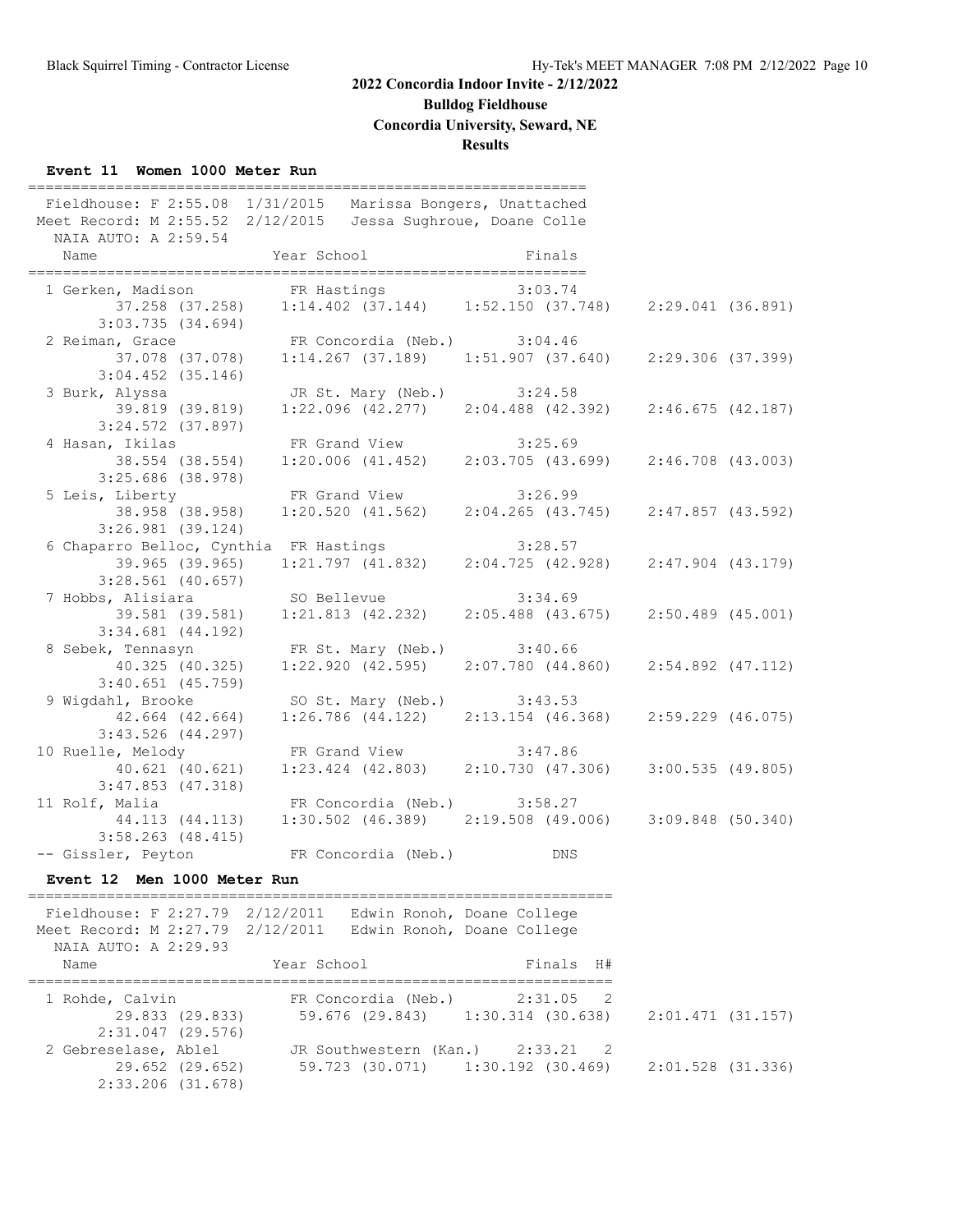**Bulldog Fieldhouse**

**Concordia University, Seward, NE**

## **Results**

## **....Event 12 Men 1000 Meter Run**

| 3 Bartel, Isaiah (Kan.) |                                         | $2:39.16$ 2                                                    |                       |
|-------------------------|-----------------------------------------|----------------------------------------------------------------|-----------------------|
| 30.071 (30.071)         |                                         | $1:00.898$ (30.827) $1:32.532$ (31.634)                        | 2:05.244 (32.712)     |
| 2:39.152 (33.908)       |                                         |                                                                |                       |
| 4 Evans, Ryan           | FR Doane                                | 2:39.63 2                                                      |                       |
| 31.219 (31.219)         |                                         | FR Doane 2:39.63 2<br>1:02.685 (31.466) 1:34.498 (31.813)      | $2:06.663$ $(32.165)$ |
| $2:39.627$ (32.964)     |                                         |                                                                |                       |
|                         |                                         |                                                                |                       |
| 5 Spicer, Derrick       | JR MidAmerica Nazarene 2:41.19 2        |                                                                |                       |
| 30.389 (30.389)         | $1:02.005$ (31.616) $1:34.665$ (32.660) |                                                                | 2:08.512 (33.847)     |
| 2:41.189 (32.677)       |                                         |                                                                |                       |
| 6 Willweber, Micah      | FR Concordia (Neb.) 2:41.32 2           |                                                                |                       |
| 31.197 (31.197)         | $1:02.092$ (30.895) $1:33.670$ (31.578) |                                                                | $2:06.955$ (33.285)   |
| 2:41.320(34.365)        |                                         |                                                                |                       |
| 7 Ballesteros, Juan     | JR MidAmerica Nazarene 2:43.69 2        |                                                                |                       |
| 30.833 (30.833)         |                                         | $1:02.350$ $(31.517)$ $1:35.278$ $(32.928)$                    | $2:09.309$ $(34.031)$ |
| $2:43.684$ $(34.375)$   |                                         |                                                                |                       |
| 8 Bourquin, Bret        | FR MidAmerica Nazarene 2:45.05 1        |                                                                |                       |
| 30.908 (30.908)         |                                         | $1:03.429$ (32.521) $1:38.086$ (34.657)                        | 2:12.715 (34.629)     |
| $2:45.043$ (32.328)     |                                         |                                                                |                       |
|                         |                                         |                                                                |                       |
| 9 Massaro, Owen         | FR MidAmerica Nazarene 2:46.18 1        |                                                                |                       |
| 32.097 (32.097)         |                                         | $1:05.385$ (33.288) $1:40.290$ (34.905)                        | 2:14.186 (33.896)     |
| 2:46.171(31.985)        |                                         |                                                                |                       |
| 10 Diser, Seth          |                                         | SO Grand View 2:48.89 1<br>1:02.796 (32.090) 1:38.174 (35.378) |                       |
| 30.706 (30.706)         |                                         |                                                                | 2:15.610(37.436)      |
| 2:48.889 (33.279)       |                                         |                                                                |                       |
| 11 Thomas, Aidan        | FR MidAmerica Nazarene 2:49.63 2        |                                                                |                       |
| 31.488 (31.488)         |                                         | $1:03.238$ $(31.750)$ $1:36.807$ $(33.569)$                    | $2:12.903$ (36.096)   |
| $2:49.623$ (36.720)     |                                         |                                                                |                       |
| 12 Johnson, Zach        | SO Concordia (Neb.) $2:49.84$ 1         |                                                                |                       |
| 31.407 (31.407)         |                                         | $1:05.082$ (33.675) $1:41.272$ (36.190)                        | 2:17.473 (36.201)     |
| 2:49.831 (32.358)       |                                         |                                                                |                       |
| 13 Sivola, Trent        |                                         |                                                                |                       |
|                         |                                         | SO Grand View 2:52.05 1<br>1:05.601 (33.709) 1:41.963 (36.362) |                       |
| 31.892 (31.892)         |                                         |                                                                | $2:17.854$ (35.891)   |
| $2:52.045$ (34.191)     |                                         |                                                                |                       |
| 14 Harmon, Nate         | JR Doane                                | 2:52.78 1                                                      |                       |
| 32.249 (32.249)         | 1:05.991(33.742)                        | 1:41.001(35.010)                                               | 2:17.214 (36.213)     |
| $2:52.775$ (35.561)     |                                         |                                                                |                       |
| 15 George, Lucas        | FR Grand View                           | $2:55.88$ 1                                                    |                       |
| 31.826 (31.826)         |                                         | $1:06.025$ (34.199) $1:42.035$ (36.010)                        | 2:18.716(36.681)      |
| $2:55.874$ (37.158)     |                                         |                                                                |                       |
| 16 Soderberg, Alex      | FR Grand View 2:57.50 1                 |                                                                |                       |
| 31.500 (31.500)         |                                         | $1:05.368$ (33.868) $1:42.144$ (36.776)                        | $2:20.212$ (38.068)   |
| $2:57.491$ (37.279)     |                                         |                                                                |                       |
| 17 Knoll, Jimmy         | FR Grand View                           | 3:03.83<br>1                                                   |                       |
| 32.125 (32.125)         | 1:06.617(34.492)                        | 1:44.711(38.094)                                               | 2:24.444 (39.733)     |
|                         |                                         |                                                                |                       |
| 3:03.830 (39.386)       |                                         |                                                                |                       |
| -- Wright, Slavoski     | JR Southwestern (Kan.)                  | 2<br>DNF                                                       |                       |
| 29.455 (29.455)         | 59.498 (30.043)                         | $1:35.833$ (36.335)                                            |                       |
| -- Mack, Brendan        | JR Southwestern (Kan.)                  | DNS<br>2                                                       |                       |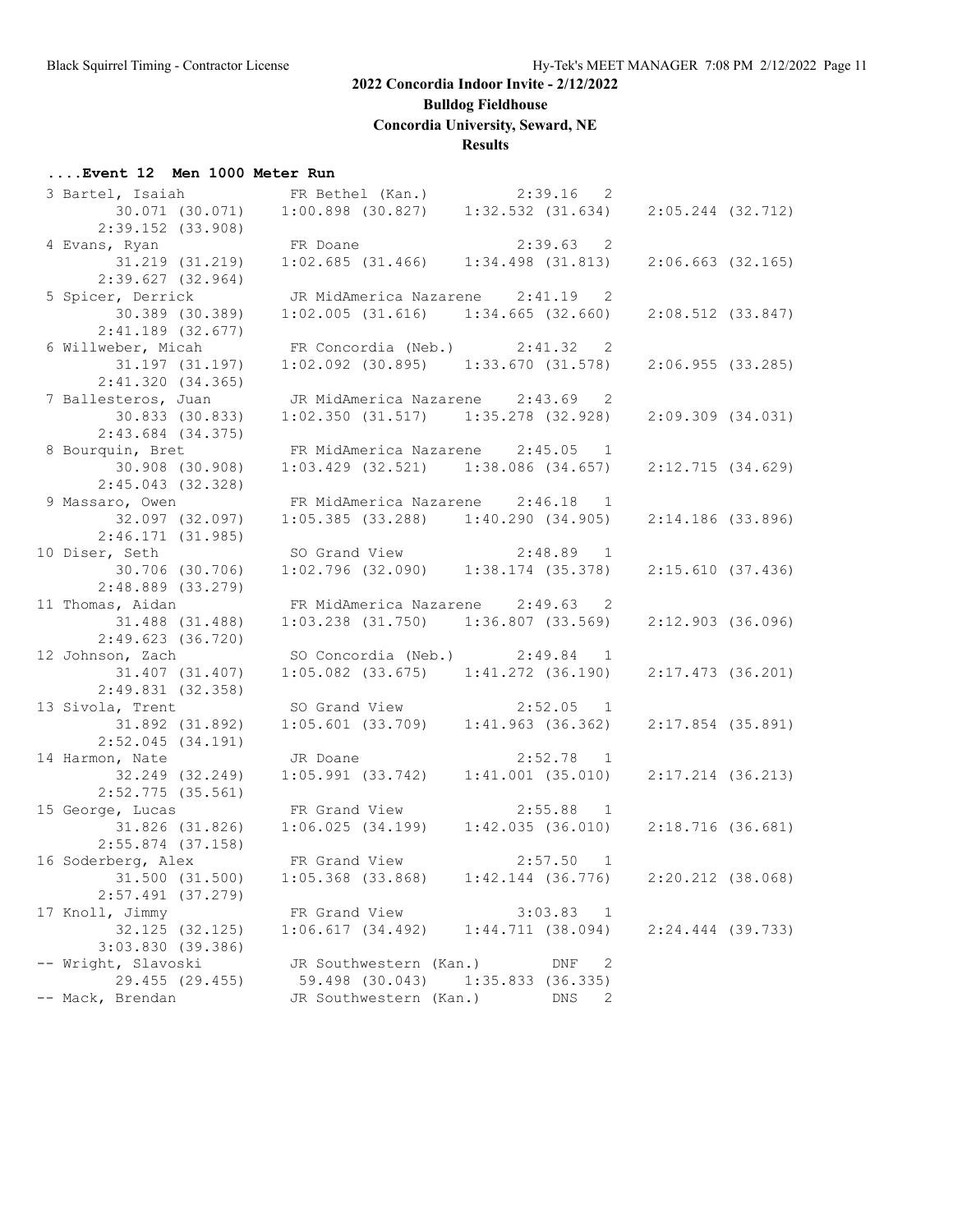**Bulldog Fieldhouse**

**Concordia University, Seward, NE**

## **Results**

## **Event 13 Women 1 Mile Run**

| Meet Record: M 5:03.78 2/11/2012<br>NAIA AUTO: A 5:06.96 | Fieldhouse: F 5:01.28 2/21/2015 |                       | Kimberly Wood, Concordia Un<br>Amanda Vorthmann, Nebraska- |                       |  |
|----------------------------------------------------------|---------------------------------|-----------------------|------------------------------------------------------------|-----------------------|--|
| Name                                                     | Year School                     |                       | Finals                                                     |                       |  |
| 1 Heritage, Kylahn                                       |                                 | SO Concordia (Neb.)   | 5:13.82                                                    |                       |  |
| 38.963 (38.963)                                          |                                 |                       | $1:17.244$ (38.281) $1:56.231$ (38.987)                    | $2:35.394$ (39.163)   |  |
| $3:15.539$ (40.145)                                      |                                 |                       | $3:56.000$ (40.461) $4:37.352$ (41.352)                    | 5:13.820(36.468)      |  |
| 2 Nazli, Ceyda                                           | JR Grand View                   |                       | 5:29.06                                                    |                       |  |
| 40.678 (40.678)                                          |                                 | 1:20.876 (40.198)     | $2:01.588$ (40.712)                                        | 2:43.220(41.632)      |  |
| $3:24.497$ $(41.277)$                                    |                                 | $4:06.636$ $(42.139)$ | $4:48.868$ $(42.232)$                                      | $5:29.059$ $(40.191)$ |  |
| 3 Nelson, Madison                                        | FR Bellevue                     |                       | 5:42.74                                                    |                       |  |
| 44.259 (44.259)                                          |                                 | $1:25.780$ (41.521)   | $2:08.854$ (43.074)                                        | $2:53.264$ $(44.410)$ |  |
| $3:37.194$ (43.930)                                      |                                 | 4:20.225(43.031)      | 5:02.790(42.565)                                           | $5:42.739$ (39.949)   |  |
| 4 Rathke, Aubrey                                         |                                 | FR Concordia (Neb.)   | 5:47.68                                                    |                       |  |
| 42.208 (42.208)                                          |                                 | 1:25.030(42.822)      | 2:09.811(44.781)                                           | $2:55.559$ (45.748)   |  |
| $3:40.886$ (45.327)                                      |                                 | $4:25.213$ $(44.327)$ | 5:08.817(43.604)                                           | $5:47.679$ (38.862)   |  |
| 5 Pennekamp, Grace                                       |                                 | FR Concordia (Neb.)   | 5:48.04                                                    |                       |  |
| 41.750 (41.750)                                          |                                 | $1:24.072$ $(42.322)$ | $2:08.041$ (43.969)                                        | $2:53.696$ (45.655)   |  |
| $3:39.705$ (46.009)                                      |                                 | 4:25.195(45.490)      | 5:09.056(43.861)                                           | $5:48.034$ (38.978)   |  |
| 6 Griffin, Chantaya                                      |                                 | JR St. Mary (Neb.)    | 5:53.49                                                    |                       |  |
| 40.556 (40.556)                                          |                                 | $1:23.709$ (43.153)   | $2:07.762$ $(44.053)$                                      | $2:53.466$ (45.704)   |  |
| $3:40.069$ (46.603)                                      |                                 | $4:25.616$ (45.547)   | $5:12.494$ (46.878)                                        | $5:53.485$ (40.991)   |  |
| 7 Feig, Caroline                                         | SO Bellevue                     |                       | 5:54.02                                                    |                       |  |
| 44.910 (44.910)                                          |                                 | $1:28.105$ (43.195)   | 2:12.010(43.905)                                           | $2:57.302$ (45.292)   |  |
| $3:42.491$ (45.189)                                      |                                 | 4:27.305(44.814)      | $5:12.196$ (44.891)                                        | $5:54.019$ $(41.823)$ |  |
| 8 Farhar, Jocelyn                                        |                                 | FR St. Mary (Neb.)    | 5:54.28                                                    |                       |  |
| 44.579 (44.579)                                          |                                 | $1:28.541$ (43.962)   | 2:12.974(44.433)                                           | $2:57.833$ (44.859)   |  |
| 3:42.625(44.792)                                         |                                 | $4:27.465$ $(44.840)$ | $5:12.444$ $(44.979)$                                      | $5:54.279$ $(41.835)$ |  |
| 9 Russo, Olivia                                          | JR Bellevue                     |                       | 6:01.87                                                    |                       |  |
| 45.095 (45.095)                                          |                                 | $1:29.328$ $(44.233)$ | $2:14.988$ (45.660)                                        | $3:01.814$ (46.826)   |  |
| $3:48.762$ (46.948)                                      |                                 | $4:35.516$ (46.754)   | $5:21.268$ (45.752)                                        | $6:01.870$ (40.602)   |  |
| 10 Ruelle, Melody                                        | FR Grand View                   |                       | 6:24.22                                                    |                       |  |
| 45.802 (45.802)                                          |                                 | 1:30.043(44.241)      | $2:17.126$ (47.083)                                        | 3:06.310(49.184)      |  |
| $3:56.828$ (50.518)                                      |                                 | 4:47.910(51.082)      | 5:36.811(48.901)                                           | $6:24.213$ $(47.402)$ |  |
| 11 Krause, Madeline                                      |                                 | SO St. Mary (Neb.)    | 6:27.67                                                    |                       |  |
| 46.290 (46.290)                                          |                                 | $1:33.743$ $(47.453)$ | 2:22.625(48.882)                                           | $3:11.284$ (48.659)   |  |
| $4:00.958$ (49.674)                                      | $4:49.272$ $(48.314)$           |                       | $5:39.264$ (49.992)                                        | $6:27.669$ $(48.405)$ |  |
| 12 Wigdahl, Brooke                                       |                                 | SO St. Mary (Neb.)    | 6:33.73                                                    |                       |  |
| 46.620 (46.620)                                          |                                 | $1:33.282$ $(46.662)$ | $2:22.319$ (49.037)                                        | $3:10.995$ (48.676)   |  |
| 4:01.147(50.152)                                         |                                 | $4:51.484$ (50.337)   | 5:43.799 (52.315)                                          | $6:33.727$ $(49.928)$ |  |
| 13 Delker, Chyna                                         |                                 | JR St. Mary (Neb.)    | 7:00.65                                                    |                       |  |
| 52.591 (52.591)                                          |                                 | $1:44.681$ (52.090)   | $2:37.601$ (52.920)                                        | $3:30.136$ (52.535)   |  |
| 4:23.974 (53.838)                                        |                                 | 5:16.660(52.686)      | 6:10.765(54.105)                                           | 7:00.645(49.880)      |  |
| 14 Peck, Sophie                                          |                                 | FR St. Mary (Neb.)    | 7:00.68                                                    |                       |  |
| 52.642 (52.642)                                          |                                 | 1:44.731(52.089)      | $2:37.651$ (52.920)                                        | $3:30.194$ $(52.543)$ |  |
| $4:24.042$ $(53.848)$                                    |                                 | $5:16.268$ (52.226)   | 6:10.785(54.517)                                           | $7:00.674$ (49.889)   |  |
| -- Hayden, Lorelei                                       | SO Bellevue                     |                       | SCR                                                        |                       |  |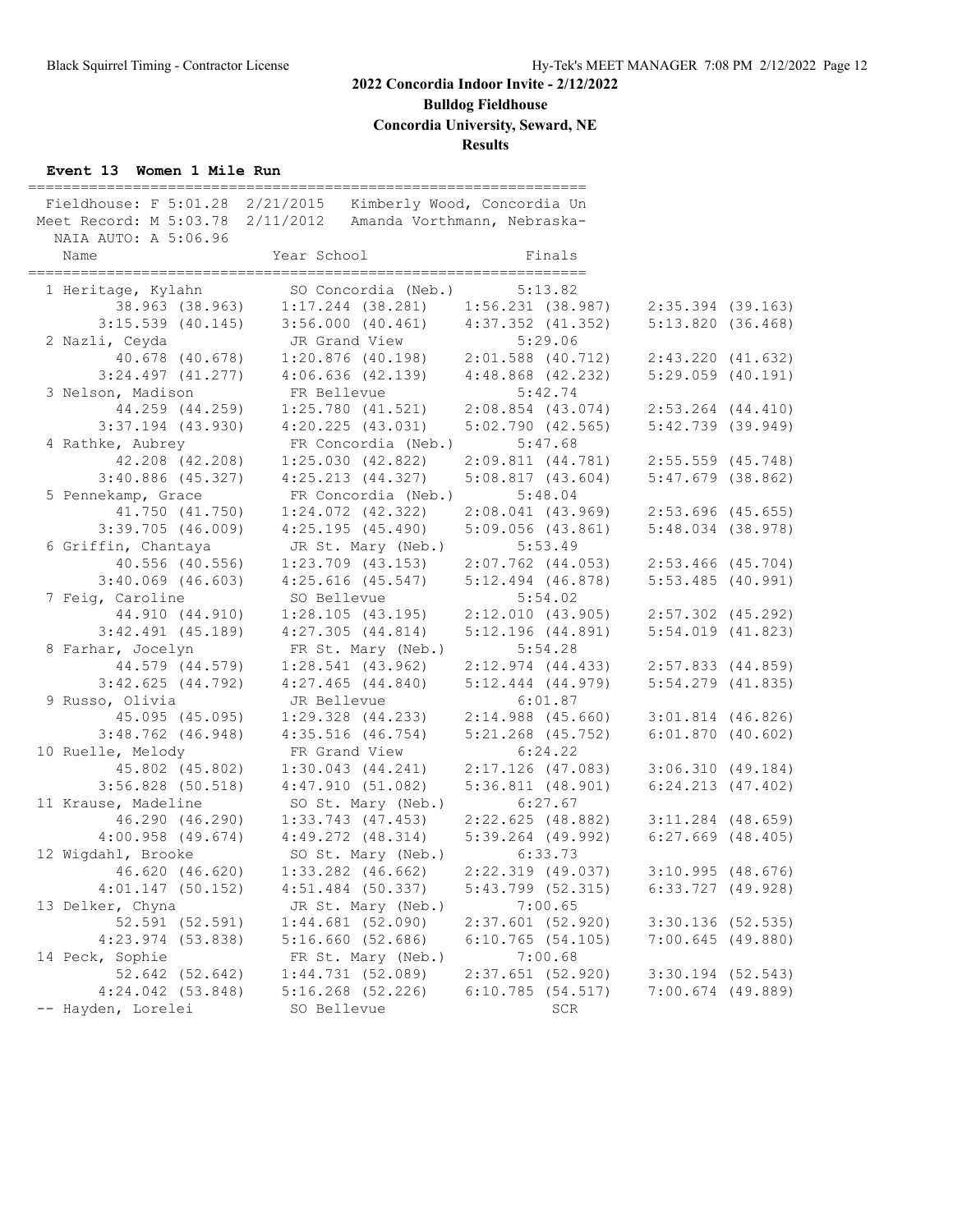**Bulldog Fieldhouse**

**Concordia University, Seward, NE**

## **Results**

## **Event 14 Men 1 Mile Run**

| Fieldhouse: F 4:13.74 1/29/2017<br>Meet Record: M 4:14.93 2/12/2015<br>NAIA AUTO: A 4:16.22 |                                         | Ryan Cox, Northwest Missouri S<br>Cory Keehn, Fort Hays State |                                              |  |
|---------------------------------------------------------------------------------------------|-----------------------------------------|---------------------------------------------------------------|----------------------------------------------|--|
| Name                                                                                        | Year School                             | Finals H#                                                     |                                              |  |
| 1 Mickelson, Sam                                                                            | SO Grand View                           | 4:20.14<br>$\overline{\phantom{0}}^2$                         |                                              |  |
| 32.553 (32.553)                                                                             | $1:04.277$ (31.724) $1:37.366$ (33.089) |                                                               | 2:11.713(34.347)                             |  |
| $2:45.146$ (33.433)                                                                         | $3:17.949$ (32.803)                     | $3:49.452$ (31.503)                                           | $4:20.139$ (30.687)                          |  |
| 2 Arancibia Campos, Mauro SR Bethel (Kan.)                                                  |                                         | $4:22.76$ 2                                                   |                                              |  |
| 32.007 (32.007)                                                                             | $1:03.459$ $(31.452)$                   | 1:36.357(32.898)                                              | $2:09.493$ (33.136)                          |  |
| $2:42.701$ (33.208)                                                                         | $3:17.143$ (34.442)                     | $3:50.164$ (33.021)                                           | $4:22.756$ (32.592)                          |  |
| 3 Sesna, Camden                                                                             | SO Concordia (Neb.)                     | 4:26.16<br>$\overline{2}$                                     |                                              |  |
| 31.795 (31.795)                                                                             | $1:03.253$ (31.458)                     | 1:36.143(32.890)                                              | 2:09.253(33.110)                             |  |
| $2:42.491$ (33.238)                                                                         | 3:16.900(34.409)                        | $3:51.159$ $(34.259)$                                         | 4:26.160(35.001)                             |  |
| 4 Fernandez, Alex                                                                           | Unattached                              | 4:31.83 2                                                     |                                              |  |
| 34.573 (34.573)                                                                             | 1:07.021(32.448)                        | $1:40.367$ (33.346)                                           | 2:14.859 (34.492)                            |  |
| 2:49.811(34.952)                                                                            | $3:24.336$ $(34.525)$                   | $3:58.141$ (33.805)                                           | $4:31.823$ (33.682)                          |  |
| 5 Petersen, Jalen                                                                           | SO Grand View                           | $4:36.34$ 2                                                   |                                              |  |
| 33.804 (33.804)                                                                             | $1:06.067$ (32.263)                     | $1:39.966$ (33.899)                                           | 2:14.605(34.639)                             |  |
| $2:49.576$ (34.971)                                                                         | $3:25.098$ (35.522)                     | $4:01.336$ (36.238)                                           | $4:36.339$ (35.003)                          |  |
| 6 Eden, Jaxson                                                                              | JR Grand View                           | 4:43.30 2                                                     |                                              |  |
| 34.255 (34.255)                                                                             | $1:07.243$ (32.988)                     | $1:41.922$ $(34.679)$                                         | 2:16.772(34.850)                             |  |
| $2:53.021$ (36.249)                                                                         | $3:29.187$ (36.166)                     | $4:06.234$ $(37.047)$                                         | $4:43.298$ $(37.064)$                        |  |
| 7 Jelleberg, Tatum                                                                          | FR Hastings                             | 4:45.45<br>$\overline{2}$                                     |                                              |  |
| 34.069 (34.069)                                                                             | $1:06.624$ (32.555)                     | 1:41.000(34.376)                                              | 2:17.013(36.013)                             |  |
| $2:53.256$ (36.243)                                                                         | $3:29.741$ (36.485)                     | $4:07.893$ $(38.152)$                                         | $4:45.448$ (37.555)                          |  |
| 8 Kosgei, Bramwel                                                                           | FR MidAmerica Nazarene 4:52.79 2        |                                                               |                                              |  |
| 33.880 (33.880)                                                                             | $1:07.844$ (33.964)                     | 1:42.665(34.821)                                              | 2:19.030(36.365)                             |  |
| $2:56.241$ (37.211)                                                                         | $3:37.263$ (41.022)                     | $4:15.529$ (38.266)                                           | $4:52.784$ (37.255)                          |  |
| 9 Chmelka, Caleb                                                                            | JR Grand View                           | 4:53.62<br>$\overline{1}$                                     |                                              |  |
| 38.888 (38.888)                                                                             | $1:15.965$ (37.077) $1:54.151$ (38.186) |                                                               | $2:30.573$ (36.422)<br>$4:53.611$ $(34.900)$ |  |
| $3:06.807$ (36.234)<br>10 Johnson, Marc                                                     | $3:42.623$ (35.816)<br>Unattached       | 4:18.711 (36.088)<br>4:54.33 2                                |                                              |  |
| 35.119 (35.119)                                                                             | 1:09.440(34.321)                        | 1:45.871(36.431)                                              | $2:23.473$ (37.602)                          |  |
| $3:01.250$ (37.777)                                                                         | 3:39.600(38.350)                        | $4:17.271$ $(37.671)$                                         | $4:54.323$ (37.052)                          |  |
| 11 Bellor-Gardner, Luis                                                                     | FR Southwestern (Kan.)                  | 4:55.07<br>$\mathbf{1}$                                       |                                              |  |
| 38.319 (38.319)                                                                             | $1:15.734$ (37.415)                     | 1:53.906(38.172)                                              | 2:31.244 (37.338)                            |  |
| $3:07.853$ (36.609)                                                                         | $3:44.468$ (36.615) $4:21.312$ (36.844) |                                                               | $4:55.068$ $(33.756)$                        |  |
| 12 George, Lucas                                                                            | FR Grand View                           | $4:56.05$ 2                                                   |                                              |  |
| 34.701 (34.701)                                                                             | 1:09.131(34.430)                        | $1:45.549$ (36.418)                                           | $2:23.251$ (37.702)                          |  |
| $3:01.275$ (38.024)                                                                         | $3:40.129$ (38.854)                     | 4:18.280(38.151)                                              | $4:56.044$ $(37.764)$                        |  |
| 13 Merrill, Stevie                                                                          | FR Kansas Wesleyan                      | 4:56.36<br>$\overline{1}$                                     |                                              |  |
| 38.653 (38.653)                                                                             | 1:15.757(37.104)                        | $1:54.009$ $(38.252)$                                         | $2:30.496$ (36.487)                          |  |
| $3:07.356$ (36.860)                                                                         | $3:44.598$ $(37.242)$                   | $4:22.353$ $(37.755)$                                         | 4:56.360(34.007)                             |  |
| 14 Latting, Brandon                                                                         | FR Grand View                           | 4:57.71<br>- 2                                                |                                              |  |
| 34.885 (34.885)                                                                             | $1:09.104$ $(34.219)$                   | $1:45.758$ (36.654)                                           | 2:23.564 (37.806)                            |  |
| $3:01.685$ (38.121)                                                                         | $3:40.498$ $(38.813)$                   | $4:19.366$ (38.868)                                           | $4:57.709$ $(38.343)$                        |  |
| 15 Brents, Ian                                                                              | FR Southwestern (Kan.)                  | 4:57.76<br>$\overline{1}$                                     |                                              |  |
| 38.072 (38.072)                                                                             | $1:15.483$ (37.411)                     | $1:53.747$ (38.264)                                           | 2:30.996 (37.249)                            |  |
| $3:08.519$ $(37.523)$                                                                       | $3:45.493$ (36.974)                     | $4:23.504$ $(38.011)$                                         | $4:57.753$ $(34.249)$                        |  |
| 16 Dawson, Owen                                                                             | SO Concordia (Neb.)                     | 4:58.29<br>$\overline{\phantom{1}}$                           |                                              |  |
| 38.497 (38.497)                                                                             | $1:17.461$ (38.964)                     | $1:55.403$ (37.942)                                           | 2:33.690(38.287)                             |  |
| $3:12.624$ (38.934)                                                                         | $3:50.843$ (38.219)                     | $4:27.262$ $(36.419)$                                         | $4:58.287$ (31.025)                          |  |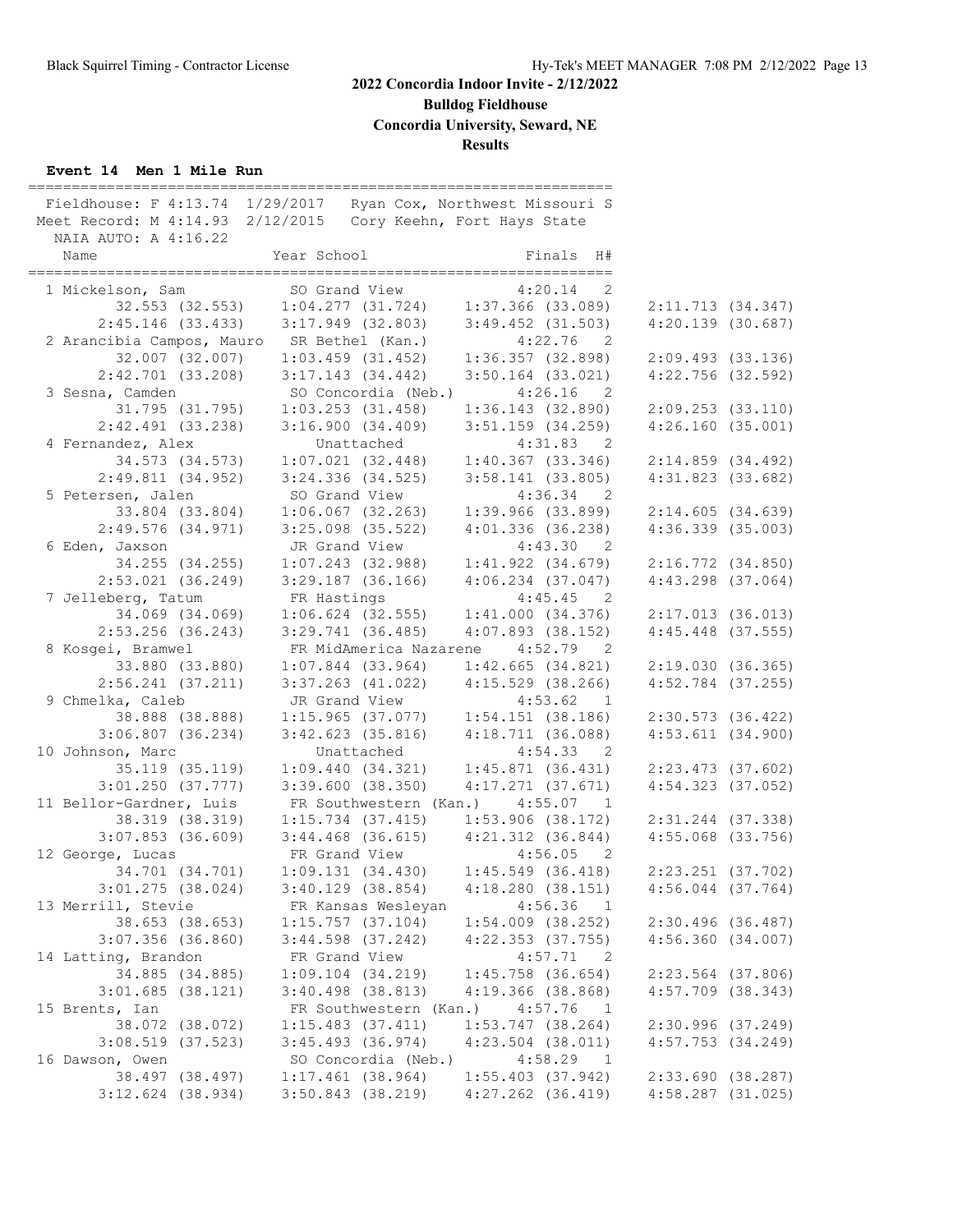**Bulldog Fieldhouse**

**Concordia University, Seward, NE**

## **Results**

## **....Event 14 Men 1 Mile Run**

| 17 Arndt, Jeremiah FR Doane                                                                                |             | 4:59.53 1                                                                       |                     |
|------------------------------------------------------------------------------------------------------------|-------------|---------------------------------------------------------------------------------|---------------------|
|                                                                                                            |             | 38.393 (38.393) 1:16.285 (37.892) 1:54.758 (38.473) 2:31.848 (37.090)           |                     |
|                                                                                                            |             | $3:09.012$ (37.164) $3:46.840$ (37.828) $4:24.665$ (37.825)                     | $4:59.521$ (34.856) |
|                                                                                                            |             |                                                                                 |                     |
| 18 Wiegert, Christian FR Hastings 5:02.08 1<br>38.776 (38.776) 1:16.178 (37.402) 1:54.245 (38.067)         |             |                                                                                 | 2:31.422 (37.177)   |
|                                                                                                            |             | $3:08.322$ (36.900) $3:46.929$ (38.607) $4:26.229$ (39.300)                     | 5:02.078(35.849)    |
| 19 Franke, Jon FR Grand View 5:02.95 1<br>39.217 (39.217) 1:16.194 (36.977) 1:54.472 (38.278)              |             |                                                                                 |                     |
|                                                                                                            |             |                                                                                 | 2:32.166 (37.694)   |
|                                                                                                            |             | $3:09.736$ (37.570) $3:48.849$ (39.113) $4:27.540$ (38.691)                     | 5:02.950(35.410)    |
| 20 Pope, Maliki Mark JR Southwestern (Kan.) 5:03.04 1                                                      |             |                                                                                 |                     |
|                                                                                                            |             |                                                                                 | 2:30.897 (37.500)   |
|                                                                                                            |             | $3:08.248$ (37.351) $3:47.125$ (38.877) $4:26.657$ (39.532)                     | 5:03.035(36.378)    |
| 21 Baer, Jacob SO Southwestern (Kan.) 5:12.15 1                                                            |             |                                                                                 |                     |
|                                                                                                            |             | 39.063 (39.063) 1:17.011 (37.948) 1:56.231 (39.220) 2:36.647 (40.416)           |                     |
|                                                                                                            |             | $3:17.250$ (40.603) $3:58.299$ (41.049) $4:37.233$ (38.934)                     | 5:12.149(34.916)    |
|                                                                                                            |             |                                                                                 |                     |
|                                                                                                            |             |                                                                                 |                     |
| -- Murillo, Edrei (SO Bellevue)                                                                            |             | <b>SCR</b>                                                                      |                     |
| Event 15 Women 3000 Meter Run                                                                              |             |                                                                                 |                     |
|                                                                                                            |             |                                                                                 |                     |
| Fieldhouse: F 10:00.98 2/12/2016 Marissa DeWispelare, Doane                                                |             |                                                                                 |                     |
| Meet Record: M 10:00.98 2/12/2016 Marissa DeWispelare, Doane                                               |             |                                                                                 |                     |
| NAIA AUTO: A 10:22.64                                                                                      |             |                                                                                 |                     |
| Name                                                                                                       | Year School | Finals                                                                          |                     |
|                                                                                                            |             |                                                                                 |                     |
| 1 Binder, Allie JR Doane 10:42.55<br>38.977 (38.977) 1:19.963 (40.986) 2:02.932 (42.969) 2:46.129 (43.197) |             |                                                                                 |                     |
|                                                                                                            |             | $3:29.011$ (42.882) $4:11.858$ (42.847) $4:54.508$ (42.650) $5:38.452$ (43.944) |                     |
|                                                                                                            |             | 6:20.679 (42.227) 7:04.631 (43.952) 7:48.907 (44.276) 8:32.981 (44.074)         |                     |
|                                                                                                            |             |                                                                                 |                     |

|                        | $9:17.034$ $(44.053)$ | 10:00.971 (43.937)                                      | $10:42.547$ $(41.576)$              |                       |  |
|------------------------|-----------------------|---------------------------------------------------------|-------------------------------------|-----------------------|--|
| 2 Nelson, Madison      |                       | FR Bellevue                                             | 10:59.42                            |                       |  |
|                        | 42.781 (42.781)       | 1:25.750 (42.969)                                       | 2:08.785 (43.035)                   | $2:52.297$ (43.512)   |  |
| 3:36.290(43.993)       |                       | 4:21.350 (45.060)                                       | 5:05.191(43.841)                    | $5:49.422$ $(44.231)$ |  |
| $6:33.439$ $(44.017)$  |                       |                                                         | 7:17.623 (44.184) 8:02.356 (44.733) | $8:47.199$ $(44.843)$ |  |
|                        | 9:32.240(45.041)      | 10:17.417(45.177)                                       | $10:59.412$ $(41.995)$              |                       |  |
| 3 Inhelder, Chloe      |                       | SO St. Mary (Neb.)                                      | 11:07.53                            |                       |  |
|                        | 43.481 (43.481)       | 1:26.419 (42.938)                                       | 2:09.464 (43.045)                   | $2:52.834$ $(43.370)$ |  |
| $3:38.526$ (45.692)    |                       | 4:23.968 (45.442)                                       | 5:08.393 (44.425)                   | $5:53.826$ (45.433)   |  |
|                        |                       | $6:40.574$ (46.748) 7:25.572 (44.998) 8:10.240 (44.668) |                                     | $8:55.527$ (45.287)   |  |
|                        | $9:40.284$ $(44.757)$ | $10:24.879$ $(44.595)$                                  | $11:07.522$ $(42.643)$              |                       |  |
| 4 DeLoach, Abi         |                       |                                                         | JR Concordia (Neb.) 11:21.51        |                       |  |
|                        | 43.726 (43.726)       | 1:26.770(43.044)                                        | 2:09.903 (43.133)                   | $2:53.288$ (43.385)   |  |
| $3:38.134$ $(44.846)$  |                       | 4:22.935 (44.801)                                       | 5:07.283 (44.348)                   | $5:53.550$ (46.267)   |  |
|                        |                       | $6:40.752$ (47.202) 7:25.958 (45.206) 8:12.545 (46.587) |                                     | 9:00.325(47.780)      |  |
|                        | $9:47.594$ (47.269)   | $10:35.754$ (48.160)                                    | $11:21.507$ (45.753)                |                       |  |
| 5 Swanson, Emma        |                       | FR Grand View                                           | 11:33.45                            |                       |  |
|                        | 40.590 (40.590)       | $1:22.105$ (41.515)                                     | 2:05.701 (43.596)                   | $2:50.479$ $(44.778)$ |  |
| $3:35.649$ (45.170)    |                       | 4:21.679 (46.030)                                       | 5:07.645 (45.966)                   | $5:54.532$ (46.887)   |  |
|                        |                       | $6:43.387$ (48.855) 7:32.793 (49.406) 8:22.247 (49.454) |                                     | $9:11.241$ (48.994)   |  |
| $10:00.060$ $(48.819)$ |                       | $10:48.531$ $(48.471)$                                  | $11:33.447$ $(44.916)$              |                       |  |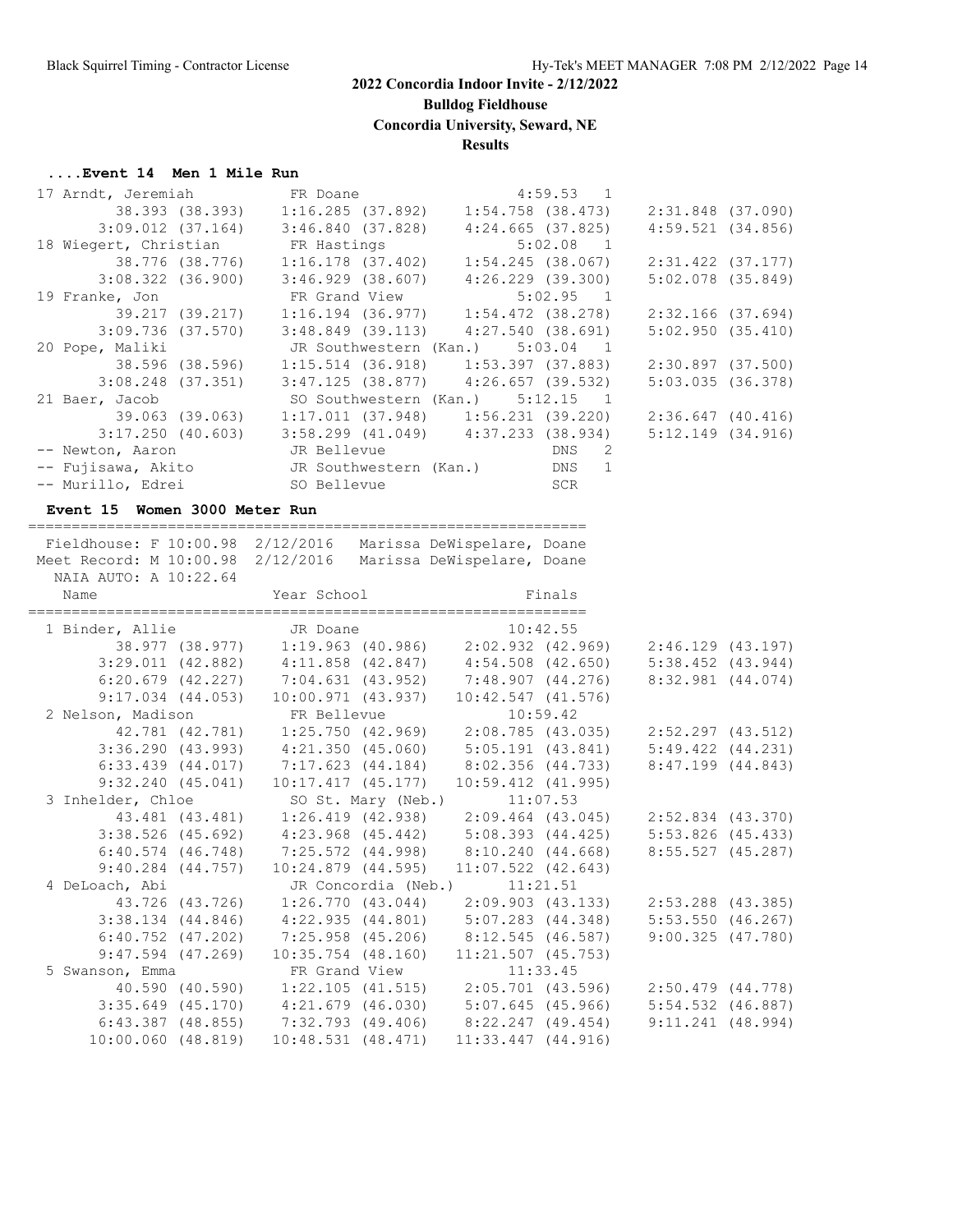**Bulldog Fieldhouse**

**Concordia University, Seward, NE**

## **Results**

## **....Event 15 Women 3000 Meter Run**

| 6 Baade, Elizabeth     | FR Hastings                                                    | 11:44.22                                |                       |  |
|------------------------|----------------------------------------------------------------|-----------------------------------------|-----------------------|--|
| 44.843 (44.843)        |                                                                | $1:29.860$ (45.017) $2:14.978$ (45.118) | $3:00.296$ (45.318)   |  |
| $3:46.478$ (46.182)    | $4:32.271$ $(45.793)$                                          | $5:19.102$ $(46.831)$                   | $6:05.868$ $(46.766)$ |  |
| 6:51.951(46.083)       | 7:40.284 (48.333)                                              | 8:28.541 (48.257)                       | 9:17.525(48.984)      |  |
| $10:07.764$ (50.239)   | 10:58.173(50.409)                                              | $11:44.214$ $(46.041)$                  |                       |  |
| 7 Peck, Emma           | SR St. Mary (Neb.)                                             | 11:47.43                                |                       |  |
| 46.438 (46.438)        | $1:34.238$ $(47.800)$                                          | 2:23.487 (49.249)                       | $3:11.281$ (47.794)   |  |
| $3:58.816$ (47.535)    | 4:47.020(48.204)                                               | 5:34.530 (47.510)                       | $6:21.469$ $(46.939)$ |  |
| $7:08.904$ $(47.435)$  | $7:56.403$ $(47.499)$                                          | 8:43.776 (47.373)                       | $9:31.262$ $(47.486)$ |  |
| $10:19.247$ $(47.985)$ | $11:05.689$ (46.442)                                           | $11:47.427$ $(41.738)$                  |                       |  |
| 8 Janis, Wasu          | SO MidAmerica Nazarene 11:47.78                                |                                         |                       |  |
| 45.299 (45.299)        | $1:31.150$ (45.851)                                            | $2:17.718$ (46.568)                     | $3:04.066$ (46.348)   |  |
| $3:50.208$ $(46.142)$  | $4:37.219$ $(47.011)$                                          | 5:24.619(47.400)                        | $6:12.213$ $(47.594)$ |  |
| 7:00.900(48.687)       | $7:49.494$ $(48.594)$                                          | 8:37.761 (48.267)                       | 9:27.870(50.109)      |  |
| $10:17.369$ (49.499)   | $11:05.209$ (47.840)                                           | $11:47.774$ (42.565)                    |                       |  |
| 9 Wright, Courtney     | FR Concordia (Neb.)                                            | 11:58.23                                |                       |  |
| 44.161 (44.161)        | $1:28.228$ $(44.067)$                                          | 2:13.936 (45.708)                       | 2:59.810(45.874)      |  |
| $3:45.951$ $(46.141)$  | $4:32.673$ (46.722)                                            | 5:18.775(46.102)                        | $6:07.557$ $(48.782)$ |  |
| $6:57.493$ (49.936)    |                                                                | 7:47.809 (50.316) 8:37.310 (49.501)     | $9:27.732$ (50.422)   |  |
| 10:20.121 (52.389)     | 11:13.117 (52.996)                                             | 11:58.230(45.113)                       |                       |  |
| 10 Paolucci, Ashley    | FR Doane                                                       | 12:00.95                                |                       |  |
| 45.015 (45.015)        |                                                                | $1:30.388$ (45.373) $2:17.994$ (47.606) | $3:05.768$ (47.774)   |  |
| $3:54.160$ (48.392)    | $4:43.422$ $(49.262)$                                          | $5:31.484$ (48.062)                     | $6:19.099$ $(47.615)$ |  |
| 7:06.517(47.418)       | $7:55.659$ (49.142)                                            | 8:44.667(49.008)                        | $9:33.912$ (49.245)   |  |
| 10:24.355(50.443)      | 11:14.675(50.320)                                              | 12:00.950(46.275)                       |                       |  |
| 11 Jander, Ellie       | FR Concordia (Neb.) 12:05.10                                   |                                         |                       |  |
| 45.691 (45.691)        | $1:32.728$ (47.037)                                            | $2:21.563$ (48.835)                     | 3:09.873(48.310)      |  |
| $3:58.217$ (48.344)    | $4:46.894$ $(48.677)$                                          | 5:36.277(49.383)                        | $6:25.208$ $(48.931)$ |  |
| $7:14.393$ (49.185)    | $8:03.381$ (48.988)                                            | 8:50.857 (47.476)                       | $9:39.979$ $(49.122)$ |  |
| $10:30.565$ (50.586)   | 11:20.507(49.942)                                              | $12:05.099$ $(44.592)$                  |                       |  |
| 12 Greig, Chloe        | SO Grand View                                                  | 12:08.88                                |                       |  |
| 45.265 (45.265)        | $1:31.223$ (45.958)                                            | $2:18.192$ (46.969)                     | $3:06.215$ (48.023)   |  |
| $3:53.814$ (47.599)    | $4:43.097$ $(49.283)$                                          | 5:31.860(48.763)                        | $6:20.145$ (48.285)   |  |
| 7:10.391(50.246)       | 8:00.560(50.169)                                               | 8:50.963(50.403)                        | $9:41.179$ (50.216)   |  |
| 10:31.917(50.738)      | 11:21.778 (49.861)                                             | $12:08.871$ (47.093)                    |                       |  |
| 13 Curl, Mickey        | FR Concordia (Neb.) $13:07.12$                                 |                                         |                       |  |
| 46.049 (46.049)        | $1:33.570$ (47.521)                                            | $2:23.404$ (49.834)                     | $3:12.656$ (49.252)   |  |
| $4:03.486$ (50.830)    | $4:54.838$ (51.352)                                            | 5:47.975(53.137)                        | 6:41.147(53.172)      |  |
| $7:35.238$ $(54.091)$  | $8:30.664$ (55.426)                                            | $9:26.688$ (56.024)                     | $10:22.671$ (55.983)  |  |
| $11:18.409$ (55.738)   | $12:13.594$ (55.185)                                           | 13:07.112 (53.518)                      |                       |  |
| 14 Meier, Abigail      | SO Concordia (Neb.)                                            | 13:12.60                                |                       |  |
| 46.326 (46.326)        | $1:34.299$ $(47.973)$<br>$4:59.727$ (53.344) 5:53.775 (54.048) | 2:24.047 (49.748)                       | 3:14.345 (50.298)     |  |
| $4:06.383$ (52.038)    |                                                                |                                         | 6:47.764 (53.989)     |  |
| 7:42.500(54.736)       | 8:37.929 (55.429) 9:33.210 (55.281)                            |                                         | 10:28.559 (55.349)    |  |
| $11:24.412$ (55.853)   | 12:20.291 (55.879)                                             | 13:12.596 (52.305)                      |                       |  |
| -- Mundt, Hannah       | SO Concordia (Neb.)                                            | <b>DNS</b>                              |                       |  |
| -- Dawson, Lauren      | FR Concordia (Neb.)                                            | <b>DNS</b>                              |                       |  |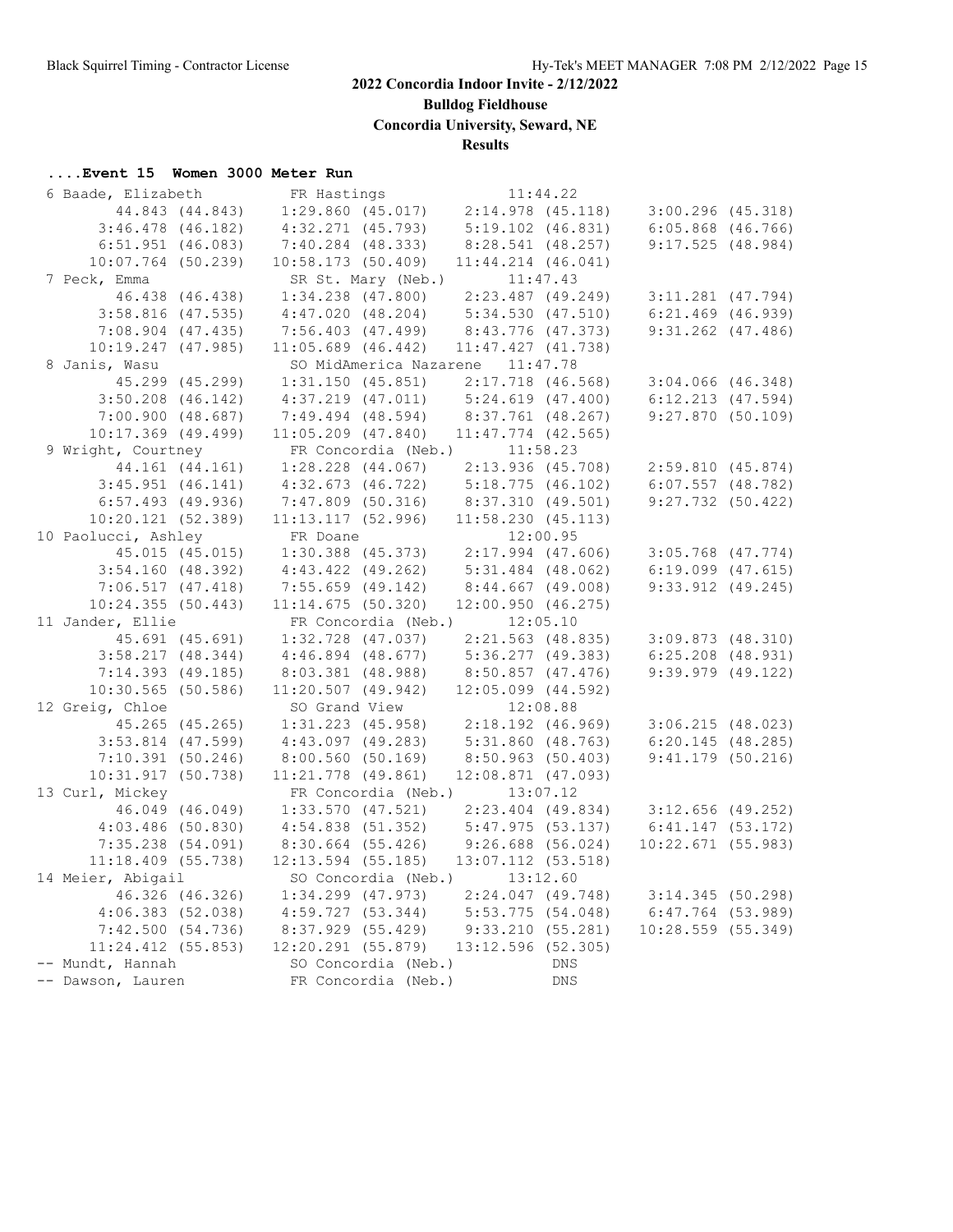**Bulldog Fieldhouse**

**Concordia University, Seward, NE**

**Results**

## **Event 16 Men 3000 Meter Run**

| Fieldhouse: F 8:30.30 2/12/2015<br>Meet Record: M 8:30.30 2/12/2015 |                 |                                         | Jonny Bernasky, Fort Hays S<br>Jonny Bernasky, Fort Hays S |                       |                     |                                         |  |
|---------------------------------------------------------------------|-----------------|-----------------------------------------|------------------------------------------------------------|-----------------------|---------------------|-----------------------------------------|--|
| NAIA AUTO: A 8:36.01<br>Name                                        |                 | Year School                             |                                                            |                       | Finals              |                                         |  |
| 1 Oliver, Thomas                                                    |                 | FR Doane                                |                                                            |                       | 9:13.64             |                                         |  |
|                                                                     | 32.803 (32.803) | $1:06.321$ (33.518) $1:40.963$ (34.642) |                                                            |                       |                     | 2:16.103(35.140)                        |  |
| 2:52.995(36.892)                                                    |                 | 3:30.700 (37.705)                       |                                                            | 4:07.598 (36.898)     |                     | $4:45.206$ $(37.608)$                   |  |
| 5:23.507(38.301)                                                    |                 | 6:02.630(39.123)                        |                                                            | $6:41.274$ $(38.644)$ |                     | $7:20.509$ (39.235)                     |  |
| 8:00.282 (39.773)                                                   |                 | 8:39.158 (38.876)                       |                                                            | 9:13.638(34.480)      |                     |                                         |  |
| 2 Hess, Austin                                                      |                 |                                         | FR Kansas Wesleyan                                         |                       | 9:17.69             |                                         |  |
|                                                                     | 33.067 (33.067) | 1:09.306(36.239)                        |                                                            |                       | $1:44.439$ (35.133) | 2:21.207 (36.768)                       |  |
| $2:58.404$ (37.197)                                                 |                 | $3:35.469$ (37.065)                     |                                                            | $4:13.218$ $(37.749)$ |                     | 4:51.095(37.877)                        |  |
| 5:29.050(37.955)                                                    |                 | $6:07.916$ (38.866)                     |                                                            | 6:47.326(39.410)      |                     | $7:26.717$ (39.391)                     |  |
| $8:05.368$ $(38.651)$                                               |                 | $8:43.959$ $(38.591)$                   |                                                            | $9:17.689$ (33.730)   |                     |                                         |  |
| 3 Hatch, Chris                                                      |                 | JR Grand View                           |                                                            |                       | 9:18.61             |                                         |  |
|                                                                     | 33.136 (33.136) |                                         | 1:08.457(35.321)                                           |                       |                     | $1:44.840$ (36.383) $2:21.684$ (36.844) |  |
| $2:58.954$ (37.270)                                                 |                 | $3:36.168$ $(37.214)$                   |                                                            | 4:13.040(36.872)      |                     | $4:51.144$ (38.104)                     |  |
| $5:28.154$ (37.010)                                                 |                 | $6:05.701$ (37.547)                     |                                                            | 6:43.368 (37.667)     |                     | 7:22.456 (39.088)                       |  |
| $8:02.468$ (40.012)                                                 |                 | 8:42.187 (39.719)                       |                                                            | 9:18.608(36.421)      |                     |                                         |  |
| 4 Hole, Zach                                                        |                 | JR Hastings                             |                                                            |                       | 9:22.91             |                                         |  |
|                                                                     | 36.085 (36.085) | $1:12.146$ (36.061)                     |                                                            |                       | 1:48.987(36.841)    | 2:26.879 (37.892)                       |  |
| $3:04.947$ (38.068)                                                 |                 | $3:42.318$ $(37.371)$                   |                                                            | 4:20.374 (38.056)     |                     | $4:57.709$ $(37.335)$                   |  |
| $5:35.701$ (37.992)                                                 |                 | $6:13.629$ $(37.928)$                   |                                                            | 6:52.060(38.431)      |                     | $7:30.158$ (38.098)                     |  |
| $8:08.678$ (38.520)                                                 |                 | 8:46.417(37.739)                        |                                                            | $9:22.908$ (36.491)   |                     |                                         |  |
| 5 Hayden, Charlie                                                   |                 |                                         | FR Concordia (Neb.)                                        |                       | 9:25.05             |                                         |  |
| 34.150 (34.150)                                                     |                 |                                         | $1:10.678$ (36.528)                                        | 1:48.810 (38.132)     |                     | 2:27.215 (38.405)                       |  |
| $3:05.758$ (38.543)                                                 |                 | 3:44.911(39.153)                        |                                                            | 4:23.460(38.549)      |                     | 5:01.188 (37.728)                       |  |
| $5:39.585$ (38.397)                                                 |                 | $6:17.333$ $(37.748)$                   |                                                            | 6:54.970(37.637)      |                     | $7:33.699$ (38.729)                     |  |
| $8:12.275$ (38.576)                                                 |                 | $8:50.377$ (38.102)                     |                                                            | 9:25.047(34.670)      |                     |                                         |  |
| 6 Glassbrenner, Riley                                               |                 |                                         | SO MidAmerica Nazarene                                     |                       | 9:28.56             |                                         |  |
|                                                                     | 33.035 (33.035) | $1:08.102$ (35.067)                     |                                                            |                       | $1:44.566$ (36.464) | 2:21.483 (36.917)                       |  |
| $2:58.678$ (37.195)                                                 |                 | $3:35.724$ (37.046)                     |                                                            | 4:13.196 (37.472)     |                     | $4:51.388$ (38.192)                     |  |
| $5:29.402$ $(38.014)$                                               |                 | $6:08.245$ (38.843)                     |                                                            | 6:48.370(40.125)      |                     | 7:28.750 (40.380)                       |  |
| $8:10.366$ $(41.616)$                                               |                 | 8:50.819 (40.453)                       |                                                            | $9:28.554$ (37.735)   |                     |                                         |  |
| 7 Pennekamp, Nathan                                                 |                 |                                         | FR Concordia (Neb.)                                        |                       | 9:30.88             |                                         |  |
|                                                                     | 34.281 (34.281) | $1:11.738$ (37.457)                     |                                                            |                       |                     | $1:49.533$ (37.795) $2:28.472$ (38.939) |  |
| 3:07.820(39.348)                                                    |                 | $3:47.221$ $(39.401)$                   |                                                            | 4:25.988 (38.767)     |                     | $5:05.179$ (39.191)                     |  |
| 5:43.900(38.721)                                                    |                 | $6:22.419$ $(38.519)$                   |                                                            | $7:01.302$ (38.883)   |                     | 7:40.233(38.931)                        |  |
| 8:18.445(38.212)                                                    |                 | $8:56.494$ (38.049)                     |                                                            | 9:30.875(34.381)      |                     |                                         |  |
| 8 Tadlock, Jakob                                                    |                 | FR Doane                                |                                                            |                       | 9:31.69             |                                         |  |
|                                                                     | 35.972 (35.972) | $1:13.614$ (37.642)                     |                                                            | $1:51.526$ (37.912)   |                     | 2:29.660(38.134)                        |  |
| $3:08.087$ $(38.427)$                                               |                 | $3:46.417$ $(38.330)$                   |                                                            | $4:25.097$ (38.680)   |                     | 5:04.150(39.053)                        |  |
| 5:43.255(39.105)                                                    |                 | $6:21.843$ (38.588)                     |                                                            | 7:00.633(38.790)      |                     | $7:39.961$ (39.328)                     |  |
| 8:19.372 (39.411)                                                   |                 | 8:58.449 (39.077)                       |                                                            | 9:31.682 (33.233)     |                     |                                         |  |
| 9 Ellis, Jack                                                       |                 |                                         | FR Concordia (Neb.)                                        |                       | 9:32.75             |                                         |  |
|                                                                     | 35.396 (35.396) | 1:12.240(36.844)                        |                                                            | $1:50.459$ (38.219)   |                     | $2:30.055$ (39.596)                     |  |
| $3:09.232$ $(39.177)$                                               |                 | $3:47.432$ (38.200)                     |                                                            | 4:25.673(38.241)      |                     | $5:04.852$ (39.179)                     |  |
| $5:43.519$ $(38.667)$                                               |                 | $6:22.169$ (38.650)                     |                                                            | $7:00.526$ (38.357)   |                     | $7:39.404$ (38.878)                     |  |
| 8:18.713 (39.309)                                                   |                 | 8:57.491 (38.778)                       |                                                            | 9:32.743 (35.252)     |                     |                                         |  |
|                                                                     |                 |                                         |                                                            |                       |                     |                                         |  |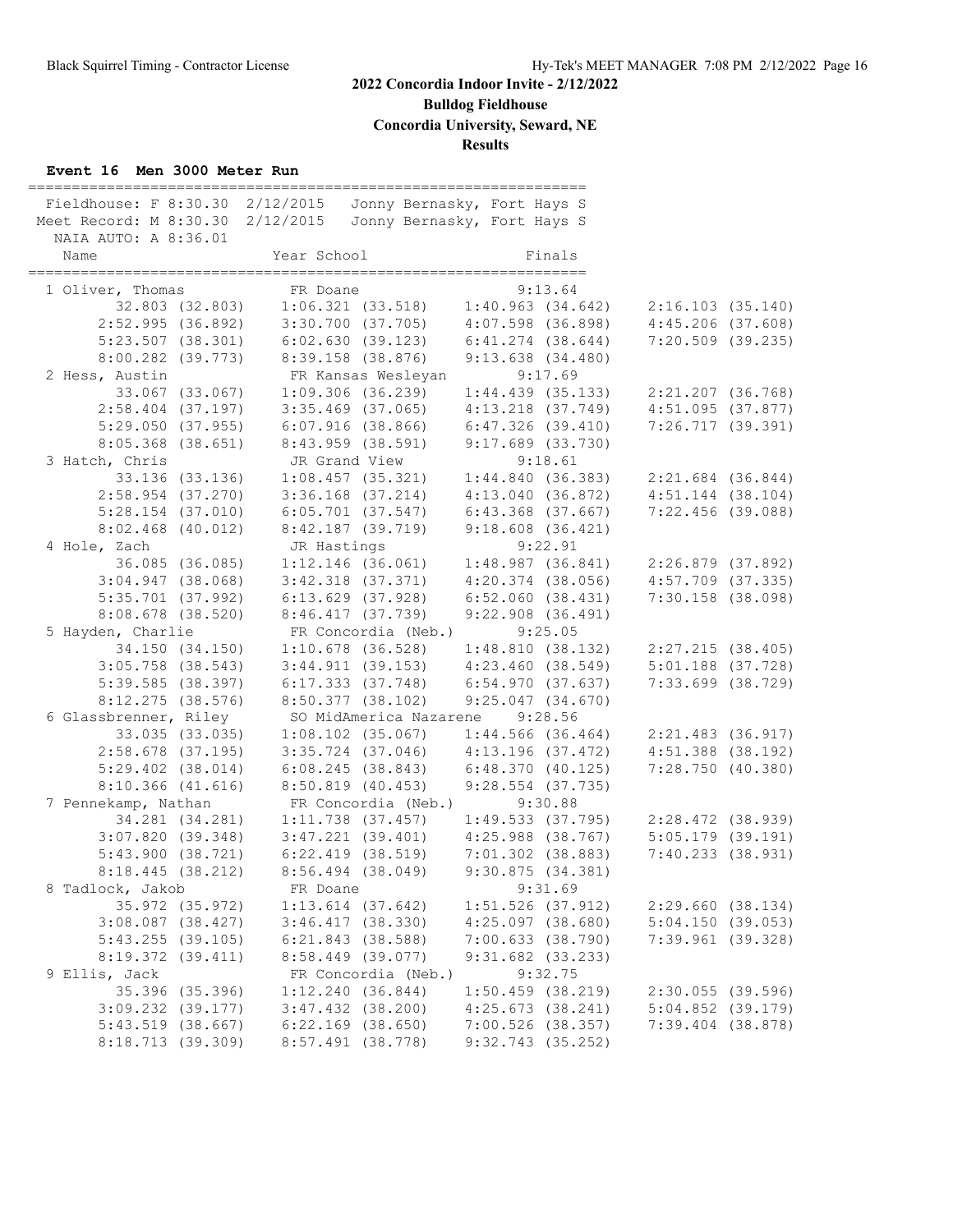**Bulldog Fieldhouse**

**Concordia University, Seward, NE**

## **Results**

## **....Event 16 Men 3000 Meter Run**

| 10 Reimer, Daniel     | SR Doane                                | 9:44.18                                                     |                       |
|-----------------------|-----------------------------------------|-------------------------------------------------------------|-----------------------|
| 32.807 (32.807)       | $1:09.476$ (36.669)                     | $1:46.593$ (37.117) $2:25.862$ (39.269)                     |                       |
| $3:05.376$ (39.514)   | $3:45.429$ (40.053)                     | $4:25.244$ (39.815)                                         | $5:04.487$ (39.243)   |
| $5:45.278$ (40.791)   | $6:26.118$ $(40.840)$                   | $7:07.349$ $(41.231)$                                       | 7:47.920(40.571)      |
| $8:29.094$ $(41.174)$ | $9:09.192$ (40.098)                     | 9:44.175(34.983)                                            |                       |
| 11 Latting, Brandon   | FR Grand View                           | 9:44.36                                                     |                       |
| 33.368 (33.368)       | $1:09.936$ (36.568)                     | $1:47.480$ (37.544) $2:26.464$ (38.984)                     |                       |
| 3:05.313(38.849)      | $3:44.143$ (38.830)                     | $4:24.203$ $(40.060)$                                       | 5:04.720(40.517)      |
| $5:45.698$ (40.978)   | 6:26.816(41.118)                        | 7:07.895 (41.079)                                           | 7:48.941(41.046)      |
| $8:29.661$ (40.720)   | 9:09.141(39.480)                        | 9:44.356(35.215)                                            |                       |
| 12 Mujica, Damion     | FR MidAmerica Nazarene 9:46.46          |                                                             |                       |
| 33.620 (33.620)       | $1:08.928$ (35.308)                     | $1:45.645$ (36.717) $2:23.602$ (37.957)                     |                       |
| $3:02.393$ (38.791)   | $3:41.804$ (39.411)                     | $4:20.614$ (38.810)                                         | 5:00.609 (39.995)     |
| $5:40.938$ (40.329)   | $6:21.773$ (40.835)                     | 7:01.139 (39.366)                                           | $7:43.114$ $(41.975)$ |
| 8:25.545(42.431)      | 9:08.407(42.862)                        | $9:46.458$ (38.051)                                         |                       |
| 13 Gorline, Thomas    | FR Concordia (Neb.)                     | 9:53.38                                                     |                       |
| 36.066 (36.066)       |                                         | $1:14.330$ (38.264) $1:52.452$ (38.122)                     | 2:31.237 (38.785)     |
| $3:10.581$ (39.344)   | $3:50.535$ (39.954)                     | $4:31.131$ (40.596)                                         | $5:11.883$ (40.752)   |
| $5:52.726$ (40.843)   | $6:33.199$ $(40.473)$                   | 7:14.213(41.014)                                            | $7:54.944$ $(40.731)$ |
| $8:35.601$ (40.657)   | 9:15.317(39.716)                        | $9:53.375$ (38.058)                                         |                       |
| 14 Smith, Jackson     | FR Concordia (Neb.)                     | 9:59.95                                                     |                       |
| 35.674 (35.674)       | $1:13.374$ (37.700)                     | $1:52.024$ $(38.650)$                                       | 2:31.070 (39.046)     |
| $3:10.904$ (39.834)   | $3:50.782$ (39.878)                     | $4:31.026$ $(40.244)$                                       | $5:11.362$ (40.336)   |
| $5:52.421$ $(41.059)$ | $6:33.652$ $(41.231)$                   | 7:14.789 (41.137)                                           | 7:56.125(41.336)      |
| $8:37.752$ $(41.627)$ | 9:19.036(41.284)                        | $9:59.948$ $(40.912)$                                       |                       |
| 15 Lehr, Wyatt        | JR Concordia (Neb.) 10:04.14            |                                                             |                       |
| 37.474 (37.474)       |                                         |                                                             |                       |
|                       | $1:17.740$ (40.266)                     | $1:59.708$ (41.968) $2:40.678$ (40.970)                     |                       |
| 3:20.640(39.962)      | $4:00.221$ (39.581) $4:41.907$ (41.686) |                                                             | 5:22.465(40.558)      |
| $6:03.014$ $(40.549)$ | $6:43.828$ $(40.814)$                   | 7:24.352 (40.524)                                           | 8:05.879 (41.527)     |
| $8:46.187$ (40.308)   | $9:26.665$ (40.478)                     | 10:04.137(37.472)                                           |                       |
| 16 Walgate, Logan     | FR Concordia (Neb.)                     | 10:11.41                                                    |                       |
| 36.045 (36.045)       |                                         | $1:14.043$ (37.998) $1:53.401$ (39.358) $2:32.564$ (39.163) |                       |
| $3:12.548$ (39.984)   | $3:53.256$ (40.708) $4:34.458$ (41.202) |                                                             | $5:16.522$ $(42.064)$ |
| $5:58.962$ $(42.440)$ | $6:41.884$ $(42.922)$                   | 7:25.200 (43.316)                                           | $8:07.624$ (42.424)   |
| 8:51.512 (43.888)     | $9:34.959$ $(43.447)$                   | $10:11.404$ (36.445)                                        |                       |
| 17 Pope, Maliki       | JR Southwestern (Kan.) 10:18.79         |                                                             |                       |
| 36.300 (36.300)       |                                         | $1:14.184$ (37.884) $1:53.699$ (39.515) $2:34.832$ (41.133) |                       |
| $3:16.259$ $(41.427)$ | $3:57.706$ (41.447) $4:39.684$ (41.978) |                                                             | 5:22.425(42.741)      |
| $6:04.272$ $(41.847)$ | $6:47.192$ (42.920) 7:30.086 (42.894)   |                                                             | $8:13.457$ (43.371)   |
| $8:56.593$ (43.136)   | $9:38.356$ (41.763) 10:18.785 (40.429)  |                                                             |                       |
| 18 Schmidt, Evan      | FR Concordia (Neb.) 10:25.83            |                                                             |                       |
| 36.928 (36.928)       | 1:15.956(39.028)                        | $1:57.013$ $(41.057)$                                       | 2:38.549 (41.536)     |
| $3:19.992$ $(41.443)$ | 4:01.123(41.131)                        | $4:43.366$ $(42.243)$                                       | $5:26.528$ (43.162)   |
| $6:09.868$ $(43.340)$ | $6:53.551$ $(43.683)$                   | 7:36.935(43.384)                                            | 8:19.995 (43.060)     |
| $9:02.666$ $(42.671)$ | $9:45.004$ $(42.338)$                   | 10:25.824 (40.820)                                          |                       |
| 19 Potratz, Zach      | SR Concordia (Neb.)                     | 10:54.69                                                    |                       |
| 37.568 (37.568)       | $1:17.216$ (39.648)                     | $1:59.076$ $(41.860)$                                       | 2:41.590(42.514)      |
| $3:24.444$ $(42.854)$ | 4:08.117(43.673)                        | $4:52.754$ $(44.637)$                                       | $5:38.182$ $(45.428)$ |
| $6:24.774$ $(46.592)$ | $7:11.694$ (46.920)                     | 7:58.495(46.801)                                            | 8:45.282 (46.787)     |
| $9:30.083$ $(44.801)$ | $10:14.748$ $(44.665)$                  | 10:54.681 (39.933)                                          |                       |
| -- Fujisawa, Akito    | JR Southwestern (Kan.)                  | <b>DNS</b>                                                  |                       |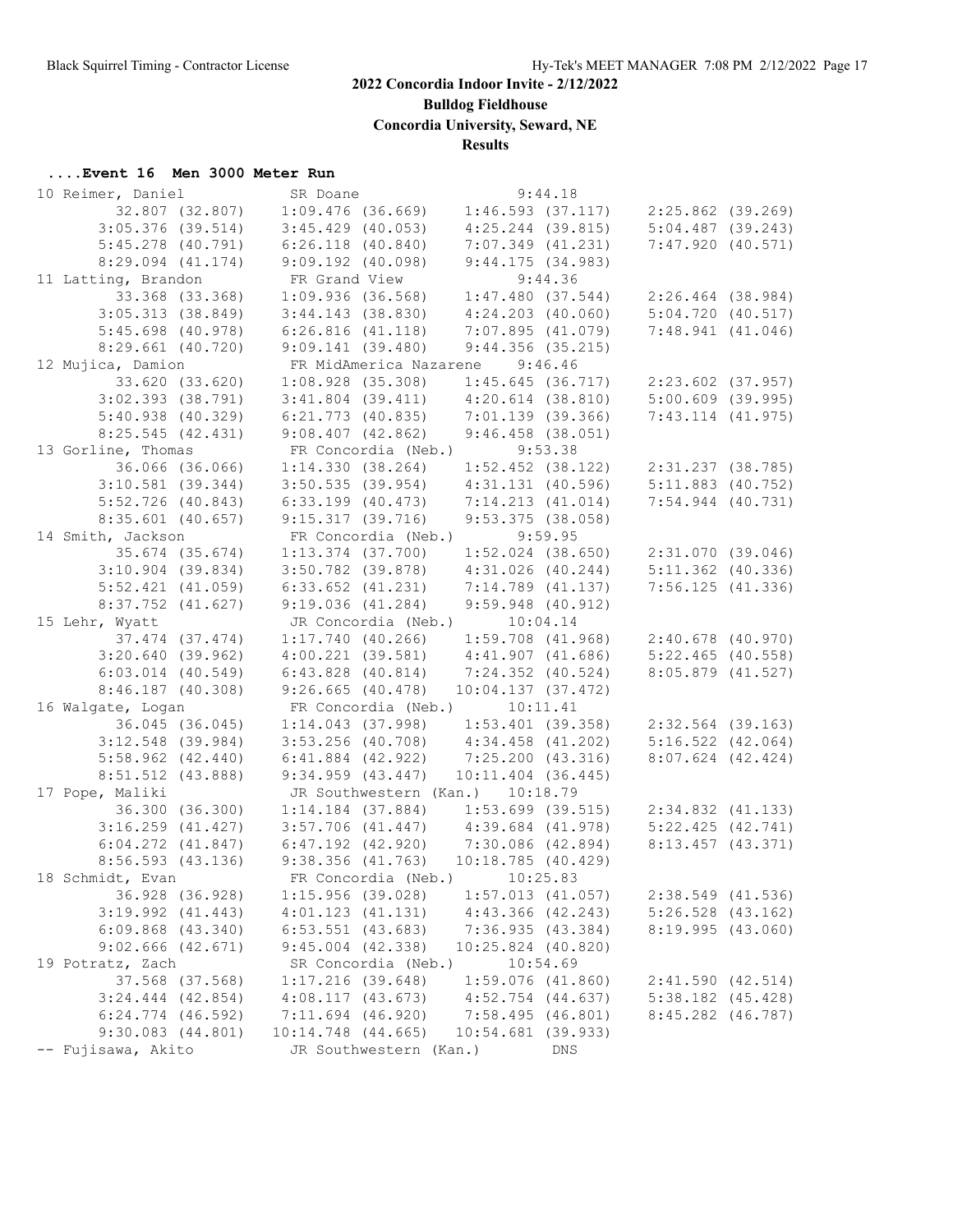**Bulldog Fieldhouse**

**Concordia University, Seward, NE**

**Results**

## **Event 17 Women 5000 Meter Run**

| Fieldhouse: F 17:35.10 2/21/2015<br>Meet Record: M 18:15.81 2/12/2015<br>NAIA AUTO: A 18:09.61 |                                                                                             | Lauren Shomaker, Hastings<br>Emily Sievert, Concordia U |                      |  |
|------------------------------------------------------------------------------------------------|---------------------------------------------------------------------------------------------|---------------------------------------------------------|----------------------|--|
| Name                                                                                           | <b>Example 19 Year School</b> School Finals                                                 |                                                         |                      |  |
| 1 Evarts, Baylee FR Hastings 22:30.40                                                          |                                                                                             |                                                         |                      |  |
|                                                                                                | 48.637 (48.637) 1:41.200 (52.563) 2:35.171 (53.971) 3:28.654 (53.483)                       |                                                         |                      |  |
|                                                                                                | 4:22.333 (53.679) 5:16.664 (54.331) 6:10.984 (54.320) 7:05.576 (54.592)                     |                                                         |                      |  |
|                                                                                                | 7:59.799 (54.223) 8:53.895 (54.096) 9:49.181 (55.286) 10:43.780 (54.599)                    |                                                         |                      |  |
|                                                                                                | $11:38.519$ $(54.739)$ $12:33.724$ $(55.205)$ $13:29.294$ $(55.570)$ $14:24.234$ $(54.940)$ |                                                         |                      |  |
|                                                                                                | 15:19.116 (54.882)  16:14.551 (55.435)  17:09.284 (54.733)  18:04.339 (55.055)              |                                                         |                      |  |
|                                                                                                | $18:59.466$ (55.127) $19:53.971$ (54.505) $20:47.980$ (54.009) $21:41.265$ (53.285)         |                                                         |                      |  |
| 22:30.395 (49.130)                                                                             |                                                                                             |                                                         |                      |  |
| 2 Rants, Jillian R Hastings 23:09.43                                                           |                                                                                             |                                                         |                      |  |
|                                                                                                | 49.015 (49.015) 1:41.997 (52.982) 2:36.386 (54.389) 3:30.584 (54.198)                       |                                                         |                      |  |
|                                                                                                | $4:24.359$ (53.775) 5:18.938 (54.579) 6:12.695 (53.757) 7:07.906 (55.211)                   |                                                         |                      |  |
|                                                                                                | $8:02.372$ (54.466) $8:56.408$ (54.036) $9:51.271$ (54.863)                                 |                                                         | $10:47.628$ (56.357) |  |
|                                                                                                | $11:43.063$ (55.435) $12:39.389$ (56.326) $13:36.291$ (56.902) $14:32.900$ (56.609)         |                                                         |                      |  |
|                                                                                                | $15:28.505$ (55.605) $16:26.220$ (57.715) $17:24.228$ (58.008) $18:21.903$ (57.675)         |                                                         |                      |  |
|                                                                                                | 19:20.430 (58.527) 20:19.515 (59.085) 21:18.237 (58.722) 22:14.918 (56.681)                 |                                                         |                      |  |
| 23:09.424 (54.506)                                                                             |                                                                                             |                                                         |                      |  |

### **Event 18 Men 5000 Meter Run**

| Fieldhouse: F 14:58.56 2/1/2014 Jason McCullough, Fort Hay<br>Meet Record: M 15:01.45 2/8/2013 Cory Keehn, Fort Hays Stat<br>NAIA AUTO: A 14:56.40<br>Name | _______________________<br>Year School Finals | ===================                                                                 |                    |  |
|------------------------------------------------------------------------------------------------------------------------------------------------------------|-----------------------------------------------|-------------------------------------------------------------------------------------|--------------------|--|
|                                                                                                                                                            |                                               |                                                                                     |                    |  |
| 1 Tirop, Sisey FR Doane 16:25.66<br>39.605 (39.605) 1:17.519 (37.914) 1:55.926 (38.407) 2:34.782 (38.856)                                                  |                                               |                                                                                     |                    |  |
|                                                                                                                                                            |                                               |                                                                                     |                    |  |
|                                                                                                                                                            |                                               | 3:13.482 (38.700) 3:51.684 (38.202) 4:30.892 (39.208) 5:08.742 (37.850)             |                    |  |
|                                                                                                                                                            |                                               | 5:47.298 (38.556) 6:26.265 (38.967) 7:05.335 (39.070) 7:44.301 (38.966)             |                    |  |
|                                                                                                                                                            |                                               | 8:23.394 (39.093) 9:02.947 (39.553) 9:42.093 (39.146) 10:21.927 (39.834)            |                    |  |
|                                                                                                                                                            |                                               | $11:01.867$ (39.940) $11:42.576$ (40.709) $12:23.219$ (40.643) $13:03.151$ (39.932) |                    |  |
|                                                                                                                                                            |                                               | 13:43.366 (40.215) 14:23.153 (39.787) 15:03.697 (40.544) 15:44.872 (41.175)         |                    |  |
| 16:25.659 (40.787)                                                                                                                                         |                                               |                                                                                     |                    |  |
| 2 Davied, Mark FR Benedictine (Kan.) 16:33.89                                                                                                              |                                               |                                                                                     |                    |  |
|                                                                                                                                                            |                                               | 38.665 (38.665) 1:16.974 (38.309) 1:55.443 (38.469) 2:34.146 (38.703)               |                    |  |
|                                                                                                                                                            |                                               | 3:12.782 (38.636) 3:51.366 (38.584) 4:30.571 (39.205) 5:09.483 (38.912)             |                    |  |
|                                                                                                                                                            |                                               | 5:48.878 (39.395) 6:28.916 (40.038) 7:09.216 (40.300) 7:49.310 (40.094)             |                    |  |
|                                                                                                                                                            |                                               | 8:29.152 (39.842) 9:09.486 (40.334) 9:50.330 (40.844) 10:31.154 (40.824)            |                    |  |
|                                                                                                                                                            |                                               | $11:11.862$ (40.708) $11:52.426$ (40.564) $12:33.273$ (40.847) $13:14.843$ (41.570) |                    |  |
|                                                                                                                                                            |                                               | 13:56.228 (41.385) 14:37.486 (41.258) 15:17.986 (40.500) 15:56.969 (38.983)         |                    |  |
| 16:33.890 (36.921)                                                                                                                                         |                                               |                                                                                     |                    |  |
| 3 Murra, Campbell FR Grand View 16:51.03                                                                                                                   |                                               |                                                                                     |                    |  |
|                                                                                                                                                            | 39.509 (39.509) 1:17.927 (38.418)             | $1:56.439$ (38.512) $2:35.628$ (39.189)                                             |                    |  |
|                                                                                                                                                            |                                               | 3:14.230 (38.602) 3:53.538 (39.308) 4:33.117 (39.579) 5:12.870 (39.753)             |                    |  |
|                                                                                                                                                            |                                               | 5:53.179 (40.309) 6:34.133 (40.954) 7:15.376 (41.243) 7:55.988 (40.612)             |                    |  |
|                                                                                                                                                            |                                               | 8:37.256 (41.268) 9:18.453 (41.197) 9:59.714 (41.261) 10:38.885 (39.171)            |                    |  |
|                                                                                                                                                            |                                               | $11:16.915$ (38.030) $11:58.479$ (41.564) $12:39.946$ (41.467)                      | 13:22.072 (42.126) |  |
| $14:04.229$ $(42.157)$                                                                                                                                     |                                               | 14:46.046 (41.817) 15:28.075 (42.029)                                               | 16:09.724 (41.649) |  |
| 16:51.022 (41.298)                                                                                                                                         |                                               |                                                                                     |                    |  |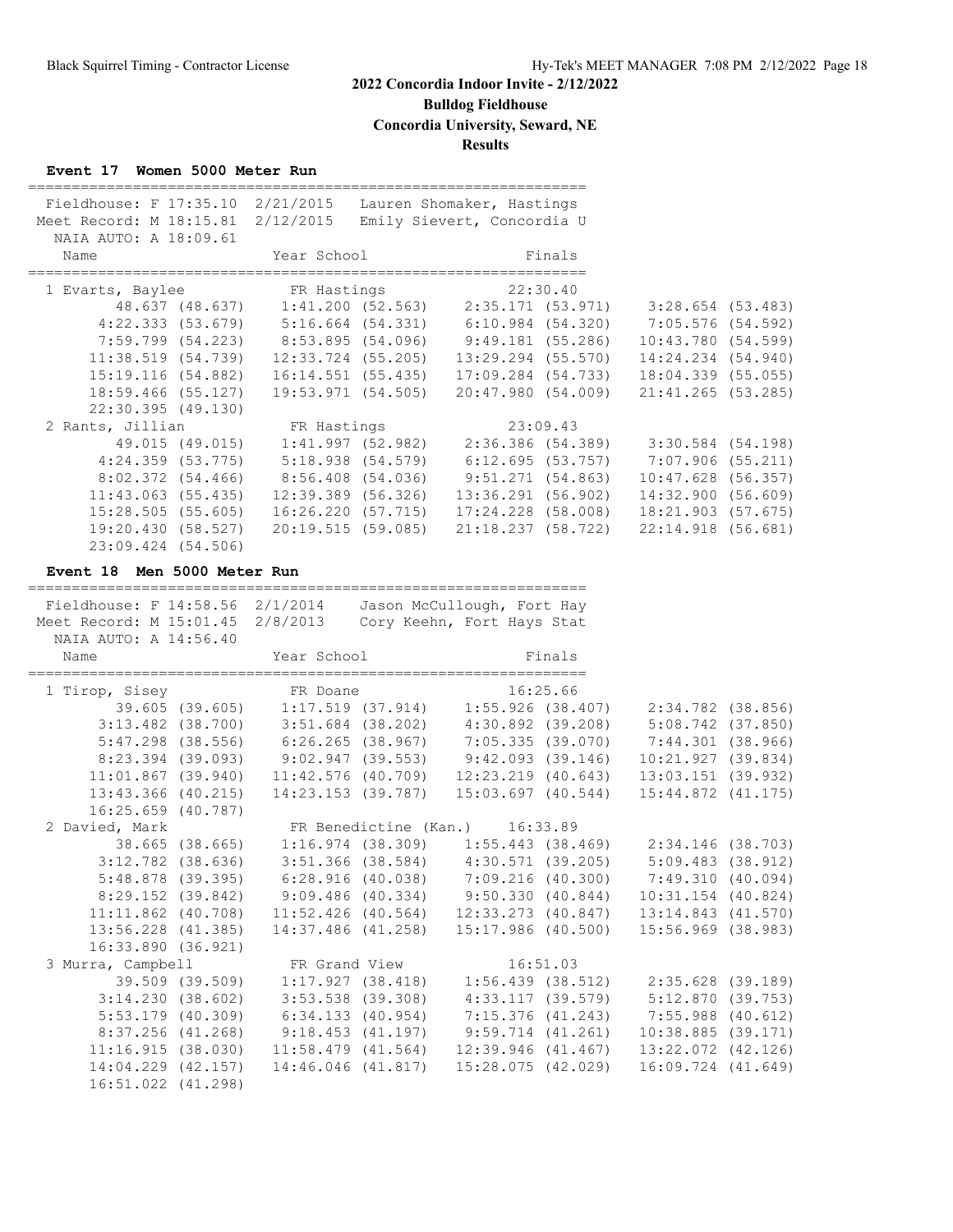**Bulldog Fieldhouse**

**Concordia University, Seward, NE**

**Results**

#### **....Event 18 Men 5000 Meter Run**

| 4 Kilborn, Seth        |                 | JR Grand View          |                                             | 16:54.13 |                                                                               |  |
|------------------------|-----------------|------------------------|---------------------------------------------|----------|-------------------------------------------------------------------------------|--|
|                        | 39.338 (39.338) |                        |                                             |          | $1:17.677$ (38.339) $1:56.174$ (38.497) $2:35.193$ (39.019)                   |  |
| $3:13.922$ $(38.729)$  |                 | $3:53.268$ (39.346)    | 4:32.792 (39.524)                           |          | 5:12.657(39.865)                                                              |  |
| $5:52.992$ (40.335)    |                 | $6:33.930$ $(40.938)$  | 7:15.245(41.315)                            |          | 7:55.815(40.570)                                                              |  |
| 8:36.980(41.165)       |                 | 9:18.175(41.195)       | 9:59.475(41.300)                            |          | $10:40.194$ $(40.719)$                                                        |  |
| $11:21.066$ (40.872)   |                 | $12:02.742$ $(41.676)$ | 12:44.870(42.128)                           |          | $13:26.853$ $(41.983)$                                                        |  |
| 14:08.634 (41.781)     |                 | 14:49.883 (41.249)     | 15:31.095(41.212)                           |          | 16:12.931 (41.836)                                                            |  |
| 16:54.124 (41.193)     |                 |                        |                                             |          |                                                                               |  |
| 5 Gaytan, Gonzalo      |                 | JR Grand View          |                                             | 17:01.95 |                                                                               |  |
|                        | 38.431 (38.431) |                        |                                             |          | $1:16.771$ (38.340) $1:55.181$ (38.410) $2:33.891$ (38.710)                   |  |
| $3:12.538$ $(38.647)$  |                 | $3:51.171$ (38.633)    |                                             |          | $4:30.333$ (39.162) $5:09.310$ (38.977)                                       |  |
| 5:48.679(39.369)       |                 | 6:28.745(40.066)       | 7:09.038 (40.293)                           |          | $7:49.578$ (40.540)                                                           |  |
| $8:30.084$ (40.506)    |                 | 9:11.207(41.123)       | $9:53.114$ $(41.907)$                       |          | $10:35.056$ $(41.942)$                                                        |  |
| 11:16.972(41.916)      |                 | 11:58.930(41.958)      | $12:41.538$ $(42.608)$                      |          | 13:24.785 (43.247)                                                            |  |
| 14:07.605(42.820)      |                 | 14:50.762 (43.157)     | 15:34.026 (43.264)                          |          | 16:18.106(44.080)                                                             |  |
| 17:01.945(43.839)      |                 |                        |                                             |          |                                                                               |  |
| 6 Maliko, Albert       |                 |                        | JR MidAmerica Nazarene 17:39.97             |          |                                                                               |  |
| 40.245 (40.245)        |                 |                        |                                             |          | $1:18.420$ (38.175) $1:56.815$ (38.395) $2:35.560$ (38.745)                   |  |
| 3:13.510(37.950)       |                 |                        | $3:52.935$ (39.425) $4:32.848$ (39.913)     |          | $5:12.389$ (39.541)                                                           |  |
| $5:52.824$ (40.435)    |                 |                        |                                             |          | $6:33.769$ (40.945) $7:15.081$ (41.312) $7:56.374$ (41.293)                   |  |
| 8:38.639 (42.265)      |                 |                        | $9:22.070$ (43.431) 10:05.492 (43.422)      |          | $10:49.434$ $(43.942)$                                                        |  |
| $11:33.814$ $(44.380)$ |                 |                        |                                             |          | $12:18.750$ (44.936) $13:03.610$ (44.860) $13:49.101$ (45.491)                |  |
| 14:34.852 (45.751)     |                 | 15:21.244 (46.392)     | 16:07.993 (46.749)                          |          | $16:54.121$ $(46.128)$                                                        |  |
| $17:39.969$ $(45.848)$ |                 |                        |                                             |          |                                                                               |  |
| 7 Bromley, Sean        |                 | JR Hastings            |                                             |          | JR Hastings 17:44.55<br>1:18.877 (39.030) 1:57.582 (38.705) 2:36.707 (39.125) |  |
| 39.847 (39.847)        |                 |                        |                                             |          |                                                                               |  |
| $3:16.426$ (39.719)    |                 | $3:56.243$ (39.817)    | $4:36.512$ $(40.269)$                       |          | $5:17.908$ $(41.396)$                                                         |  |
| $5:59.722$ $(41.814)$  |                 | $6:41.372$ $(41.650)$  | $7:23.902$ $(42.530)$                       |          | $8:06.387$ (42.485)                                                           |  |
| 8:49.453 (43.066)      |                 | $9:33.086$ (43.633)    | 10:17.635(44.549)                           |          | 11:01.827(44.192)                                                             |  |
| $11:46.181$ $(44.354)$ |                 | $12:30.847$ $(44.666)$ | $13:16.134$ $(45.287)$                      |          | 14:01.084 (44.950)                                                            |  |
| 14:46.841 (45.757)     |                 | $15:32.017$ $(45.176)$ | 16:17.060(45.043)                           |          | 17:00.930(43.870)                                                             |  |
| 17:44.543(43.613)      |                 |                        |                                             |          |                                                                               |  |
| 8 Feldkamp, Matthew    |                 |                        | FR Benedictine (Kan.) 18:01.35              |          |                                                                               |  |
|                        | 38.981 (38.981) |                        |                                             |          | $1:17.263$ (38.282) $1:55.729$ (38.466) $2:34.446$ (38.717)                   |  |
| $3:13.214$ (38.768)    |                 |                        | $3:52.646$ (39.432) $4:33.372$ (40.726)     |          | 5:14.665(41.293)                                                              |  |
| $5:57.861$ (43.196)    |                 |                        | $6:41.132$ $(43.271)$ $7:24.799$ $(43.667)$ |          | $8:09.234$ $(44.435)$                                                         |  |
| 8:54.423 (45.189)      |                 | $9:39.183$ $(44.760)$  | $10:24.501$ (45.318)                        |          | $11:10.171$ (45.670)                                                          |  |
| $11:55.967$ (45.796)   |                 | $12:42.186$ $(46.219)$ | 13:28.114 (45.928)                          |          | 14:14.434 (46.320)                                                            |  |
| 15:01.078 (46.644)     |                 | $15:47.183$ $(46.105)$ | 16:32.917 (45.734)                          |          | $17:17.661$ $(44.744)$                                                        |  |
| 18:01.348 (43.687)     |                 |                        |                                             |          |                                                                               |  |

#### **Event 19 Women 60 Meter Hurdles**

=================================================================== Fieldhouse: F 8.69 1/19/2018 Chelsea Baker, Friends Universit Meet Record: M 8.79 2/12/2016 Rachel Bramhall, Doane College NAIA AUTO: A 9.00 Name Year School Prelims H# =================================================================== Preliminaries 1 Thomas, Nisa FR Hastings A 8.80q 3 2 Tamayo, Lauren JR Hastings A 8.94q 2 3 Lewis, Sarah JR Concordia (Neb.) 9.11q 1 4 Richert, Amy FR Concordia (Neb.) 9.20q 3 5 Maxey, Rhys FR Hastings 9.34q 2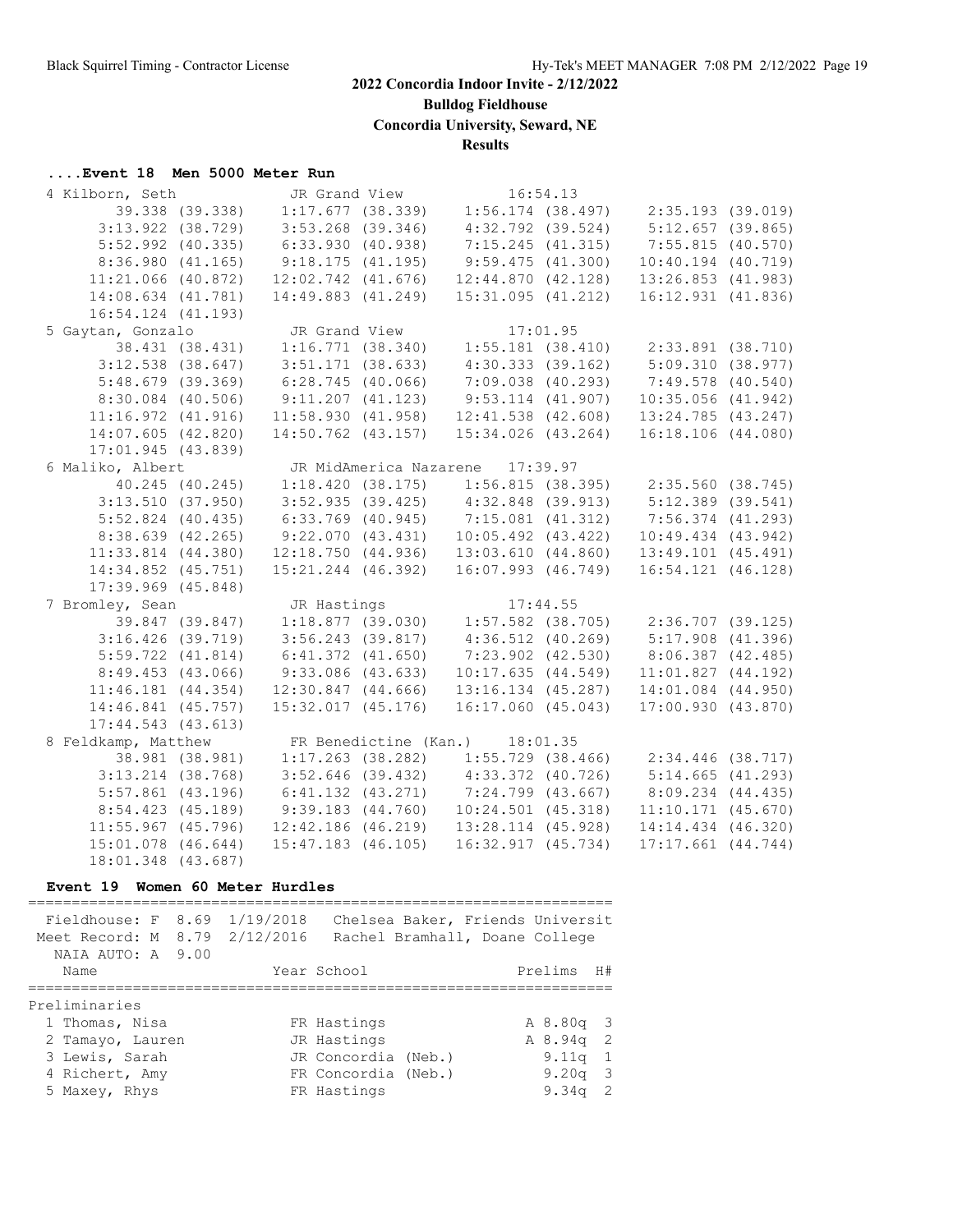# **Bulldog Fieldhouse**

=================================

# **Concordia University, Seward, NE**

## **Results**

### **....Event 19 Women 60 Meter Hurdles**

| 6 Boyle, Kaylee      | JR Concordia (Neb.) | $9.40q$ 1    |                |          |
|----------------------|---------------------|--------------|----------------|----------|
| 7 Womack, Cienna     | SO Midland          | $9.47q$ 1    |                |          |
| 8 Koepke, Jordan     | FR Concordia (Neb.) | 9.49q        | - 3            |          |
| 9 Goldring, Katie    | FR Grand View       | 9.53         | 3              |          |
| 10 Jackson, Jastiny  | FR Doane            | 9.89 2 9.888 |                |          |
| 11 Davidson, McKenna | JR Grand View       | 9.89 1 9.889 |                |          |
| 12 Bonillas, Dayris  | SR Hastings         | 10.06        | 2              |          |
| 13 Moore, Mya        | FR Grand View       | 10.30        | 2              |          |
| 14 McCoy, Anna       | FR Concordia (Neb.) | 10.31        | $\mathbf{1}$   |          |
| 15 Lloyd, Jada       | SO Doane            | 10.36        | 3              |          |
| 16 Batenhorst, Elena | FR Concordia (Neb.) | 10.55        | $\overline{2}$ |          |
| 17 Poulson, Zailee   | FR Hastings         | 10.75        |                | 1 10.747 |
| 18 Damme, Grace      | FR Doane            | 10.75        |                | 2 10.750 |
| 19 Adam, Ashlyn      | FR Doane            | 10.82        | 3              |          |
| -- Hackel, Payton    | FR Hastings         | DNS          | 3              |          |
| -- Espinosa, Faith   | FR Concordia (Neb.) | DNS          |                |          |

### **Event 19 Women 60 Meter Hurdles**

| NAIA AUTO: A 9.00              | Fieldhouse: F 8.69 1/19/2018 Chelsea Baker, Friends Univer<br>Meet Record: M 8.79 2/12/2016 Rachel Bramhall, Doane Colleg |        |
|--------------------------------|---------------------------------------------------------------------------------------------------------------------------|--------|
| Name                           | Year School                                                                                                               | Finals |
| ====================<br>Finals |                                                                                                                           |        |
| 1 Thomas, Nisa                 | FR Hastings                                                                                                               | 8.66F  |
| 2 Richert, Amy                 | FR Concordia (Neb.)                                                                                                       | 9.19   |
| 3 Maxey, Rhys                  | FR Hastings                                                                                                               | 9.35   |
| 4 Lewis, Sarah                 | JR Concordia (Neb.)                                                                                                       | 9.36   |
| 5 Womack, Cienna               | SO Midland                                                                                                                | 9.47   |
| 6 Boyle, Kaylee                | JR Concordia (Neb.)                                                                                                       | 9.51   |
| -- Tamayo, Lauren              | JR Hastings                                                                                                               | DNS    |
| -- Koepke, Jordan              | FR Concordia (Neb.)                                                                                                       | DNS    |
| Preliminaries                  |                                                                                                                           |        |
| 9 Goldring, Katie              | FR Grand View                                                                                                             |        |
| 10 Jackson, Jastiny            | FR Doane                                                                                                                  |        |
| 11 Davidson, McKenna           | JR Grand View                                                                                                             |        |
| 12 Bonillas, Dayris            | SR Hastings                                                                                                               |        |
|                                | FR Grand View                                                                                                             |        |
| 13 Moore, Mya                  |                                                                                                                           |        |
| 14 McCoy, Anna                 | FR Concordia (Neb.)                                                                                                       |        |
| 15 Lloyd, Jada                 | SO Doane                                                                                                                  |        |
| 16 Batenhorst, Elena           | FR Concordia (Neb.)                                                                                                       |        |
| 17 Poulson, Zailee             | FR Hastings                                                                                                               |        |
| 18 Damme, Grace                | FR Doane                                                                                                                  |        |
| 19 Adam, Ashlyn                | FR Doane                                                                                                                  |        |
| -- Hackel, Payton              | FR Hastings                                                                                                               |        |
| -- Espinosa, Faith             | FR Concordia (Neb.)                                                                                                       |        |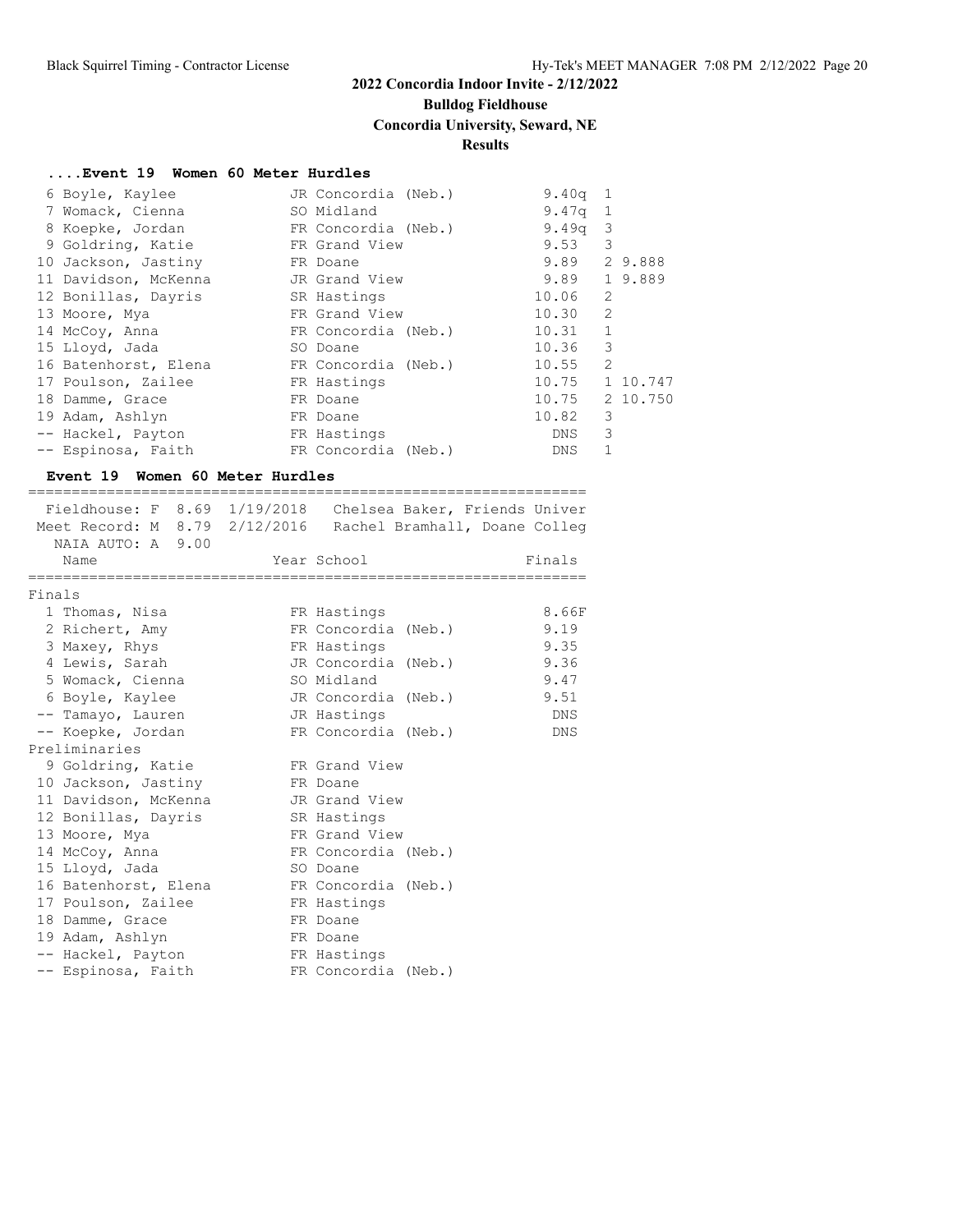# **Bulldog Fieldhouse**

# **Concordia University, Seward, NE**

## **Results**

## **Event 20 Men 60 Meter Hurdles**

|                                           |                               |                       | Fieldhouse: F 8.00 1/19/2018 Jonathan Flight, Chadron State                                                               |              |
|-------------------------------------------|-------------------------------|-----------------------|---------------------------------------------------------------------------------------------------------------------------|--------------|
| Meet Record: M 8.00                       |                               |                       | 2/10/2018 Jonathan Flight, Hastings Colleg                                                                                |              |
| NAIA AUTO: A 8.23                         |                               |                       |                                                                                                                           |              |
| Name                                      |                               | Year School           | Prelims                                                                                                                   | H#           |
| -----------------------<br>1 Turner, Zach |                               | FR Doane              | =================<br>A 8.20q                                                                                              | 2            |
| 2 Minear, Chantz                          |                               | FR Grand View         | A 8.22q                                                                                                                   | 3            |
| 3 Krejci, John                            |                               | SO Doane              | 8.47q                                                                                                                     | -1           |
| 4 Long, Jake                              |                               | SR Doane              | 8.49q                                                                                                                     | $\mathbf{1}$ |
| 5 Hammond, Logan                          |                               | SR Doane              | 8.54q                                                                                                                     | $\mathbf{3}$ |
| 6 Thompson, Mason                         |                               | FR Grand View         | 8.56q                                                                                                                     | 2            |
| 7 Berry, Clayton                          |                               | FR Doane              | 8.65q                                                                                                                     | 2            |
| 8 Curet, Kevin                            |                               | JR Grand View         | 8.68q                                                                                                                     | 3            |
| 9 Thomas, Spencer                         |                               | FR Grand View         | 8.71                                                                                                                      | 1            |
| 10 Arcos, David                           |                               | SO Doane              | 8.84                                                                                                                      | 1            |
| 11 Cooley, Ty                             |                               | FR Midland            | 9.00                                                                                                                      | 3            |
| 12 Large, Jacob                           |                               | JR Grand View         | 9.05                                                                                                                      | 1            |
| 13 Zimmerman, Mason                       |                               | FR Doane              | 9.07                                                                                                                      | 2            |
| 14 Pulliam, Mike                          |                               | SO Doane              | 9.21                                                                                                                      | 2            |
| 15 Kussman, Gustav                        |                               | FR Benedictine (Kan.) | 9.48                                                                                                                      | 1            |
| 16 Jepson, Devin                          |                               | FR Doane              | 9.84                                                                                                                      | 3            |
| -- Ceplecha, Jackson                      |                               | FR Doane              | DNS                                                                                                                       | 2            |
| -- Hartzler, Connor                       |                               | FR Hastings           | DNS                                                                                                                       | 3            |
|                                           | Event 20 Men 60 Meter Hurdles |                       |                                                                                                                           |              |
|                                           |                               |                       |                                                                                                                           |              |
| ======================================    |                               |                       |                                                                                                                           |              |
|                                           |                               |                       |                                                                                                                           |              |
|                                           |                               |                       | Fieldhouse: F 8.00 1/19/2018 Jonathan Flight, Chadron Stat<br>Meet Record: M 8.00 2/10/2018 Jonathan Flight, Hastings Col |              |
| NAIA AUTO: A 8.23                         |                               |                       |                                                                                                                           |              |
| Name                                      |                               | Year School           | Finals                                                                                                                    |              |
| Finals                                    |                               |                       |                                                                                                                           |              |
| 1 Turner, Zach                            |                               | FR Doane              | 8.08A                                                                                                                     |              |
| 2 Minear, Chantz                          |                               | FR Grand View         | 8.26                                                                                                                      |              |
| 3 Hammond, Logan                          |                               | SR Doane              | 8.38                                                                                                                      |              |
|                                           |                               | SO Doane              | 8.44 8.434                                                                                                                |              |
| 4 Krejci, John<br>5 Long, Jake            |                               | SR Doane              | 8.44 8.439                                                                                                                |              |
|                                           |                               | FR Grand View         | 8.51                                                                                                                      |              |
| 6 Thompson, Mason<br>7 Curet, Kevin       |                               | JR Grand View         | 8.61                                                                                                                      |              |
| 8 Berry, Clayton                          |                               | FR Doane              | 8.65                                                                                                                      |              |
| Preliminaries                             |                               |                       |                                                                                                                           |              |
| 9 Thomas, Spencer                         |                               | FR Grand View         |                                                                                                                           |              |
| 10 Arcos, David                           |                               | SO Doane              |                                                                                                                           |              |
| 11 Cooley, Ty                             |                               | FR Midland            |                                                                                                                           |              |
| 12 Large, Jacob                           |                               | JR Grand View         |                                                                                                                           |              |
| 13 Zimmerman, Mason                       |                               | FR Doane              |                                                                                                                           |              |
|                                           |                               | SO Doane              |                                                                                                                           |              |
| 14 Pulliam, Mike<br>15 Kussman, Gustav    |                               | FR Benedictine (Kan.) |                                                                                                                           |              |
|                                           |                               | FR Doane              |                                                                                                                           |              |
| 16 Jepson, Devin<br>-- Ceplecha, Jackson  |                               | FR Doane              |                                                                                                                           |              |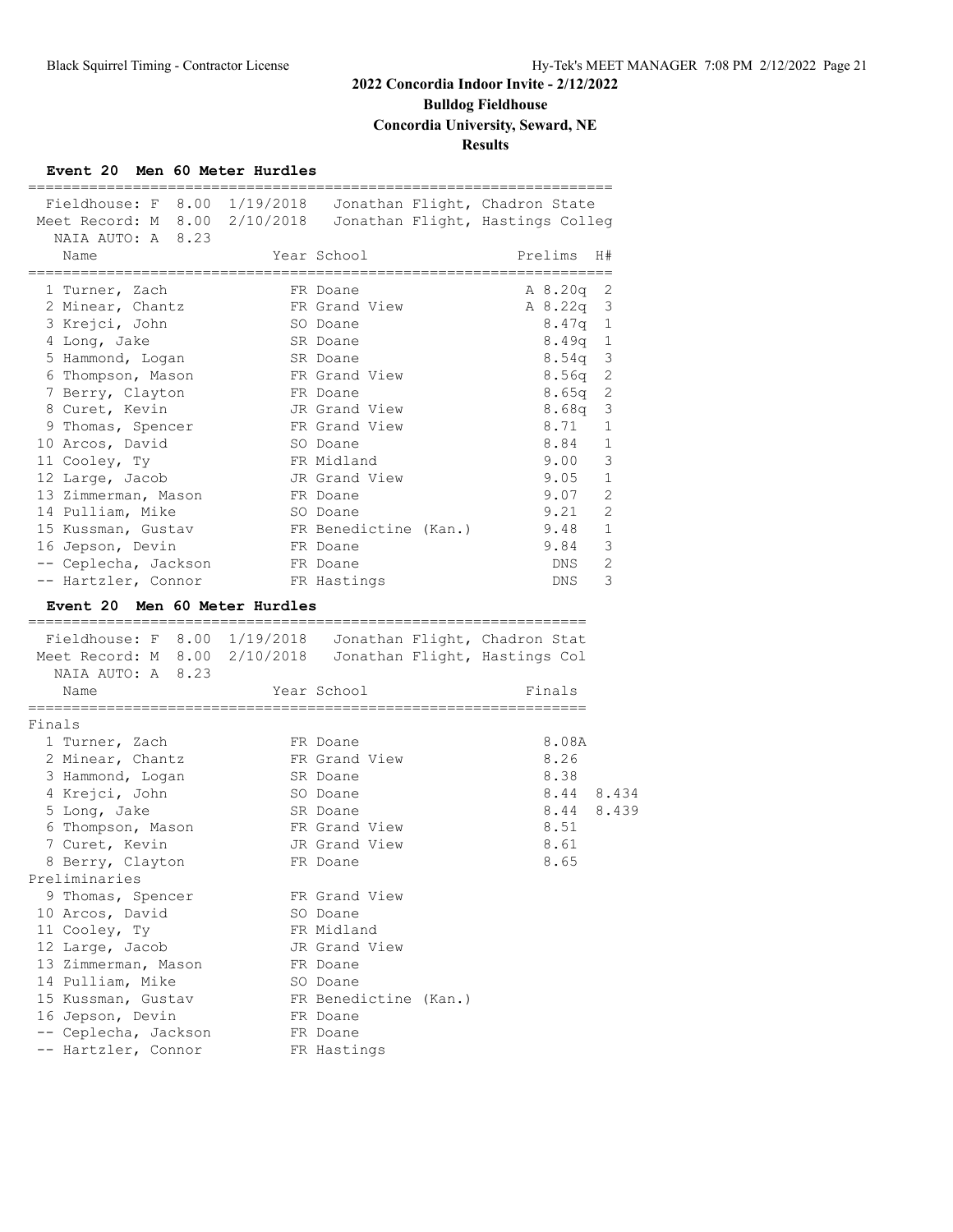### **Bulldog Fieldhouse**

**Concordia University, Seward, NE**

#### **Results**

### **Event 21 Women 4x400 Meter Relay**

================================================================ Fieldhouse: F 3:54.08 2/12/2016 Doane College, Doane Colleg K. Gokie, E. Harsin, S. Holtmeier, R. Bramhall Meet Record: M 3:54.08 2/12/2016 Doane College, Doane Colleg K Gokie, E Harsin, S Holtmeier, R Bramhall NAIA AUTO: A 3:56.84 School Finals ================================================================ Finals 1 Southwestern (Kan.) 'A' 4:05.71 1) Pruitt, Kentayshija SO 2) Hanna, Meliah FR 3) Booker, Rachel JR 4) Hill, Kyah FR 1:02.984 (1:02.984) 2:04.689 (1:01.705) 3:06.878 (1:02.189) 4:05.708 (58.830) 2 Grand View 'A' 4:10.09 1) Goldring, Katie FR 2) Flaws, Haley JR 3) Pippett, Karri JR (4) Sidique, Neomi FR 1:02.582 (1:02.582) 2:05.380 (1:02.798) 3:09.129 (1:03.749) 4:10.089 (1:00.960) 3 Grand View 'B' 1) Nickolaus, Mason FR 2) Mohammed, Maytane FR 3) Hasan, Ikilas FR 4) Koko, Karima FR 1:07.026 (1:07.026) 2:12.300 (1:05.274) 3:17.354 (1:05.054) 4:23.035 (1:05.681) 4 Doane 'A' 4:30.21 1) Zoubek, Jacee FR 2) Plock, Aly FR 3) Damme, Grace FR 4) Fontana, Abby FR 1:06.626 (1:06.626) 2:13.872 (1:07.246) 3:20.786 (1:06.914) 4:30.208 (1:09.422) -- Concordia (Neb.) 'A' DNS 1) Salters, Isabelle FR 2) Boyle, Kaylee JR 3) Batenhorst, Elena FR 4) Richert, Amy FR **Event 22 Men 4x400 Meter Relay** ================================================================ Fieldhouse: F 3:17.85 1/29/2019 MidAmerica Nazarene, MidAme J. Haskin, I Zitterkopf, J. Muiruri, D. Newman Meet Record: M 3:19.75 2/12/2015 Cloud Comm. Coll., Cloud Co N Rogers, M Shipp, S Nannen, P Pape NAIA AUTO: A 3:17.83 School Finals ================================================================ 1 Grand View 'A' 3:32.17 1) Coleman, Savion FR 2) Thompson, Mason FR 3) Minear, Chantz FR 4) Munger, Talon JR 5) Minear, Chantz FR (4) Munger, Talon JR<br>51.892 (51.892) 1:44.968 (53.076) 2:36.798 (51.830) 3:32.163 (55.365) 2 Grand View 'B' 3:45.95 1) Albert, Trey SO 2) Collins, Barrion JR 3) Curet, Kevin JR 4) Davis, Ahren JR 52.523 (52.523) 1:50.146 (57.623) 2:49.763 (59.617) 3:45.948 (56.185) 3 Grand View 'C' 3:55.58 1) Keller, Connor FR 2) Soderberg, Alex FR 3) Knoll, Jimmy FR 4) Eden, Jaxson JR 58.646 (58.646) 1:59.530 (1:00.884) 2:57.441 (57.911) 3:55.571 (58.130) 4 Grand View 'D' 4:05.39 1) Diser, Seth SO 2) Chmelka, Caleb JR 3) Franke, Jon FR 4) Sivola, Trent SO 1:01.437 (1:01.437) 2:01.221 (59.784) 3:04.251 (1:03.030) 4:05.389 (1:01.138)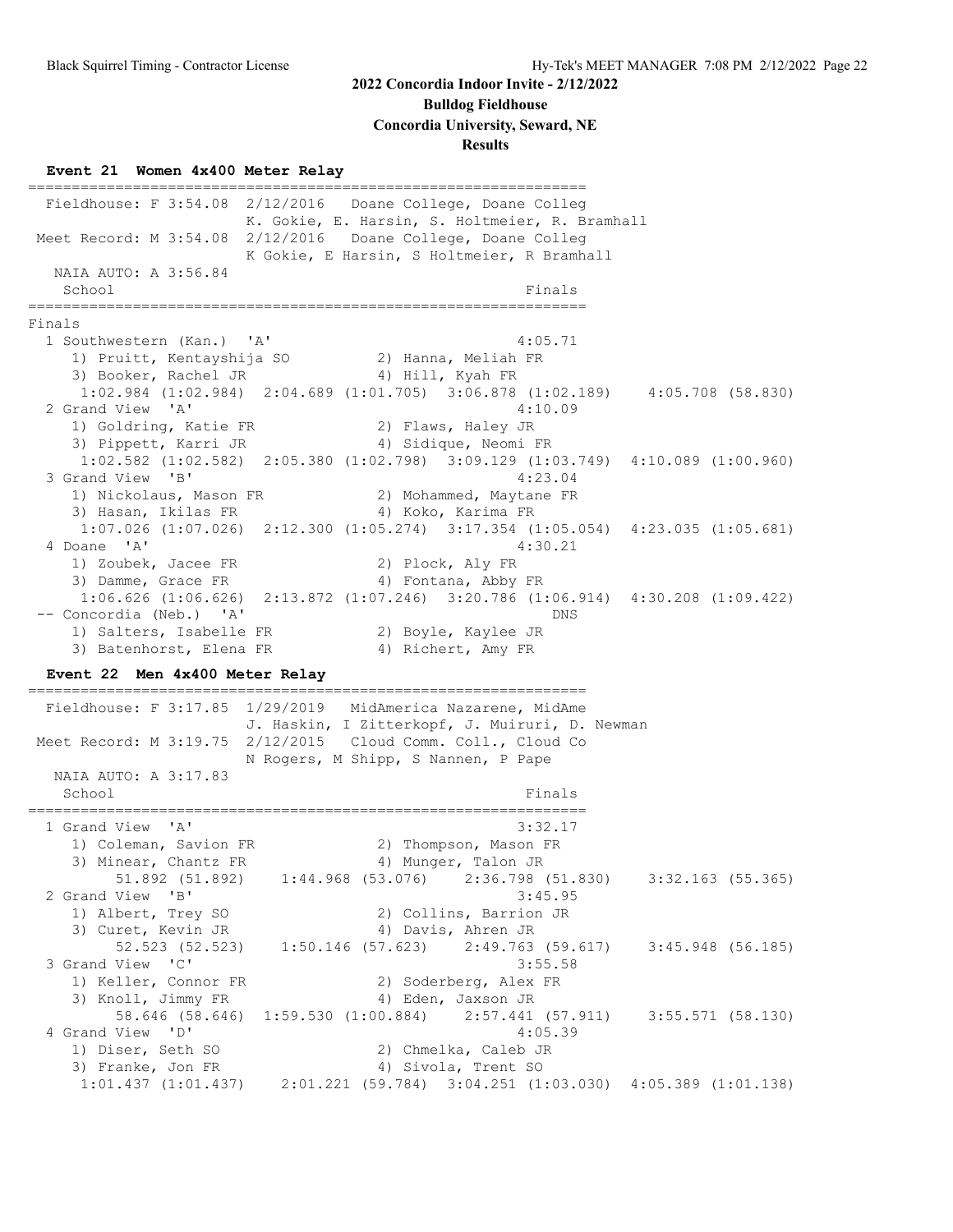**Bulldog Fieldhouse**

**Concordia University, Seward, NE**

### **Results**

### **....Event 22 Men 4x400 Meter Relay**

-- Doane 'A' Doane 'A' Doane and the set of the DQ Out of Exchange Zone 1) Case, Matthew SO 2) Mahoney, Andrew FR 3) Moore, Jadae FR 4) Reckling, Carter FR 53.784 (53.784) 1:45.658 (51.874) 2:38.582 (52.924) 3:31.476 (52.894) -- Kansas Wesleyan 'A' DNS 1) Murphy, Kalil FR 2) Davis, Nigel SO 3) Dixon, Eugene JR 4) Kyser, Eryk FR

### **Event 25 Women 4x800 Meter Relay**

================================================================

 Fieldhouse: F 9:29.84 2/21/2015 Concordia, Concordia M. Vlasin, R. Janzen, E. Schroeder, T. Elbert Meet Record: M 9:34.35 2/12/2011 Concordia, Concordia M. Meineke, J. Schwalenberg, J. Williams,B. Sutton NAIA AUTO: A 9:38.34 School Finals ================================================================ 1 Grand View 'A' 10:24.78

 1) Mohammed, Maytane FR 2) Leis, Liberty FR 3) Mesecher, Cameron SO  $4)$  Nazli, Ceyda JR 2:34.456 (2:34.456) 5:17.157 (2:42.701) 7:50.935 (2:33.778) 10:24.772 (2:33.837)

### **Event 26 Men 4x800 Meter Relay**

================================================================ Fieldhouse: F 7:50.56 2/21/2015 Northwestern, Northwestern S. Giddings, R. Weitgenant, H. Epp, K. Anderson Meet Record: M 7:51.74 2/8/2019 Concordia, Concordia N. Matters, T. Taylor C. Van Cleave, J. McAllister NAIA AUTO: A 7:50.76 School Finals ================================================================ 1 Grand View 'A' 7:48.03F 1) Miller, Tyler JR 2) Huftalin, Ben SR 3) Huyser, Carter SO 4) Wittrock, Isaiah JR 1:58.164 (1:58.164) 3:54.661 (1:56.497) 5:50.100 (1:55.439) 7:48.028 (1:57.928) 2 Southwestern (Kan.) 'A' 7:57.75 1) Topham, Trey FR 2) Gebreselase, Ablel JR 3) Mack, Brendan JR 4) Wright, Slavoski JR 1:59.470 (1:59.470) 3:53.375 (1:53.905) 5:53.205 (1:59.830) 7:57.749 (2:04.544)

### **Event 27 Women High Jump**

========================================================================== Fieldhouse: F 1.73m 2/12/2011 Katie Moeller, Hastings College

 Meet Record: M 1.73m 2/12/2011 Katie Moeller, Hastings College NAIA AUTO: A 1.68m Name **Year School** Finals ========================================================================== 1 Tamayo, Lauren JR Hastings 1.65m 5-05.00 1.40 1.45 1.50 1.55 1.60 1.65 1.70 P P P O XO O XXX 2 Theiler, Sarah FR Doane 1.60m 5-03.00 1.40 1.45 1.50 1.55 1.60 1.65 P P O XXO O XXX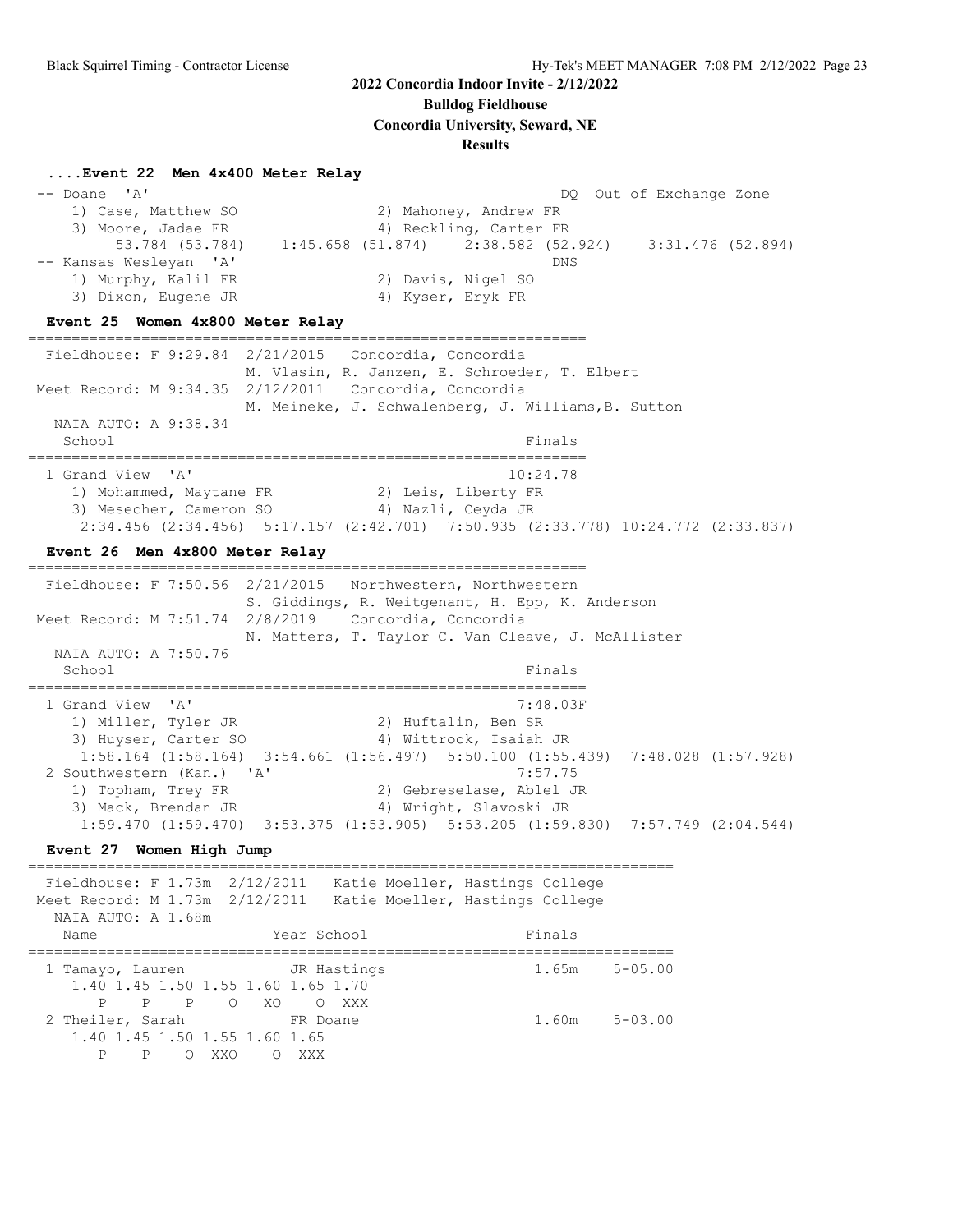**....Event 27 Women High Jump**

# **2022 Concordia Indoor Invite - 2/12/2022**

# **Bulldog Fieldhouse**

**Concordia University, Seward, NE**

## **Results**

| 3 Reimer, Grace FR Concordia (Neb.) 1.55m 5-01.00<br>1.40 1.45 1.50 1.55 1.60<br>P XO O XXO XXX                                                       |                                    |                    |                    |
|-------------------------------------------------------------------------------------------------------------------------------------------------------|------------------------------------|--------------------|--------------------|
| 4 Watson, Isabelle<br>1.40 1.45 1.50 1.55<br>P P O XXX                                                                                                | SR Doane                           |                    | $1.50m$ $4-11.00$  |
| 5 Henson, Isabel<br>1.40 1.45 1.50 1.55<br>P XXO O XXX                                                                                                | SO Doane                           |                    | J1.50m  4-11.00    |
| 6 Blackstone, Madison<br>1.40 1.45 1.50 1.55<br>P P XO XXX                                                                                            | SO Doane                           |                    | $J1.50m$ $4-11.00$ |
| 6 Goldring, Katie<br>1.40 1.45 1.50 1.55<br>P P XO XXX                                                                                                | FR Grand View                      |                    | J1.50m  4-11.00    |
| 6 Poulson, Zailee<br>1.40 1.45 1.50 1.55<br>P P XO XXX                                                                                                | FR Hastings                        |                    | $J1.50m$ $4-11.00$ |
| 9 Newton, Hannah<br>1.40 1.45 1.50 1.55<br>P P XXO XXX                                                                                                | FR Concordia (Neb.) J1.50m 4-11.00 |                    |                    |
| 10 Davis, Haylee<br>1.40 1.45 1.50<br>O O XXX                                                                                                         | FR Hastings                        |                    | $1.45m$ $4-09.00$  |
| 11 Miller, Chloe<br>1.40 1.45 1.50<br>P XO XXX                                                                                                        | FR St. Mary (Neb.) J1.45m 4-09.00  |                    |                    |
| 11 Jackson, Jastiny<br>1.40 1.45 1.50<br>P XO XXX                                                                                                     | FR Doane                           |                    | $J1.45m$ $4-09.00$ |
| 13 Martinsen, Kaylee<br>1.40 1.45 1.50<br>O XXO XXX                                                                                                   | SO Doane                           |                    | $J1.45m$ $4-09.00$ |
| 14 Harrison, Cammie<br>FR Doane<br>1.40 1.45<br>O XXX                                                                                                 |                                    | 1.40m              | $4 - 07.00$        |
| 15 Ahartz, Adelynn SO Grand View<br>1.40 1.45<br>XO XXX                                                                                               |                                    | $J1.40m$ $4-07.00$ |                    |
| -- Lyons, Amber<br>1.40<br>XXX                                                                                                                        | Doane                              | NH                 |                    |
| -- Maxey, Rhys<br>-- Espinosa, Faith<br>Men High Jump<br><b>Event 28</b>                                                                              | FR Hastings<br>FR Concordia (Neb.) | DNS<br>DNS         |                    |
|                                                                                                                                                       |                                    |                    |                    |
| Fieldhouse: F 2.20m 2/12/2015 Emanuel Durden, Cloud County CC<br>Meet Record: M 2.20m 2/12/2015 Emanuel Durden, Cloud County CC<br>NAIA AUTO: A 2.04m |                                    |                    |                    |
| Name                                                                                                                                                  | Year School                        | Finals             |                    |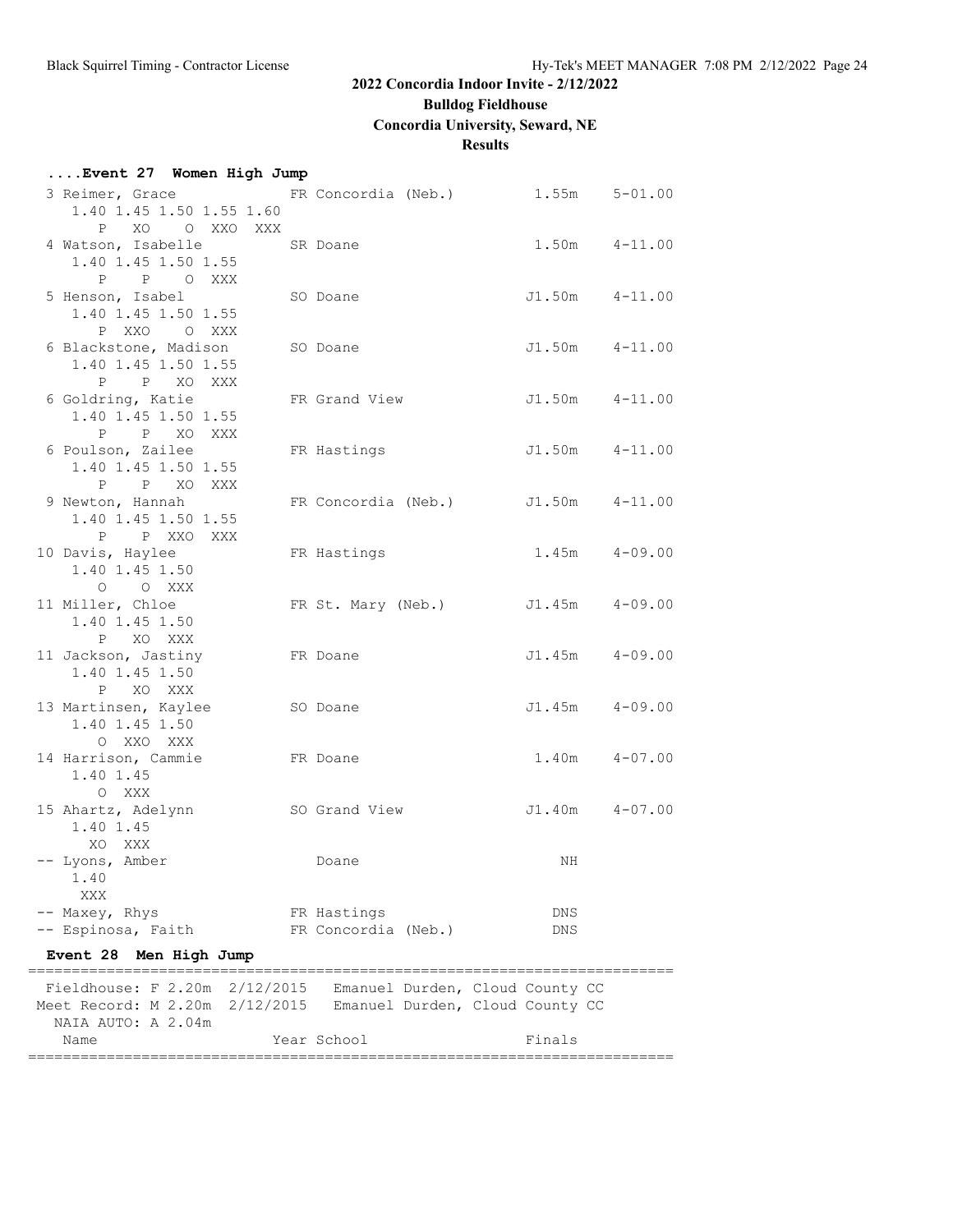**Bulldog Fieldhouse**

**Concordia University, Seward, NE**

## **Results**

# **....Event 28 Men High Jump**

| J2.07mA 6-09.50<br>$1.96m$ $6-05.00$<br>J1.96m 6-05.00<br>J1.96m 6-05.00 |
|--------------------------------------------------------------------------|
|                                                                          |
|                                                                          |
|                                                                          |
|                                                                          |
|                                                                          |
|                                                                          |
|                                                                          |
|                                                                          |
|                                                                          |
|                                                                          |
|                                                                          |
|                                                                          |
| $1.91m$ $6-03.25$                                                        |
|                                                                          |
|                                                                          |
| $1.86m$ $6-01.25$                                                        |
|                                                                          |
|                                                                          |
| FR Concordia (Neb.) J1.86m 6-01.25                                       |
|                                                                          |
|                                                                          |
| $1.81m$ $5-11.25$                                                        |
|                                                                          |
|                                                                          |
| FR Concordia (Neb.) J1.81m 5-11.25                                       |
|                                                                          |
|                                                                          |
| $J1.81m$ $5-11.25$                                                       |
|                                                                          |
| FR Concordia (Neb.) 1.76m 5-09.25                                        |
|                                                                          |
|                                                                          |
| $1.76m$ $5-09.25$                                                        |
|                                                                          |
|                                                                          |
| J1.76m 5-09.25                                                           |
|                                                                          |
|                                                                          |
| NH                                                                       |
|                                                                          |
|                                                                          |
| NH                                                                       |
|                                                                          |
|                                                                          |
| NH                                                                       |
|                                                                          |
| NH                                                                       |
|                                                                          |
|                                                                          |
| DNS                                                                      |
|                                                                          |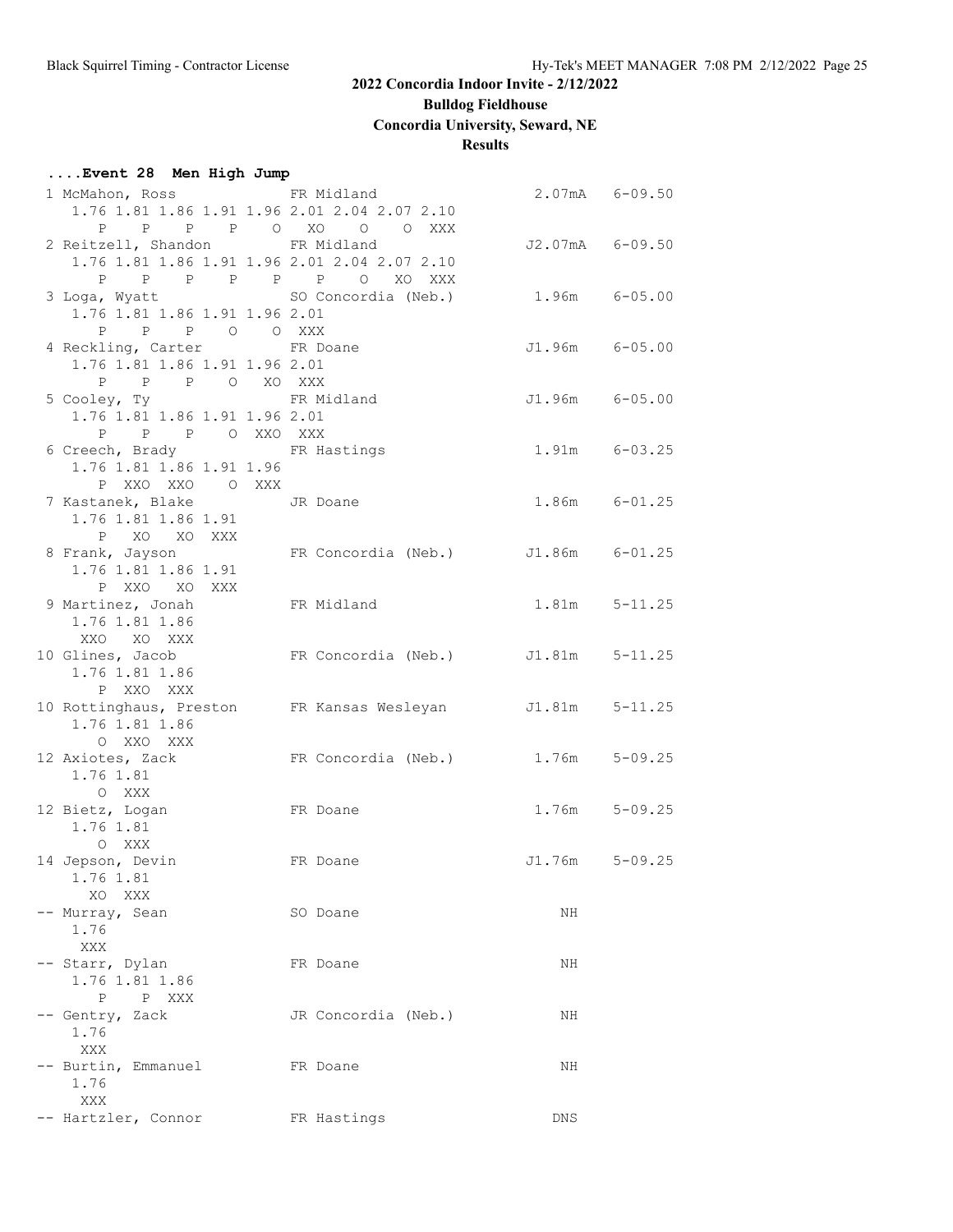## **Bulldog Fieldhouse**

### **Concordia University, Seward, NE**

### **Results**

==========================================================================

### **Event 29 Women Pole Vault**

 Fieldhouse: F 4.08m 2/6/2021 Josie Puelz, Concordia Univ. Meet Record: M 4.00m 2/14/2014 Taylor Swanson, Cloud County CC NAIA AUTO: A 3.52m Meet Record: M 4.00m 2/13/2021 Josie Puelz, Concordia University Name Year School Finals ========================================================================== 1 Puelz, Josie SO Concordia (Neb.) J3.87mA 12-08.25 JO - 3.97 - O 2.52 2.67 2.82 2.97 3.12 3.27 3.42 3.52 3.57 3.72 3.87 3.97 P P P P P P P P O O XO XXX 2 Mapson, Erin JR Concordia (Neb.) J3.87mA 12-08.25 JO - 3.97 - X 2.52 2.67 2.82 2.97 3.12 3.27 3.42 3.52 3.57 3.72 3.87 3.97 P P P P P P P P O O XO XXX 3 Reichert, Sydney FR Concordia (Neb.) 3.27m 10-08.75 2.52 2.67 2.82 2.97 3.12 3.27 3.42 P P P P XO O XXX 4 Knapp, Samantha FR Doane 3.12m 10-02.75 2.52 2.67 2.82 2.97 3.12 3.27 P P O O O XXX 5 Boggs, Erin FR Concordia (Neb.) J3.12m 10-02.75 2.52 2.67 2.82 2.97 3.12 3.27 P P O XXO O XXX 6 Deines, Grace FR Doane 2.97m 9-09.00 2.52 2.67 2.82 2.97 3.12 P P O O XXX 6 Everhart, Nicole FR Doane 2.97m 9-09.00 2.52 2.67 2.82 2.97 3.12 P P O O XXX 8 VanBuskirk, Ellee FR Concordia (Neb.) J2.97m 9-09.00 2.52 2.67 2.82 2.97 3.12 P P O XXO XXX 9 Shay, Abby FR Concordia (Neb.) J2.97m 9-09.00 2.52 2.67 2.82 2.97 3.12 P P XO XXO XXX<br>10 Kessler, Cassie FR Doane 2.67m 8-09.00 2.52 2.67 2.82 O XO XXX -- Mann, Hallee SO Hastings NH 2.52 XPP -- Mannel, Victoria FR Doane NH 2.52 XXX -- Preissler, Hannah Unattached SCR **Event 30 Men Pole Vault** ========================================================================== Fieldhouse: F 5.40m 1/31/2019 Tyce Hruza, Doane University Meet Record: M 5.13m 2/12/2015 Andrew Tatum, Doane College NAIA AUTO: A 4.75m Name **Year School** Finals ========================================================================== 1 Bennetts, Zach JR Concordia (Neb.) J4.65m 15-03.00 JO-4.75 X - 4.65-X 3.60 3.75 3.90 4.05 4.20 4.35 4.50 4.65 4.75 P P P P P O O XO XXX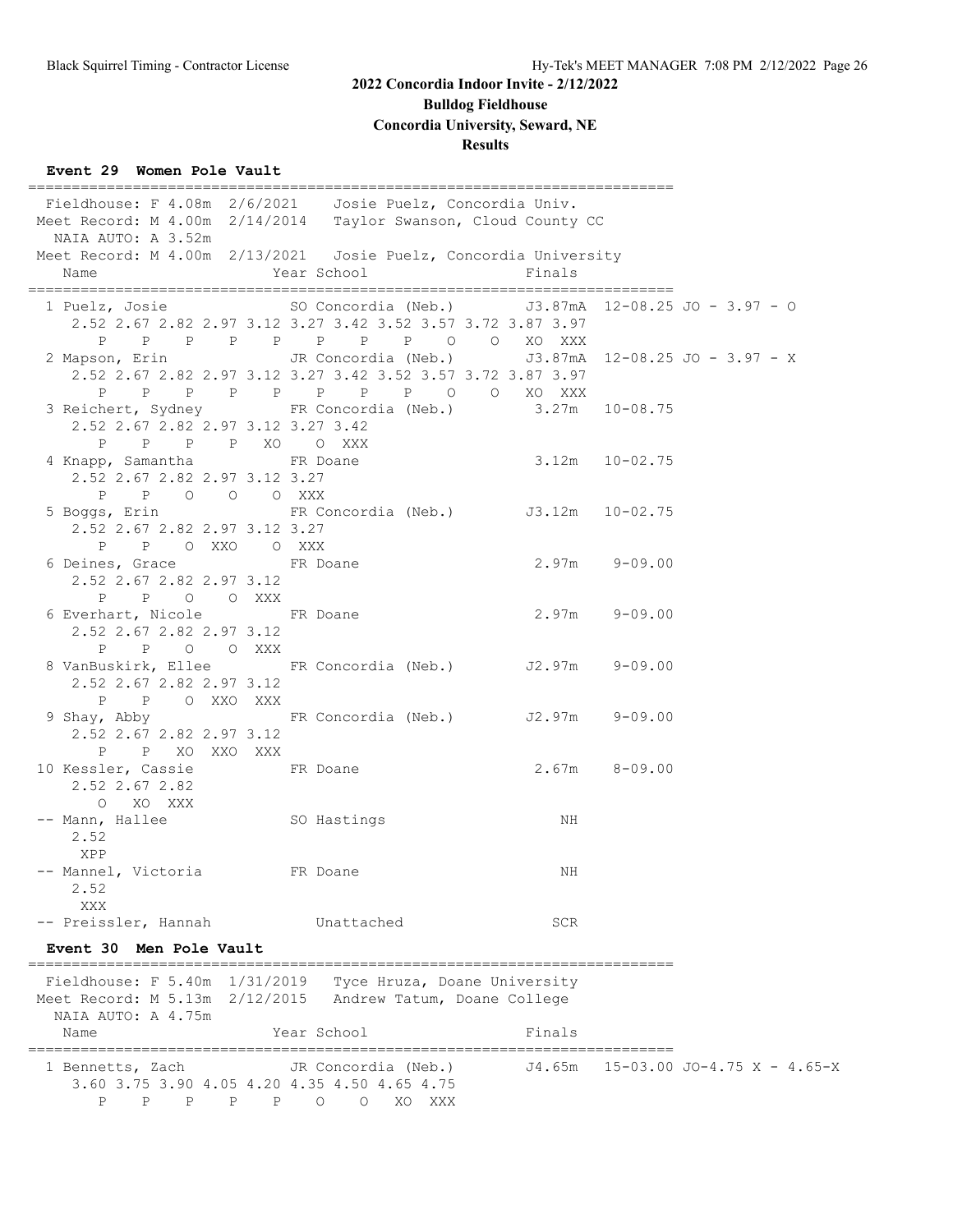**Bulldog Fieldhouse**

**Concordia University, Seward, NE**

### **Results**

#### **....Event 30 Men Pole Vault**

| 2 Knisley, Lane Games JR Hastings            |                   |                                                           |       | $J4.65m$ 15-03.00 JO - 4.75 X - 4.65 P |
|----------------------------------------------|-------------------|-----------------------------------------------------------|-------|----------------------------------------|
|                                              |                   | 3.60 3.75 3.90 4.05 4.20 4.35 4.50 4.65 4.75              |       |                                        |
| $\mathbf{P}$<br>$\mathbf{P}$<br>$\mathbb{P}$ | $\mathbf{P}$<br>P | $\circ$<br>XO.<br>$\circ$<br>XXX                          |       |                                        |
| 3 Pulliam, Mike                              |                   | SO Doane                                                  |       | $4.50m$ $14-09.00$                     |
| 3.60 3.75 3.90 4.05 4.20 4.35 4.50 4.65      |                   |                                                           |       |                                        |
| $\mathbf{P}$<br>$P$ $P$                      | P P XO            | XXX                                                       |       |                                        |
| 4 Garrison, Drew FR Doane                    |                   |                                                           | 4.20m | $13 - 09.25$                           |
| 3.60 3.75 3.90 4.05 4.20 4.35                |                   |                                                           |       |                                        |
| $P \qquad \qquad$<br>O XXO                   | XXO<br>XXO        | XXX                                                       |       |                                        |
| 5 Mendoza, Mark 6 FR Midland                 |                   |                                                           | 3.90m | $12 - 09.50$                           |
| 3.60 3.75 3.90 4.05                          |                   |                                                           |       |                                        |
| P<br>$\circ$                                 | O XXX             |                                                           |       |                                        |
| -- Stadler, Grant                            |                   | JR Concordia (Neb.)                                       | ΝH    |                                        |
| 3.60                                         |                   |                                                           |       |                                        |
| XXX                                          |                   |                                                           |       |                                        |
|                                              |                   | -- Zohner, Zach                       FR Concordia (Neb.) | NH    |                                        |
| 3.60 3.75 3.90 4.05 4.20 4.35                |                   |                                                           |       |                                        |
| P<br>P<br>$\mathbf{P}$                       | P<br>P            | XXX                                                       |       |                                        |

**Event 31 Women Long Jump**

============================================================================= Fieldhouse: F 5.96m 1/19/2018 Shantinique Cunningham, Hastings College Meet Record: M 5.96m 2/10/2018 Shantinique Cunningham, Hastings College NAIA AUTO: A 5.60m Name  $Year School$  Finals H# ============================================================================= 1 Sears, Karsen JR Hastings 5.88mA 19-03.50 2 FOUL 5.88m 5.61m 5.39m PASS PASS 2 Richert, Amy FR Concordia (Neb.) 5.63mA 18-05.75 2 5.63m 5.49m 5.39m 5.04m PASS PASS 3 Maessner, Daisy JR Hastings 5.52m 18-01.50 2 5.36m 5.52m FOUL 5.47m 5.35m PASS 4 Diamond, Gabby SR Concordia (Neb.) 5.34m 17-06.25 2 5.34m 4.98m 5.17m 5.19m 5.12m PASS 5 Severt, Katie SO Concordia (Neb.) 5.28m 17-04.00 2 5.28m 5.17m 5.12m 5.13m 5.10m 5.05m 6 Broman, Jamey JR Concordia (Neb.) 5.22m 17-01.50 2 4.94m 5.04m 5.20m 5.22m 5.17m 5.01m 7 Cuff, Ikeah SO Hastings 5.21m 17-01.25 2 5.21m 4.78m 4.72m 5.06m 5.14m 5.20m 8 Olson, Cora JR Concordia (Neb.) 5.15m 16-10.75 2 5.05m 4.99m 4.70m 5.07m 5.15m 4.99m 9 Batenhorst, Elena FR Concordia (Neb.) 5.09m 16-08.50 1 4.88m 4.99m 5.06m 4.83m 4.81m 5.09m 10 Fontana, Abby FR Doane 4.99m 16-04.50 1 4.99m FOUL FOUL 11 Poulson, Zailee FR Hastings 4.97m 16-03.75 1 4.97m 4.96m 4.86m 12 Goldring, Katie FR Grand View 4.85m 15-11.00 1 4.72m FOUL 4.85m 13 Boyle, Kaylee JR Concordia (Neb.) 4.77m 15-07.75 1 4.55m 4.77m 4.75m 14 Ahartz, Adelynn SO Grand View 4.58m 15-00.50 1 FOUL 4.58m 4.47m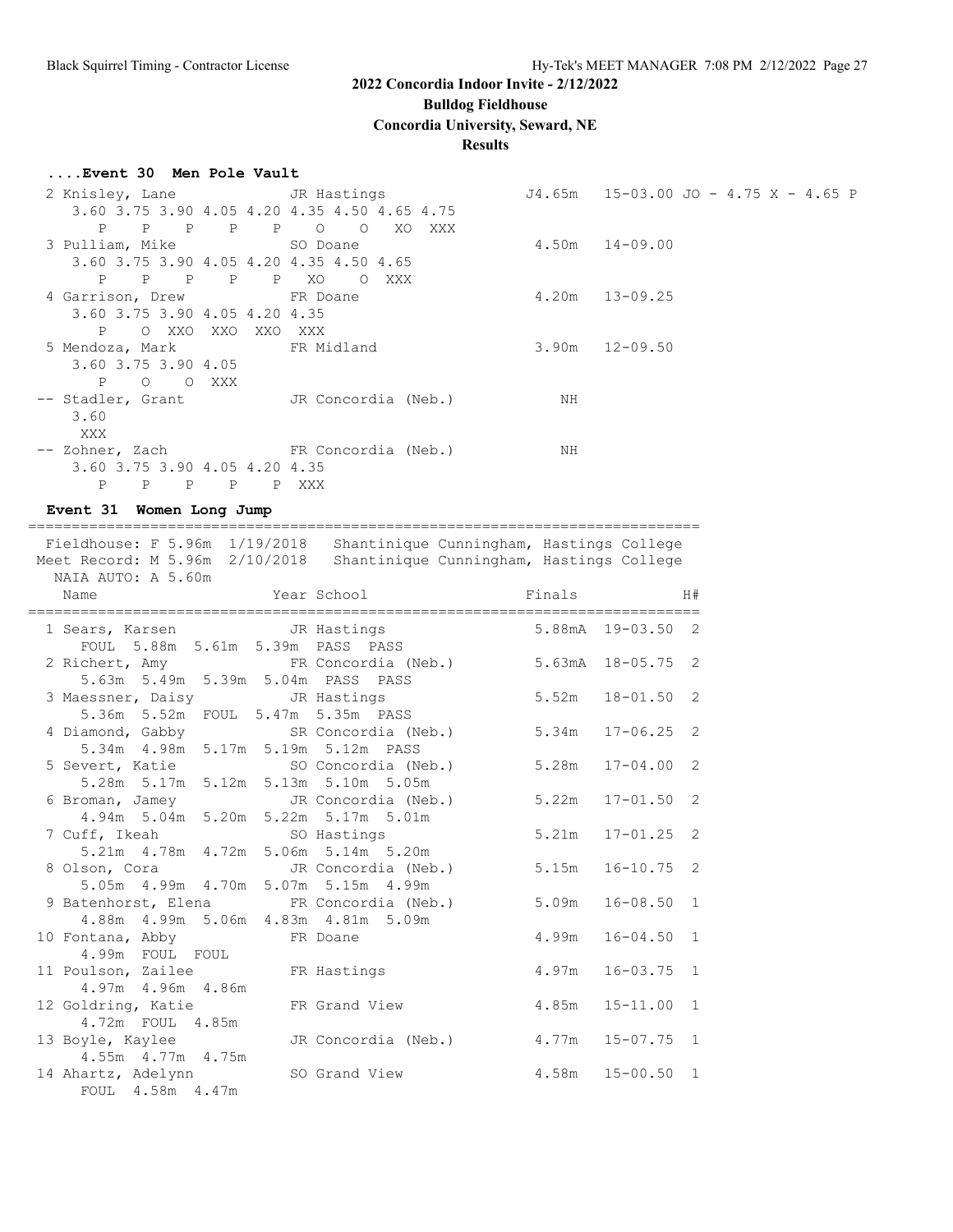**Bulldog Fieldhouse**

**Concordia University, Seward, NE**

### **Results**

### **....Event 31 Women Long Jump**

| 15 Lambrecht, Averie | FR Concordia (Neb.) |            | $4.55m$ $14-11.25$ 1 |  |
|----------------------|---------------------|------------|----------------------|--|
| 4.28m  4.55m  4.51m  |                     |            |                      |  |
| 16 Adam, Ashlyn      | FR Doane            |            | $4.49m$ $14-08.75$ 1 |  |
| 4.49m FOUL 4.25m     |                     |            |                      |  |
| -- Diggins, Olivia   | FR Doane            | DNS        |                      |  |
| -- Harms, Nicole     | SO Doane            | <b>DNS</b> |                      |  |
| -- Salters, Isabelle | FR Concordia (Neb.) | SCR        |                      |  |

### **Event 32 Men Long Jump**

### =============================================================================

 Fieldhouse: F 7.54m 12/5/2020 James Gilbert, Northwestern Meet Record: M 7.32m 2/14/2014 Kale Wolken, Doane College NAIA AUTO: A 7.10m Name The Year School The Finals H# ============================================================================= 1 Schmidt, Cole JR Hastings 7.09m FOUL FOUL FOUL FOUL FOUL 2 Kyser, Eryk FR Kansas Wesleyan 6.99m 22-11.25 2 6.99m FOUL 6.83m 6.68m FOUL FOUL 3 Krejci, John SO Doane 6.80m 22-03.75 2 FOUL FOUL 6.70m 6.62m 6.80m FOUL 4 Berry, Clayton FR Doane 6.78m 22-03.00 2 6.69m FOUL FOUL FOUL 6.72m 6.78m

| 6.69m FOUL FOUL FOUL 6.72m 6.78m                             |                                                                                         |                      |  |
|--------------------------------------------------------------|-----------------------------------------------------------------------------------------|----------------------|--|
|                                                              | 5 Joe, Jacob <b>ER</b> Grand View 6.75m 22-01.75 2                                      |                      |  |
| 6.75m 6.56m FOUL FOUL FOUL FOUL                              |                                                                                         |                      |  |
| 6 Davis, Luke FR Doane                                       |                                                                                         | $6.68m$ $21-11.00$ 2 |  |
| 6.68m  6.50m  6.45m  6.48m  FOUL  FOUL                       |                                                                                         |                      |  |
| 7 Kastanek, Blake JR Doane                                   |                                                                                         | $6.65m$ $21-10.00$ 2 |  |
| FOUL 6.65m 6.41m 6.22m 6.43m 6.38m                           |                                                                                         |                      |  |
| 8 Mayer, Nolan FR Doane<br>6.04m FOUL 6.32m FOUL 6.51m 6.63m |                                                                                         | $6.63m$ $21-09.00$ 1 |  |
|                                                              |                                                                                         |                      |  |
|                                                              | 9 Boldt, Sam North FR Doane                                                             | $6.60m$ $21-08.00$ 1 |  |
| FOUL 6.60m FOUL 6.43m FOUL FOUL                              |                                                                                         |                      |  |
|                                                              | 10 Rathe, Joel FR Concordia (Neb.) 6.44m 21-01.50 2<br>5.76m 6.43m 6.44m FOUL FOUL FOUL |                      |  |
|                                                              |                                                                                         |                      |  |
|                                                              | 11 Murphy, Kalil KR Kansas Wesleyan 6.31m 20-08.50 1                                    |                      |  |
| 6.23m  6.31m  FOUL                                           |                                                                                         |                      |  |
|                                                              | 12 Minear, Chantz FR Grand View 6.18m 20-03.50 1                                        |                      |  |
| $6.18m$ 5.99m $6.14m$                                        |                                                                                         |                      |  |
|                                                              | 13 Madsen, Sean Manuel JR Grand View                                                    | $6.07m$ $19-11.00$ 2 |  |
| FOUL FOUL 6.07m                                              | 14 Collins, Barrion TR Grand View 5.99m 19-08.00 2                                      |                      |  |
| 5.99m 5.68m FOUL                                             |                                                                                         |                      |  |
|                                                              | 15 Zimmerman, Mason FR Doane                                                            | 5.91m 19-04.75 1     |  |
| 5.63m 5.83m 5.91m                                            |                                                                                         |                      |  |
|                                                              | 16 Glines, Jacob FR Concordia (Neb.) 5.81m 19-00.75 1                                   |                      |  |
| 5.67m 5.71m 5.81m                                            |                                                                                         |                      |  |
|                                                              |                                                                                         | 5.71m 18-09.00 1     |  |
|                                                              | 17 Large, Jacob JR Grand View<br>5.71m 5.58m 5.60m                                      |                      |  |
| 18 Murray, Sean SO Doane                                     |                                                                                         | 5.70m 18-08.50 1     |  |
| 5.42m 5.70m 5.68m                                            |                                                                                         |                      |  |
|                                                              | 19 Lawrence, Jordan FR Grand View 5.44m 17-10.25 1                                      |                      |  |
| FOUL FOUL 5.44m                                              |                                                                                         |                      |  |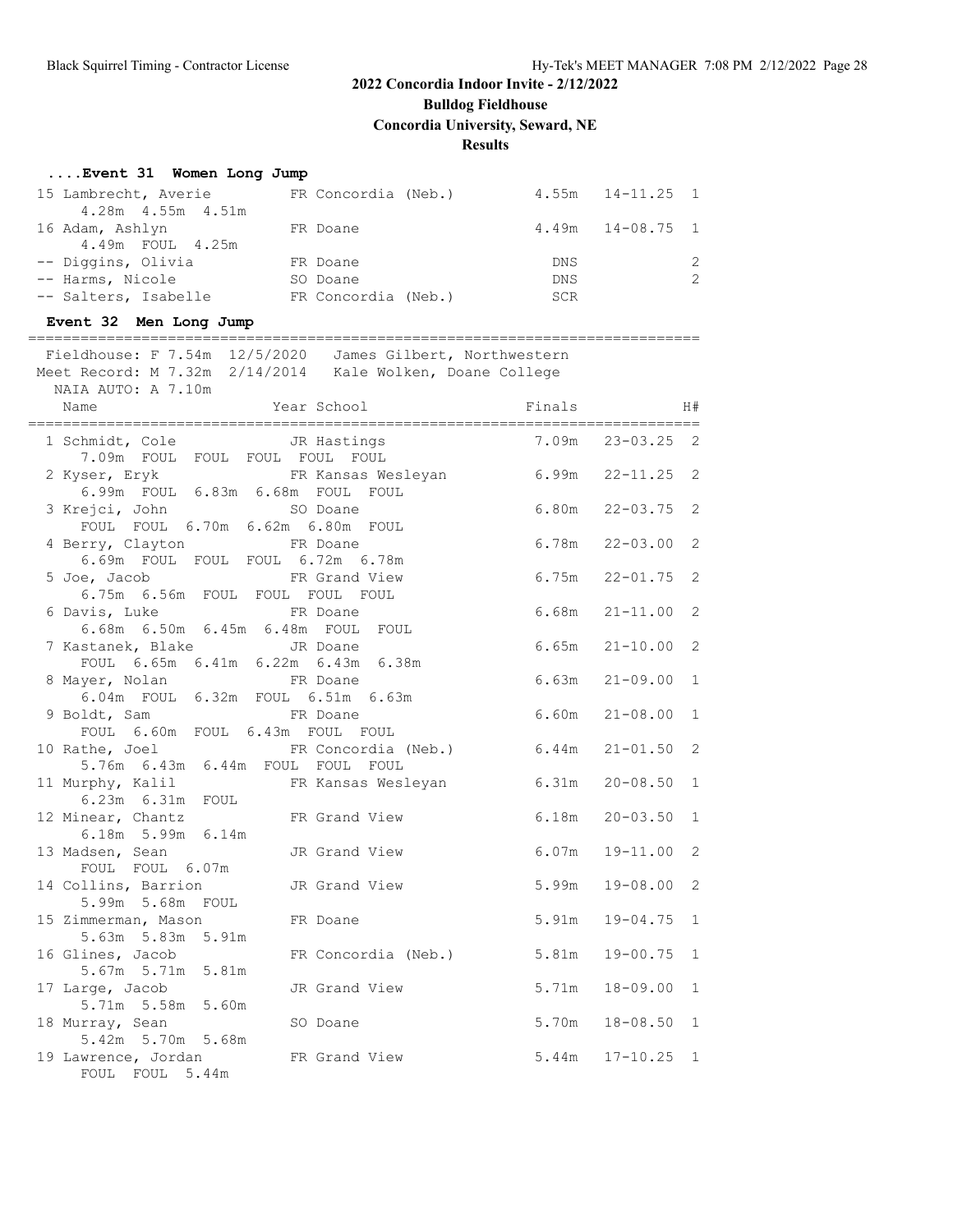**Bulldog Fieldhouse**

**Concordia University, Seward, NE**

### **Results**

==========================================================================

## **....Event 32 Men Long Jump**

| -- Gentry, Zack | JR Concordia (Neb.) | FOUL       |              |
|-----------------|---------------------|------------|--------------|
| FOUL FOUL FOUL  |                     |            |              |
| -- Arcos, David | SO Doane            | DNS        | 2            |
| -- Albert, Trey | SO Grand View       | <b>DNS</b> | 2            |
| -- Moore, Jadae | FR Doane            | <b>DNS</b> | $\mathbf{1}$ |

### **Event 33 Women Triple Jump**

| Fieldhouse: F 12.47m 2/12/2011 Tara Korshoj, Unattached<br>Meet Record: M 12.47m 2/12/2011<br>Tara Karshoj, Unattached<br>NAIA AUTO: A 11.40m |                     |
|-----------------------------------------------------------------------------------------------------------------------------------------------|---------------------|
| Year School Finals<br>Name<br>====================================                                                                            |                     |
| 1 Maessner, Daisy Control JR Hastings<br>11.30m  11.20m  11.02m  PASS  PASS  PASS                                                             | 11.30m 37-01.00     |
| 2 Diggins, Olivia FR Doane<br>10.43m  10.55m  10.48m  10.29m  10.74m  10.90m                                                                  | 10.90m 35-09.25     |
| 3 Theiler, Lauren SR Doane<br>10.77m FOUL FOUL FOUL FOUL 10.62m                                                                               | $10.77m$ 35-04.00   |
| 4 Diamond, Gabby SR Concordia (Neb.)<br>FOUL 10.40m FOUL 10.62m FOUL FOUL                                                                     | $10.62m$ $34-10.25$ |
| 5 Olson, Cora JR Concordia (Neb.)<br>10.17m 10.41m 10.28m 10.43m 10.54m 10.42m                                                                | $10.54m$ $34-07.00$ |
| 6 Severt, Katie Manuel SO Concordia (Neb.)<br>10.25m  10.49m  10.39m  10.12m  PASS  PASS                                                      | $10.49m$ $34-05.00$ |
| 7 Lambrecht, Averie FR Concordia (Neb.)<br>10.11m  10.15m  10.15m  9.79m  FOUL  9.93m                                                         | 10.15m 33-03.75     |
| 8 Miller, Haley GJR Doane<br>9.88m FOUL 10.01m PASS PASS PASS                                                                                 | 10.01m 32-10.25     |
| 9 Chu, Tiena FR Hastings<br>9.04m 9.65m 9.81m 9.61m 9.54m 9.23m                                                                               | $9.81m$ $32-02.25$  |
| FR Concordia (Neb.)<br>10 Seevers, Gemma<br>9.67m FOUL FOUL                                                                                   | $9.67m$ $31-08.75$  |
| 11 Cuff, Ikeah<br>SO Hastings<br>FOUL 9.28m 9.50m                                                                                             | $9.50m$ $31-02.00$  |
| 12 Joyner, Jordan<br>FR Doane<br>9.39m 9.21m FOUL                                                                                             | $9.39m$ $30-09.75$  |
| 13 Lloyd, Jada<br>SO Doane<br>FOUL 9.31m FOUL                                                                                                 | $9.31m$ $30-06.50$  |
| -- Corneliusen, Greta FR Concordia (Neb.) SCR                                                                                                 |                     |

## **Event 34 Men Triple Jump**

========================================================================== Fieldhouse: F 16.01m 2/21/2015 Augustus Cowan, Briar Cliff Meet Record: M 15.00m 2/12/2011 Marty Molina, Nebraska-Kearney NAIA AUTO: A 14.25m Name **Year School** Finals

| 1 McClay, Juba     | JR Hastings                               | 14.58mA 47-10.00    |
|--------------------|-------------------------------------------|---------------------|
|                    | 14.00m  14.58m  14.51m  FOUL  FOUL  FOUL  |                     |
| 2 Lauenroth, Vince | SO Doane                                  | $13.93m$ $45-08.50$ |
|                    | 13.42m 13.25m 13.21m 13.52m 13.61m 13.93m |                     |
| 3 Malone, Trevor   | FR Doane                                  | $13.58m$ $44-06.75$ |
|                    | 12.08m 12.32m 13.58m FOUL 13.21m FOUL     |                     |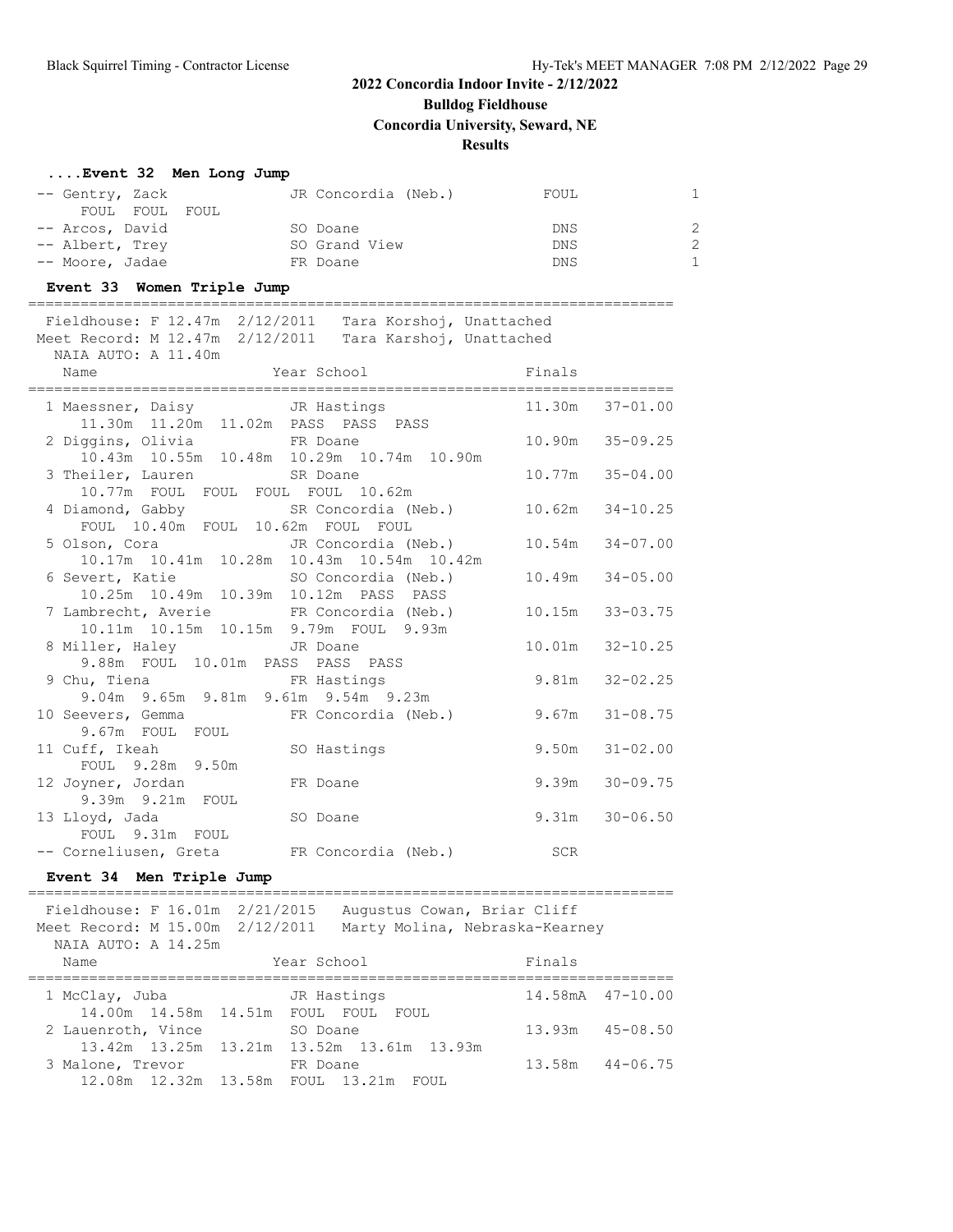**Bulldog Fieldhouse**

**Concordia University, Seward, NE**

### **Results**

### **....Event 34 Men Triple Jump**

| 4 Kastanek, Blake JR Doane              |            | $13.47m$ $44-02.50$ |
|-----------------------------------------|------------|---------------------|
| 13.21m 13.03m 13.21m 13.47m FOUL FOUL   |            |                     |
| 5 Moxey, Cordale FR Doane               |            | 13.19m  43-03.25    |
| FOUL 13.19m FOUL 12.88m 12.93m FOUL     |            |                     |
| 6 Brandt, Trystan SR Doane              |            | $12.84m$ $42-01.50$ |
| 12.35m 12.73m 12.71m FOUL 12.84m 12.83m |            |                     |
| 7 Boldt, Sam<br>FR Doane                |            | $12.66m$ $41-06.50$ |
| FOUL 12.53m FOUL 12.66m FOUL FOUL       |            |                     |
| 8 Martinez, Jonah 6 FR Midland          | 12.14m     | $39 - 10.00$        |
| FOUL 11.73m 12.14m 12.01m FOUL 11.94m   |            |                     |
| -- Himmelberg, John SO Doane            | <b>DNS</b> |                     |

=============================================================================

### **Event 35 Women Shot Put**

 Fieldhouse: F 16.62m 2/12/2016 Sara Wells, Unattached Meet Record: M 16.62m 2/12/2016 Sara Wells, Unattached NAIA AUTO: A 13.45m Name  $Year School$  Finals H# ============================================================================= 1 Skala, Allison JR Doane 14.07mA 46-02.00 3 12.47m 13.23m 14.07m FOUL 13.23m 13.73m 2 Gerber, Abigail FR Concordia (Neb.) 13.19m 43-03.25 3 13.07m 13.19m 12.67m 12.95m 12.68m 12.89m 3 Anderson, Jordyn JR Concordia (Neb.) 13.16m 43-02.25 3 12.60m FOUL 12.90m 12.91m FOUL 13.16m 4 VanLaningham, Katie JR Doane 12.68m 41-07.25 3 11.71m FOUL 12.68m FOUL FOUL FOUL 5 Painter, Erin FR Concordia (Neb.) 12.62m 41-05.00 2 11.49m 12.62m FOUL FOUL FOUL FOUL 6 Anderson, Kiara SO Hastings 12.50m 41-00.25 3 12.16m 12.50m 12.24m FOUL FOUL FOUL 7 Flatness, Sydney JR Grand View 12.39m 40-07.75 3 12.30m 11.88m 12.39m 12.33m 11.63m FOUL 8 De Jong, Morgan SR Concordia (Neb.) 12.24m 40-02.00 2 11.92m 12.15m FOUL 12.24m 12.16m 12.15m 9 Riggle, Faith FR Concordia (Neb.) 12.12m 39-09.25 2 12.12m 11.59m FOUL FOUL 11.81m FOUL 10 Owings, Alli SO Concordia (Neb.) 12.08m 39-07.75 3 11.48m 12.08m FOUL 11 Nerland, Cassidy JR Grand View 12.06m 39-07.00 3 12.06m FOUL 11.46m<br>12 Adams, Lindsay FR Doane 11.94m 39-02.25 1 11.94m 11.93m 11.55m 13 Mach, Alexis FR Doane 11.92m 39-01.25 1 11.19m 11.37m 11.92m 14 Scoles, Evie FR Southwestern (Kan.) 11.82m 38-09.50 1 11.15m FOUL 11.82m 15 Czarnecki, April SO Grand View 11.75m 38-06.75 2 11.67m 11.49m 11.75m 16 Tyler, Asia FR Hastings 11.70m 38-04.75 2 11.70m 11.62m FOUL 17 Weirich, Sydney JR Midland 11.29m 37-00.50 1 11.29m 11.10m FOUL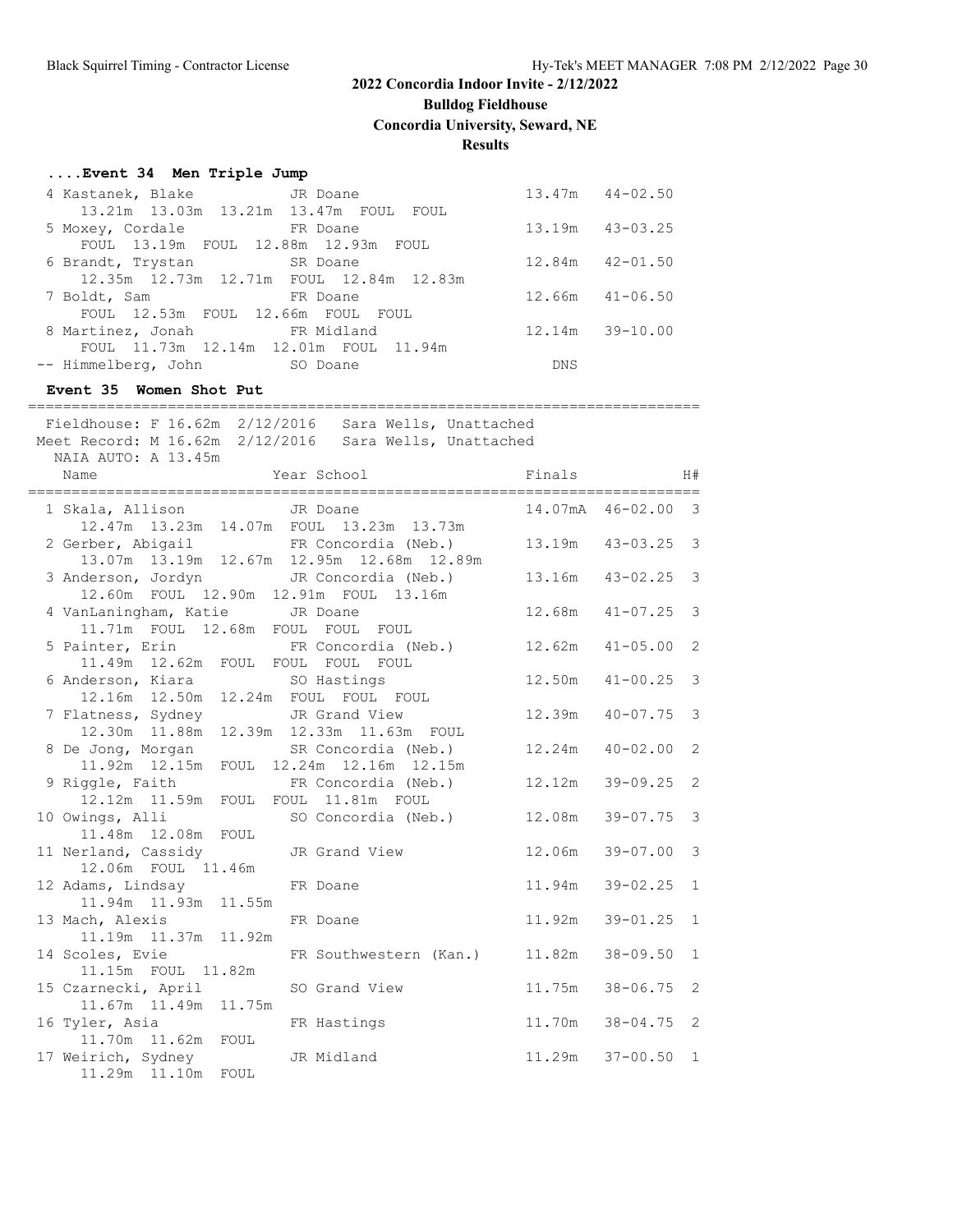### **Bulldog Fieldhouse**

### **Concordia University, Seward, NE**

### **Results**

| Event 35 Women Shot Put |  |  |  |  |
|-------------------------|--|--|--|--|
|-------------------------|--|--|--|--|

| 18 Pine, Cassandra<br>10.99m FOUL FOUL  | SO Hastings         |        | $10.99m$ $36-00.75$ 2    |                |
|-----------------------------------------|---------------------|--------|--------------------------|----------------|
| 19 Thiel, Lucy<br>FOUL 10.97m FOUL      | FR Midland          | 10.97m | $36 - 00.00$<br>1        |                |
| 19 Eden, Jessa<br>10.97m FOUL FOUL      | SO Hastings         |        | $10.97m$ $36-00.00$<br>2 |                |
| -- Boub, Rian<br>FOUL FOUL FOUL         | FR Midland          | FOUL   | $\mathbf{1}$             |                |
| -- Hite, Hannah<br>FOUL FOUL FOUL       | FR St. Mary (Neb.)  | FOUL   | $\mathbf{1}$             |                |
| -- Caspersen, Claire<br>FOUL FOUL FOUL  | FR St. Mary (Neb.)  | FOUL   |                          | 3              |
| -- Iacovetto, Natalie<br>FOUL FOUL FOUL | FR Midland          | FOUL   |                          | $\overline{2}$ |
| -- Bartak, Emmalee<br>FOUL FOUL FOUL    | FR Midland          | FOUL   | $\mathbf{1}$             |                |
| -- Pokorney, Kamryn<br>FOUL FOUL FOUL   | FR Concordia (Neb.) | FOUL   |                          | 3              |
| -- Hodnefield, Kaylee<br>FOUL FOUL FOUL | FR Grand View       | FOUL   | $\mathbf{1}$             |                |
| -- Holaday, Nicole<br>FOUL FOUL FOUL    | SO Kansas Wesleyan  | FOUL   |                          | 2              |
| -- Thomas, Alyvia<br>FOUL FOUL FOUL     | FR Doane            | FOUL   |                          | $\mathbf{1}$   |
| -- Wohlgemuth, Abi<br>FOUL FOUL FOUL    | FR Concordia (Neb.) | FOUL   | 2                        |                |
| -- Kelsey, Mady<br>FOUL FOUL FOUL       | FR Midland          | FOUL   | $\mathbf{1}$             |                |
| -- Green, Madison<br>FOUL FOUL FOUL     | FR Grand View       | FOUL   |                          | 3              |
| -- Conrad, Ava<br>FOUL FOUL FOUL        | FR Grand View       | FOUL   | $\overline{2}$           |                |

#### **Event 36 Men Shot Put**

============================================================================= Fieldhouse: F 18.62m 1/29/2011 Cody Hunt, Chadron State Meet Record: M 18.45m 2/10/2018 Alex Wellington, Hastings College NAIA AUTO: A 15.75m Name  $Year School$  Finals H# ============================================================================= 1 Kucera, Dylan JR Midland 18.23mA 59-09.75 3 FOUL 16.35m 17.98m 17.75m 18.20m 18.23m 2 Campbell, Matthew SO Doane 16.24mA 53-03.50 3 15.76m 15.70m FOUL FOUL 15.71m 16.24m 3 Villars, Justin SR Hastings 16.02mA 52-06.75 3 15.04m FOUL 16.02m FOUL FOUL 15.69m 4 Stacy, Zach SO Grand View 15.61m 51-02.75 3 FOUL 13.67m 15.10m 15.41m 15.61m 15.52m 5 Miller, Justice FR Grand View 14.95m 49-00.75 3 13.58m 14.92m 14.52m 14.39m 14.95m 14.24m 6 Lewis, Josh FR Midland 14.79m 48-06.25 3 FOUL 14.54m 14.79m 14.51m FOUL FOUL 7 Amos, Andy JR Concordia (Neb.) 14.35m 47-01.00 3 14.01m 14.35m 14.02m FOUL 14.04m FOUL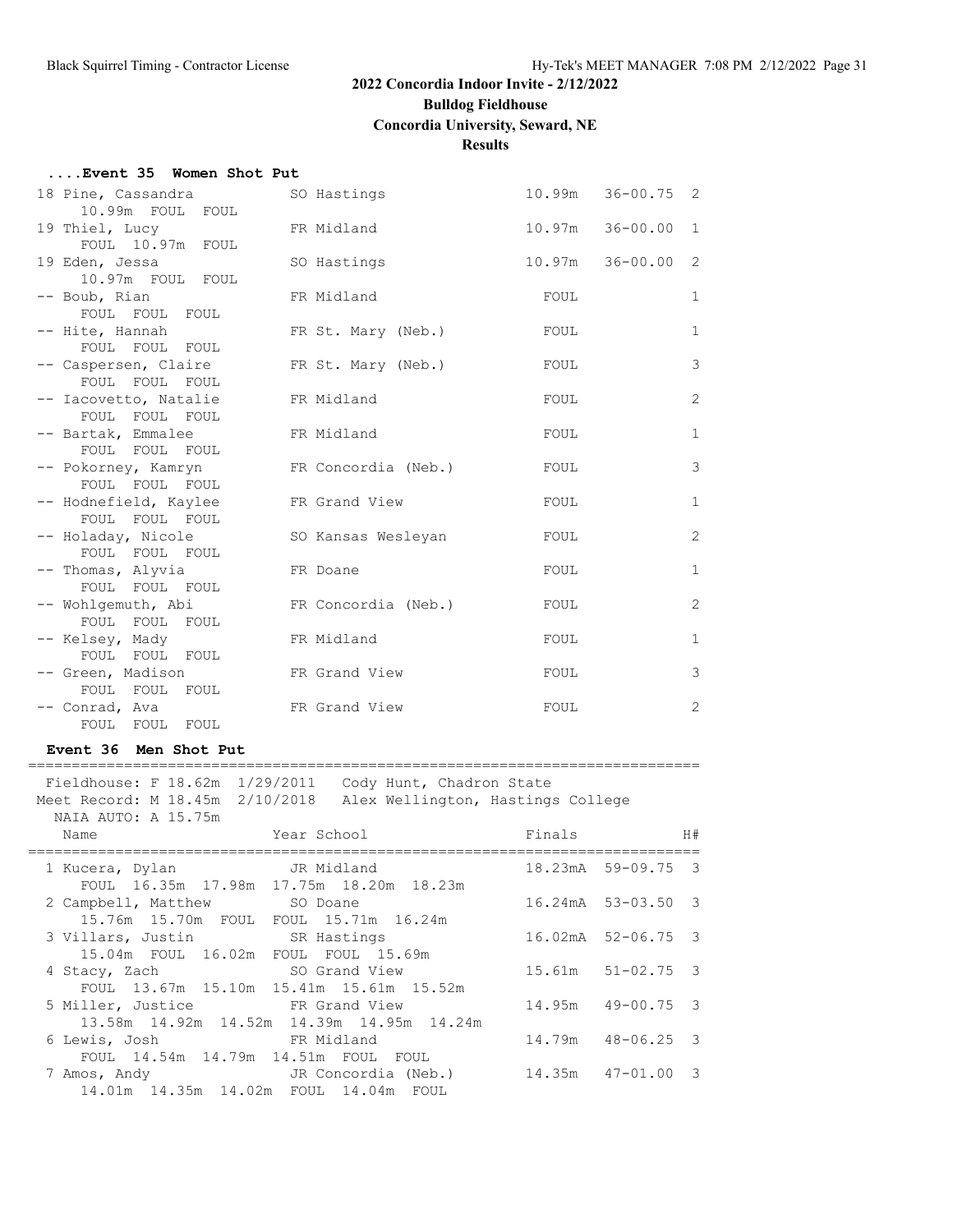# **Bulldog Fieldhouse**

**Concordia University, Seward, NE**

## **Results**

### **....Event 36 Men Shot Put**

| 8 Asche, Connor FR Concordia (Neb.)          |                                    | 13.86m      | $45 - 05.75$ | $\overline{2}$    |
|----------------------------------------------|------------------------------------|-------------|--------------|-------------------|
| FOUL 13.86m 13.59m FOUL 13.55m 12.69m        |                                    |             |              |                   |
| 9 Willey, Blake FR Grand View                |                                    | 13.66m      | $44 - 09.75$ | 2                 |
| 13.10m  13.66m  12.39m  12.85m  12.91m  FOUL |                                    |             |              |                   |
| 10 Semedo, Darien<br>13.09m  13.26m  13.64m  | FR Concordia (Neb.)                | 13.64m      | $44 - 09.00$ | 3                 |
|                                              |                                    | 13.16m      | $43 - 02.25$ | 2                 |
| 11 Stieb, Zachary<br>12.67m FOUL 13.16m      | SO Doane                           |             |              |                   |
| 12 Reeves, George                            | FR Southwestern (Kan.) 12.92m      |             | $42 - 04.75$ | 2                 |
| 12.92m FOUL FOUL                             |                                    |             |              |                   |
| 13 Dickey, Trey                              | FR Doane                           | 12.89m      | $42 - 03.50$ | 2                 |
| FOUL FOUL 12.89m                             |                                    |             |              |                   |
| 14 Songster, Briggs                          | FR Doane                           | 12.68m      | $41 - 07.25$ | 1                 |
| 12.02m FOUL 12.68m                           |                                    |             |              |                   |
| 15 DeLay, William                            | JR Midland                         | 12.66m      | $41 - 06.50$ | 2                 |
| FOUL FOUL 12.66m                             |                                    |             |              |                   |
| 16 Osness, Nate                              | FR Midland                         | 12.21m      | $40 - 00.75$ | 1                 |
| 12.21m FOUL FOUL                             |                                    |             |              |                   |
| 16 Sussex, Caden                             | FR Grand View                      | 12.21m      | $40 - 00.75$ | 2                 |
| 12.21m FOUL FOUL                             |                                    |             |              |                   |
| 18 Kreutzer, Peter                           | FR Concordia (Neb.)                | 12.18m      | $39 - 11.50$ | $\mathbf{1}$      |
| FOUL FOUL 12.18m                             |                                    |             |              |                   |
| 19 Urbonavicius, Luke                        | SO Doane                           | 11.97m      | $39 - 03.25$ | $\mathbf{1}$      |
| 11.97m FOUL FOUL                             |                                    |             |              |                   |
| -- Siefken, Niles                            | JR Grand View                      | FOUL        |              | $\mathcal{S}$     |
| FOUL FOUL FOUL                               |                                    |             |              |                   |
| -- Weirich, Hunter                           | FR Midland                         | FOUL        |              | $\mathbf{1}$      |
| FOUL FOUL FOUL                               |                                    |             |              |                   |
| -- Hudson, Patrick                           | SO Hastings                        | FOUL        |              | $\mathbf{2}$      |
| FOUL FOUL FOUL                               |                                    |             |              |                   |
| -- Williams, Dillan                          | SO Grand View                      | FOUL        |              | $\mathbf{1}$      |
| FOUL FOUL FOUL                               |                                    |             |              |                   |
| -- Gray, Nicolas                             | FR Doane                           | FOUL        |              | $\mathbf{1}$      |
| FOUL FOUL FOUL                               |                                    |             |              |                   |
| -- Pane, Hunter                              | SO Kansas Wesleyan                 | FOUL        |              | $\mathbf{1}$      |
| FOUL FOUL FOUL                               |                                    |             |              |                   |
| -- Walford, Tyler                            | FR Concordia (Neb.)                | DNS         |              | $\mathbf{1}$<br>2 |
| -- Wren, Chris<br>-- Garcia, Angel           | SO Concordia (Neb.)<br>FR Hastings | DNS<br>DNS. |              | $\overline{2}$    |
| -- Herman, Alex                              | FR Midland                         | <b>DNS</b>  |              | $\mathfrak{Z}$    |
|                                              |                                    |             |              |                   |

### **Event 37 Women Weight Throw**

============================================================================= Fieldhouse: F 20.19m 2/12/2016 Carly Fehringer, Unattached

 Meet Record: M 20.19m 2/12/2016 Carly Fehringer, Unattached NAIA AUTO: A 16.20m

| Name                                                                                                       | Year School         | Finals | H#                             |
|------------------------------------------------------------------------------------------------------------|---------------------|--------|--------------------------------|
| 1 Gerber, Abigail                                                                                          | FR Concordia (Neb.) |        | 17.01mA 55-09.75 3             |
| FOUL 17.01m FOUL 16.62m 16.03m FOUL<br>2 Green, Madison FR Grand View<br>16.00m 16.59m FOUL FOUL FOUL FOUL |                     |        | $16.59mA$ $54-05.25$ 3         |
| 3 Fuller, Macy<br>15.39m FOUL 15.92m 15.67m 15.63m 16.56m                                                  | FR Doane            |        | $16.56 \text{mA}$ $54-04.00$ 3 |
|                                                                                                            |                     |        |                                |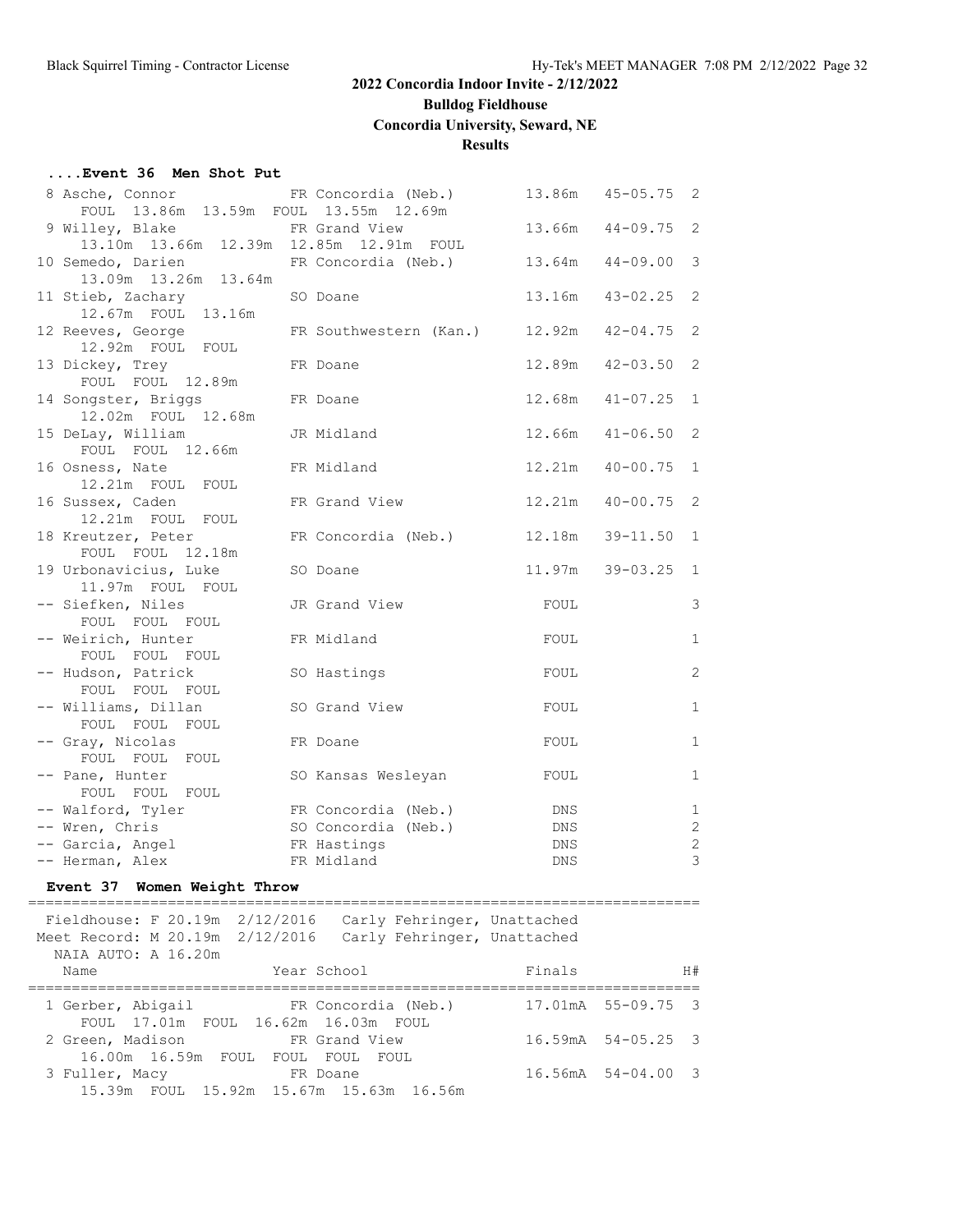# **Bulldog Fieldhouse**

**Concordia University, Seward, NE**

## **Results**

## **....Event 37 Women Weight Throw**

| 4 Anderson, Kiara 60 SO Hastings                                        |                                                   |        | $16.53mA$ $54-02.75$ 3 |                         |
|-------------------------------------------------------------------------|---------------------------------------------------|--------|------------------------|-------------------------|
| 16.50m  16.53m  16.24m  FOUL  FOUL  FOUL                                |                                                   |        |                        |                         |
| 5 Nerland, Cassidy                                                      | JR Grand View                                     |        | 15.94m 52-03.75 3      |                         |
| 15.58m  15.43m  15.94m  14.79m  15.44m  FOUL                            |                                                   |        |                        |                         |
|                                                                         | 6 Buschow, Olivia             SO Concordia (Neb.) | 15.72m | $51 - 07.00$           | $\overline{\mathbf{3}}$ |
| 14.91m FOUL 15.72m FOUL FOUL FOUL                                       |                                                   |        |                        |                         |
| 7 Pine, Cassandra SO Hastings                                           |                                                   | 15.37m | $50 - 05.25$ 3         |                         |
| 15.37m FOUL FOUL 14.65m FOUL FOUL                                       |                                                   |        |                        |                         |
| 8 Painter, Erin                                                         | FR Concordia (Neb.)                               | 15.33m | $50 - 03.50$ 2         |                         |
| 14.91m  15.27m  15.33m  FOUL  FOUL  FOUL                                |                                                   |        |                        |                         |
| 9 Pokorney, Kamryn                                                      | FR Concordia (Neb.)                               | 15.24m | $50 - 00.00$ 2         |                         |
| 14.89m  15.24m  15.19m  15.13m  FOUL  FOUL<br>10 Stenson, Joey JR Doane |                                                   | 15.14m | $49 - 08.25$ 3         |                         |
| 15.08m  15.14m  FOUL                                                    |                                                   |        |                        |                         |
| 11 Tyler, Asia FR Hastings                                              |                                                   |        | 14.81m  48-07.25       | 1                       |
| 14.18m  14.23m  14.81m                                                  |                                                   |        |                        |                         |
| 12 Czarnecki, April                                                     | SO Grand View                                     |        | 14.79m  48-06.25  3    |                         |
| FOUL FOUL 14.79m                                                        |                                                   |        |                        |                         |
| 13 Owings, Alli                                                         | SO Concordia (Neb.)                               | 14.73m | $48 - 04.00$ 2         |                         |
| 14.43m  14.65m  14.73m                                                  |                                                   |        |                        |                         |
| 14 Ferrell, Mackenzie                                                   | JR Concordia (Neb.)                               | 14.58m | $47 - 10.00$ 2         |                         |
| 14.48m  14.58m  FOUL                                                    |                                                   |        |                        |                         |
| 15 Holaday, Nicole                                                      | SO Kansas Wesleyan                                | 14.51m | $47 - 07.25$ 1         |                         |
| 14.51m FOUL FOUL                                                        |                                                   |        |                        |                         |
| 16 Agena, Emily                                                         | SO Concordia (Neb.) 14.37m                        |        | $47 - 01.75$ 2         |                         |
| FOUL FOUL 14.37m                                                        |                                                   |        |                        |                         |
| 17 Skala, Allison                                                       | JR Doane                                          | 14.12m | $46 - 04.00$           | $\overline{\mathbf{3}}$ |
| FOUL FOUL 14.12m                                                        |                                                   |        |                        |                         |
| 18 Hernandez-Castro, Marise<br>13.97m FOUL 14.05m                       | SO Kansas Wesleyan                                |        | 14.05m  46-01.25  2    |                         |
| 19 Weirich, Sydney                                                      | JR Midland                                        |        | 13.99m  45-10.75  2    |                         |
| FOUL FOUL 13.99m                                                        |                                                   |        |                        |                         |
| -- Iacovetto, Natalie                                                   | FR Midland                                        | FOUL   |                        | $\mathbf{1}$            |
| FOUL FOUL FOUL                                                          |                                                   |        |                        |                         |
| -- Kelsey, Mady                                                         | FR Midland                                        | FOUL   |                        | $\mathbf{1}$            |
| FOUL FOUL FOUL                                                          |                                                   |        |                        |                         |
| -- Eden, Jessa                                                          | SO Hastings                                       | FOUL   |                        | 2                       |
| FOUL FOUL FOUL                                                          |                                                   |        |                        |                         |
| -- Thomas, Alyvia                                                       | FR Doane                                          | FOUL   |                        | $\mathbf{1}$            |
| FOUL FOUL FOUL                                                          |                                                   |        |                        |                         |
| -- VanLaningham, Katie                                                  | JR Doane                                          | FOUL   |                        | 2                       |
| FOUL FOUL FOUL                                                          |                                                   |        |                        |                         |
| -- Wohlgemuth, Abi<br>FOUL FOUL FOUL                                    | FR Concordia (Neb.)                               | FOUL   |                        | 3                       |
| -- Bull, Samantha                                                       | FR Doane                                          | FOUL   |                        | 1                       |
| FOUL FOUL<br>FOUL                                                       |                                                   |        |                        |                         |
| -- Flatness, Sydney                                                     | JR Grand View                                     | FOUL   |                        | 2                       |
| FOUL FOUL FOUL                                                          |                                                   |        |                        |                         |
| -- Conrad, Ava                                                          | FR Grand View                                     | FOUL   |                        | $\mathbf{1}$            |
| FOUL FOUL FOUL                                                          |                                                   |        |                        |                         |
| -- Hodnefield, Kaylee                                                   | FR Grand View                                     | FOUL   |                        | 1                       |
| FOUL FOUL FOUL                                                          |                                                   |        |                        |                         |
| -- Moore, Iliyah                                                        | SO Grand View                                     | FOUL   |                        | 2                       |
| FOUL FOUL FOUL                                                          |                                                   |        |                        |                         |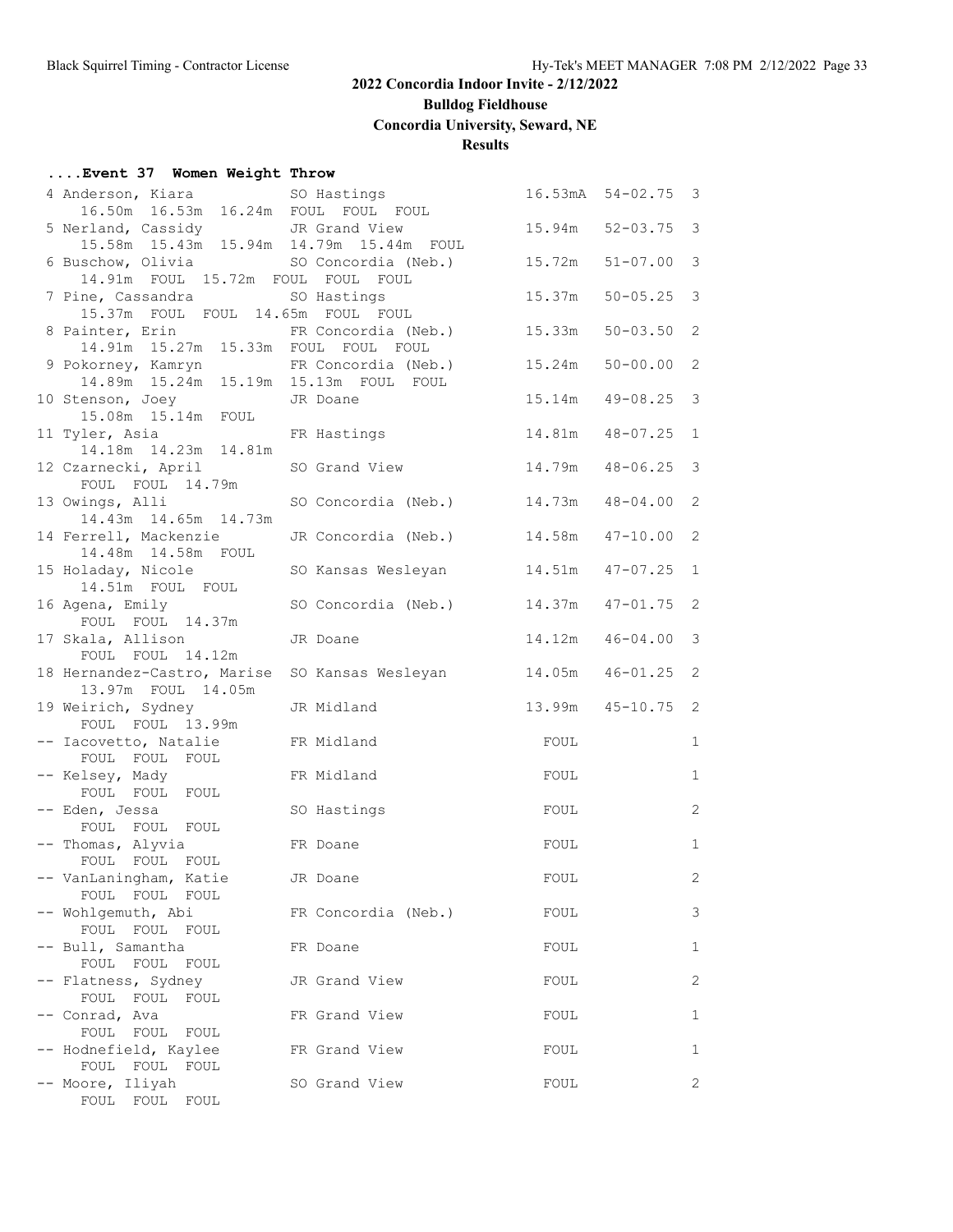**Bulldog Fieldhouse**

**Concordia University, Seward, NE**

## **Results**

| Event 37 Women Weight Throw |            |     |  |
|-----------------------------|------------|-----|--|
| -- Bartak, Emmalee          | FR Midland | DNS |  |
| -- Thiel, Lucy              | FR Midland | DNS |  |

## **Event 38 Men Weight Throw**

| Fieldhouse: F 21.49m 2/13/2021 Jacob Cornelio, Concordia University<br>Meet Record: M 21.49m 2/13/2021 Jacob Cornelio, Unattached |                            |                  |                                |  |
|-----------------------------------------------------------------------------------------------------------------------------------|----------------------------|------------------|--------------------------------|--|
| NAIA AUTO: A 17.10m<br>Name                                                                                                       | Year School                | Finals           | H#                             |  |
| 1 Campbell, Matthew SO Doane<br>19.69m  19.18m  19.54m  19.33m  19.94m  20.09m                                                    |                            |                  | 20.09mA 65-11.00 3             |  |
| 2 Kucera, Dylan<br>JR Midland<br>18.16m FOUL 19.02m 19.10m 19.40m FOUL                                                            |                            |                  | 19.40mA 63-07.75 3             |  |
| 3 Villars, Justin SR Hastings<br>17.97m 18.05m 18.06m 18.49m 18.33m 18.34m                                                        |                            | 18.49mA 60-08.00 | $\mathcal{S}$                  |  |
| 4 Summers, Tyler<br>16.79m 16.97m 17.20m 17.55m 17.67m FOUL                                                                       | SR Hastings                | 17.67mA          | $\mathcal{S}$<br>$57 - 11.75$  |  |
| 5 Dickey, Trey FR Doane<br>15.87m 16.83m 16.67m 16.78m 16.94m 17.32m                                                              |                            | 17.32mA          | $56 - 10.00$<br>2              |  |
| 6 Klute, Brady SO Concordia (N<br>16.28m 16.88m FOUL FOUL FOUL FOUL                                                               | SO Concordia (Neb.)        | 16.88m           | $\mathcal{S}$<br>$55 - 04.75$  |  |
| 7 Amos, Andy<br>16.24m 16.84m FOUL 16.84m FOUL 16.80m                                                                             | JR Concordia (Neb.)        | 16.84m           | $\mathcal{S}$<br>$55 - 03.00$  |  |
| 8 Moll, Ben<br>16.25m FOUL FOUL FOUL FOUL 15.73m                                                                                  | FR Concordia (Neb.)        | 16.25m           | $53 - 03.75$<br>$\overline{2}$ |  |
| 9 Rezac, Brandon<br>15.44m  16.19m  15.82m  15.61m  16.22m  FOUL                                                                  | JR Doane                   | 16.22m           | $53 - 02.75$<br>2              |  |
| 10 Lothrop, Jaedon<br>FOUL 15.99m FOUL                                                                                            | FR Doane                   | 15.99m           | $\mathcal{S}$<br>$52 - 05.50$  |  |
| 11 Quackenbush, Philip JR Hastings<br>15.70m FOUL 15.94m                                                                          |                            | 15.94m           | 2<br>$52 - 03.75$              |  |
| 12 Buck, Dagne'<br>15.90m FOUL FOUL                                                                                               | JR Concordia (Neb.) 15.90m |                  | $\mathcal{S}$<br>$52 - 02.00$  |  |
| 13 Hudson, Patrick<br>15.17m  15.08m  15.02m                                                                                      | SO Hastings                | 15.17m           | $\mathcal{S}$<br>$49 - 09.25$  |  |
| 14 Garcia, Angel<br>FOUL 14.99m FOUL                                                                                              | FR Hastings                |                  | 14.99m 49-02.25 2              |  |
| -- DeLay, William<br>FOUL FOUL FOUL                                                                                               | JR Midland                 | FOUL             | $\mathcal{S}$                  |  |
| -- Semedo, Darien<br>FOUL FOUL FOUL                                                                                               | FR Concordia (Neb.)        | FOUL             | 2                              |  |
| -- Siefken, Niles<br>FOUL FOUL FOUL                                                                                               | JR Grand View              | FOUL             | $\mathbf{1}$                   |  |
| -- Rozelle, Austen<br>FOUL FOUL<br>FOUL                                                                                           | FR Concordia (Neb.)        | FOUL             | $\mathbf{2}$                   |  |
| -- Baer, Jacob<br>FOUL FOUL<br>FOUL                                                                                               | SO Southwestern (Kan.)     | FOUL             | 1                              |  |
| -- Lewis, Josh<br>FOUL FOUL<br>FOUL                                                                                               | FR Midland                 | FOUL             | 1                              |  |
| -- Easton, Jared<br>FOUL FOUL<br>FOUL                                                                                             | SO Doane                   | FOUL             | 2                              |  |
| -- Weirich, Hunter<br>FOUL FOUL<br>FOUL                                                                                           | FR Midland                 | FOUL             | 1                              |  |